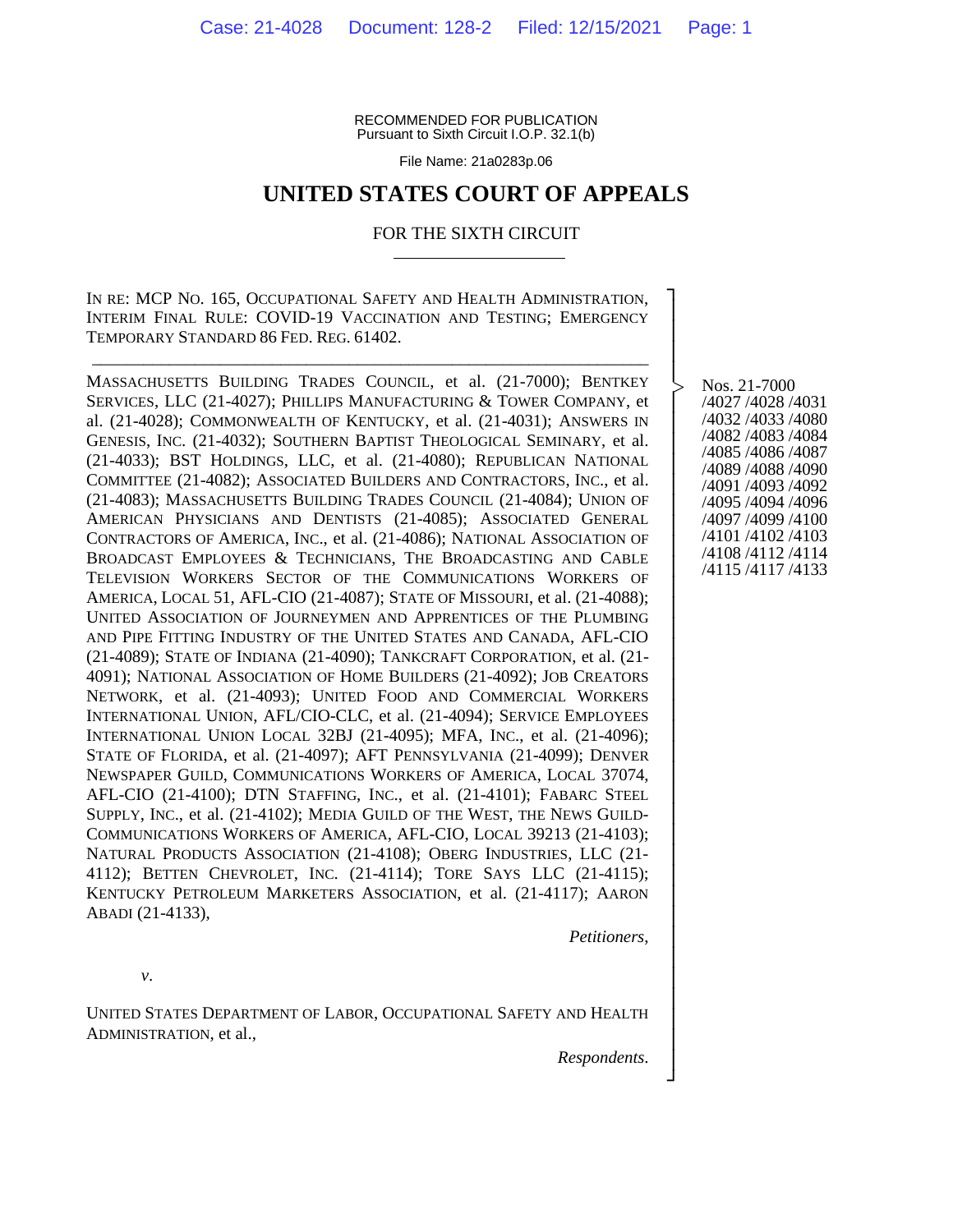Page 2

On Petitions for Initial Hearing En Banc.

Multi-Circuit Petitions for Review from an Order of the U.S. Department of Labor, Occupational Safety and Health Administration, No. OSHA-2001-0007.

Decided and Filed: December 15, 2021

Before: SUTTON, Chief Judge; MOORE, COLE, CLAY, GIBBONS, GRIFFIN, KETHLEDGE, WHITE, STRANCH, DONALD, THAPAR, BUSH, LARSEN, NALBANDIAN, READLER and MURPHY, Circuit Judges.

#### **COUNSEL**

\_\_\_\_\_\_\_\_\_\_\_\_\_\_\_\_\_

**ON PETITIONS FOR INITIAL HEARING EN BANC:** Benjamin M. Flowers, May Davis, OFFICE OF THE OHIO ATTORNEY GENERAL, Columbus, Ohio, Christopher L. Thacker, Lindsey R. Keiser, OFFICE OF THE KENTUCKY ATTORNEY GENERAL, Frankfort, Kentucky, Clark L. Hildabrand, Brandon J. Smith, OFFICE OF THE TENNESSEE ATTORNEY GENERAL, Nashville, Tennessee, Brian Kane, Leslie M. Hayes, Megan A. Larrondo, OFFICE OF THE IDAHO ATTORNEY GENERAL, Boise, Idaho, Jeffrey A. Chanay, OFFICE OF THE KANSAS ATTORNEY GENERAL, Topeka, Kansas, Mithun Mansinghani, OFFICE OF THE OKLAHOMA ATTORNEY GENERAL, Oklahoma City, Oklahoma, Lindsay S. See, OFFICE OF THE WEST VIRGINIA ATTORNEY GENERAL, Charleston, West Virginia, Edmund G. LaCour Jr., OFFICE OF THE ALABAMA ATTORNEY GENERAL, Montgomery, Alabama, Charles E. Brasington, OFFICE OF THE ALASKA ATTORNEY GENERAL, Anchorage, Alaska, Drew Ensign, OFFICE OF THE ARIZONA ATTORNEY GENERAL, Phoenix, Arizona, John V. Coghlan, OFFICE OF THE MISSISSIPPI ATTORNEY GENERAL, Jackson, Mississippi, David M. S. Dewhirst, Christian B. Corrigan, OFFICE OF THE MONTANA ATTORNEY GENERAL, Helena, Montana, Nicholas J. Bronni, Vincent M. Wagner, OFFICE OF THE ARKANSAS ATTORNEY GENERAL, Little Rock, Arkansas, Henry C. Whitaker, Jason H. Hilborn, OFFICE OF THE FLORIDA ATTORNEY GENERAL, Tallahassee, Florida, James A. Campbell, OFFICE OF THE NEBRASKA ATTORNEY GENERAL, Lincoln, Nebraska, Anthony J. Galdieri, OFFICE OF THE NEW HAMPSHIRE ATTORNEY GENERAL, Concord, New Hampshire, Matthew A. Sagsveen, OFFICE OF THE NORTH DAKOTA ATTORNEY GENERAL, Bismarck, North Dakota, Ross W. Bergethon, OFFICE OF THE GEORGIA ATTORNEY GENERAL, Atlanta, Georgia, Thomas M. Fisher, OFFICE OF THE INDIANA ATTORNEY GENERAL, Indianapolis, Indiana, Thomas T. Hydrick, OFFICE OF THE SOUTH CAROLINA ATTORNEY GENERAL, Columbia, South Carolina, Samuel P. Langholz, OFFICE OF THE IOWA ATTORNEY GENERAL, Des Moines, Iowa, Elizabeth B. Murrill, OFFICE OF THE LOUISIANA ATTORNEY GENERAL, Baton Rouge, Louisiana, Judd E. Stone II, William F. Cole, Ryan S. Baasch, OFFICE OF THE TEXAS ATTORNEY GENERAL, Austin, Texas, Melissa A. Holyoak, OFFICE OF THE UTAH ATTORNEY GENERAL, Salt Lake City, Utah, Ryan Schelhaas, OFFICE OF THE WYOMING ATTORNEY GENERAL, Cheyenne, Wyoming,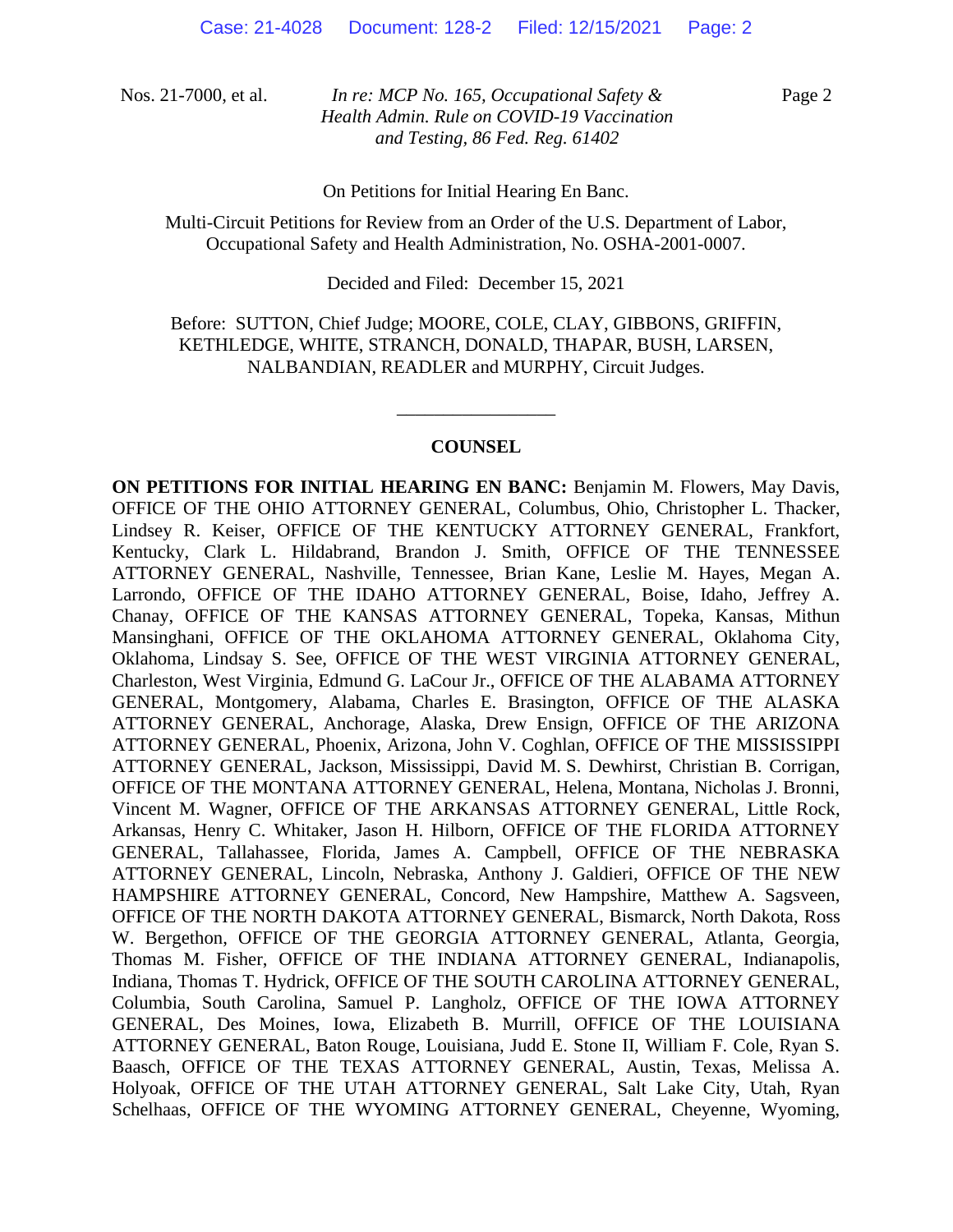Page 3

Michael E. Toner, Thomas M. Johnson, Jr., Stephen J. Obermeier, Jeremy J. Broggi, Krystal B. Swendsboe, WILEY REIN LLP, Washington, D.C., Jeffrey C. Mateer, Hiram S. Sasser III, David J. Hacker, Jeremiah G. Dys, Lea E. Patterson, Keisha T. Russell, FIRST LIBERTY INSTITUTE, Plano, Texas, Cathleen A. Martin, John A. Ruth, NEWMAN, COMLEY & RUTH, P.C., Jefferson City, Missouri, Robert Henneke, Chance Weldon, TEXAS PUBLIC POLICY FOUNDATION, Austin, Texas, Matthew J. Clark, ALABAMA CENTER FOR LAW AND LIBERTY, Birmingham, Alabama, David A. Cortman, John J. Bursch, Matthew S. Bowman, Frank H. Chang, ALLIANCE DEFENDING FREEDOM, Washington, D.C., Ryan L. Bangert, Ryan J. Tucker, ALLIANCE DEFENDING FREEDOM, Scottsdale, Arizona, Richard J. Oparil, ARNALL GOLDEN GREGORY LLP, Washington, D.C., Grant J. Guillot, GRANT GUILLOT, LLC, Baton Rouge, Louisiana, Russell A. Newman, THE NEWMAN LAW FIRM, Brentwood, Tennessee, Christopher Wiest, CHRIS WIEST, ATTORNEY AT LAW, PLLC, Crestview Hills, Kentucky, James P. Sullivan, OFFICE OF THE GOVERNOR, Austin, Texas, Harmeet K. Dhillon, Ronald D. Coleman, Mark P. Meuser, Michael A. Columbo, DHILLON LAW GROUP INC., San Francisco, California, Robert Alt, THE BUCKEYE INSTITUTE, Columbus, Ohio, Patrick Strawbridge, CONSOVOY MCCARTHY PLLC, Boston, Massachusetts, for Petitioners. **ON RESPONSE:** Sarah E. Harrington, Michael S. Raab, Adam C. Jed, Brian J. Springer, Martin Totaro, UNITED STATES DEPARTMENT OF JUSTICE, Washington, D.C., for Respondents.

The En Banc Court of the Sixth Circuit Court of Appeals delivered an order. MOORE, J. (pp.  $4-5$ ), delivered a separate opinion concurring in the denial of the petitions for initial hearing en banc in which COLE, CLAY, WHITE, and DONALD, JJ., joined. SUTTON, C.J. (pp. 6–32), in which KETHLEDGE, THAPAR, BUSH, LARSEN, NALBANDIAN, READLER, and MURPHY, JJ., joined, and BUSH, J. (pp. 33–42), delivered separate opinions dissenting from the denial of the petitions for initial hearing en banc.

# **ORDER** \_\_\_\_\_\_\_\_\_\_\_\_\_\_\_\_\_

\_\_\_\_\_\_\_\_\_\_\_\_\_\_\_\_\_

The court having received petitions for initial hearing en banc, and the petitions having been circulated to all active judges of this court, and less than a majority of the active judges of this court having voted in favor of initial hearing en banc,

IT IS ORDERED that the petitions be, and hereby are, DENIED.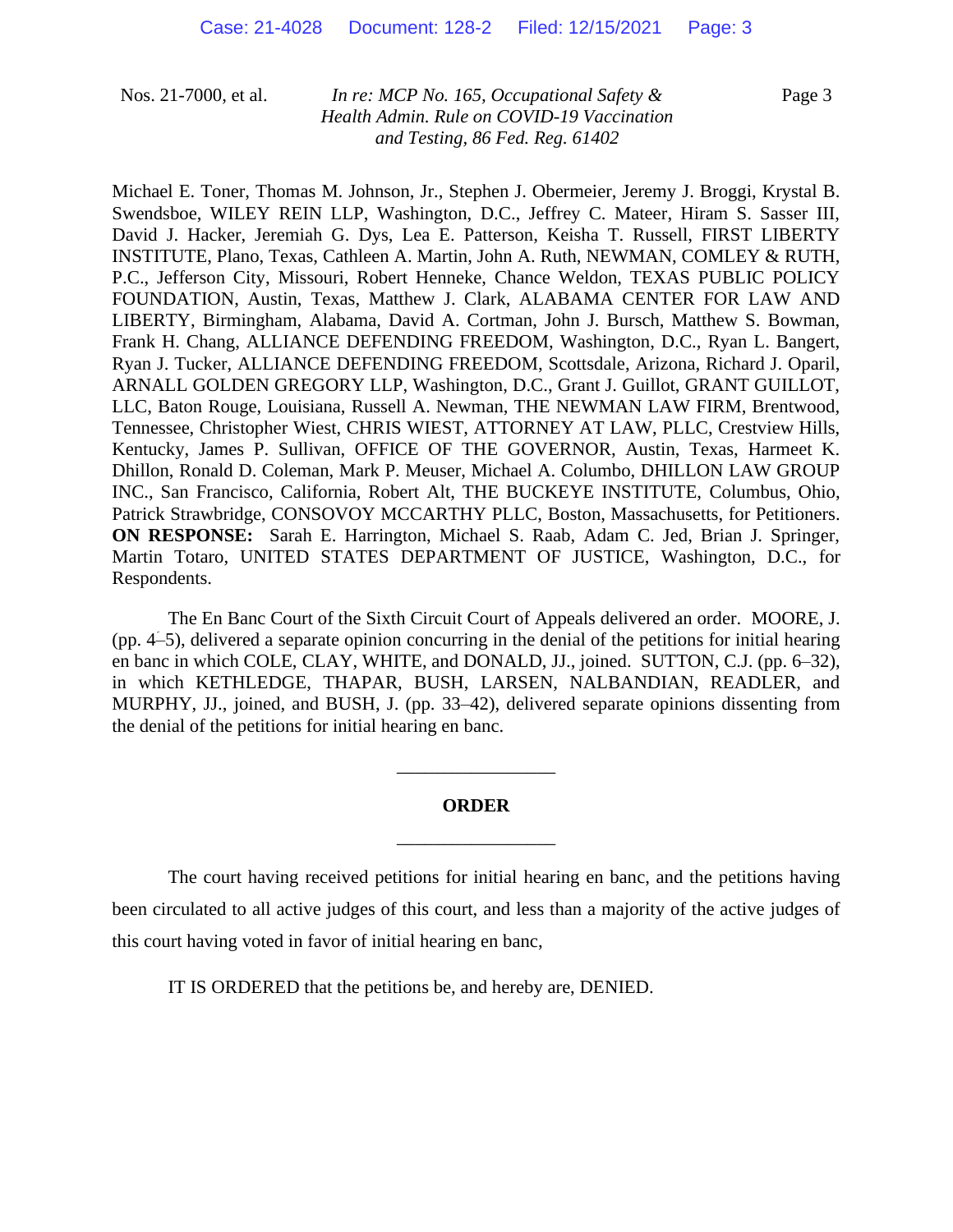Page 4

# **CONCURRING IN THE DENIAL OF INITIAL HEARING EN BANC** \_\_\_\_\_\_\_\_\_\_\_\_\_\_\_\_\_\_\_\_\_\_\_\_\_\_\_\_\_\_\_\_\_\_\_\_\_\_\_\_\_\_\_\_\_\_\_\_\_\_\_\_\_\_\_\_\_\_\_\_\_\_\_\_

\_\_\_\_\_\_\_\_\_\_\_\_\_\_\_\_\_\_\_\_\_\_\_\_\_\_\_\_\_\_\_\_\_\_\_\_\_\_\_\_\_\_\_\_\_\_\_\_\_\_\_\_\_\_\_\_\_\_\_\_\_\_\_\_

KAREN NELSON MOORE, Circuit Judge, concurring in the denial of initial hearing en banc. This is an important case on an accelerated timeframe. And yet, many challengers proposed initial hearing en banc, an "often unproductive, always inefficient process." *See Mitts v. Bagley*, 626 F.3d 366, 370 (6th Cir. 2010) (Sutton, J., concurring in denial of en banc review). Because a three-judge panel of our court has already devoted significant time to this case, and because initial hearing en banc would subvert our normal process and require the full court to grapple with a sprawling record, I concur in the denial of initial hearing en banc.

Courts have repeatedly recognized that en banc hearing is an inefficient process. *See Mitts*, *supra*; *Hart v. Massanari*, 266 F.3d 1155, 1172 & n.29 (9th Cir. 2001) (calling en banc proceedings "unwieldy and time-consuming") (internal quotation omitted); *Bartlett ex rel. Neumann v. Bowen*, 824 F.2d 1240, 1243 (D.C. Cir. 1987) (Edwards, J., concurring in the denial of rehearing en banc) (noting that en banc rehearing "substantially delays the case being reheard"). This potential for delay "is magnified when there has been no prior panel consideration of a case." *Belk v. Charlotte-Mecklenburg Bd. of Educ.*, 211 F.3d 853, 854 (4th Cir. 2000) (Wilkinson, C.J., concurring in denial of initial hearing en banc).

This case shows the folly of initial hearing en banc. The massive docket and profusion of briefs, as in an especially complex matter before a district court, require focused consideration by a devoted panel. En banc hearing does indeed put "all hands on deck." C.J. Sutton Dissent at 11. In a case as important, accelerated, and briefing-filled as this one, however, gathering all hands on deck would have strained the resources of the sixteen active judges, requiring each of us to review the voluminous record and the relevant underlying legal doctrines. What's more, it would have done so for no discernable purpose: the case already sits before three thoughtful, independent judges on the panel who have spent the past weeks steeped in this matter. We properly leave the matter in their hands.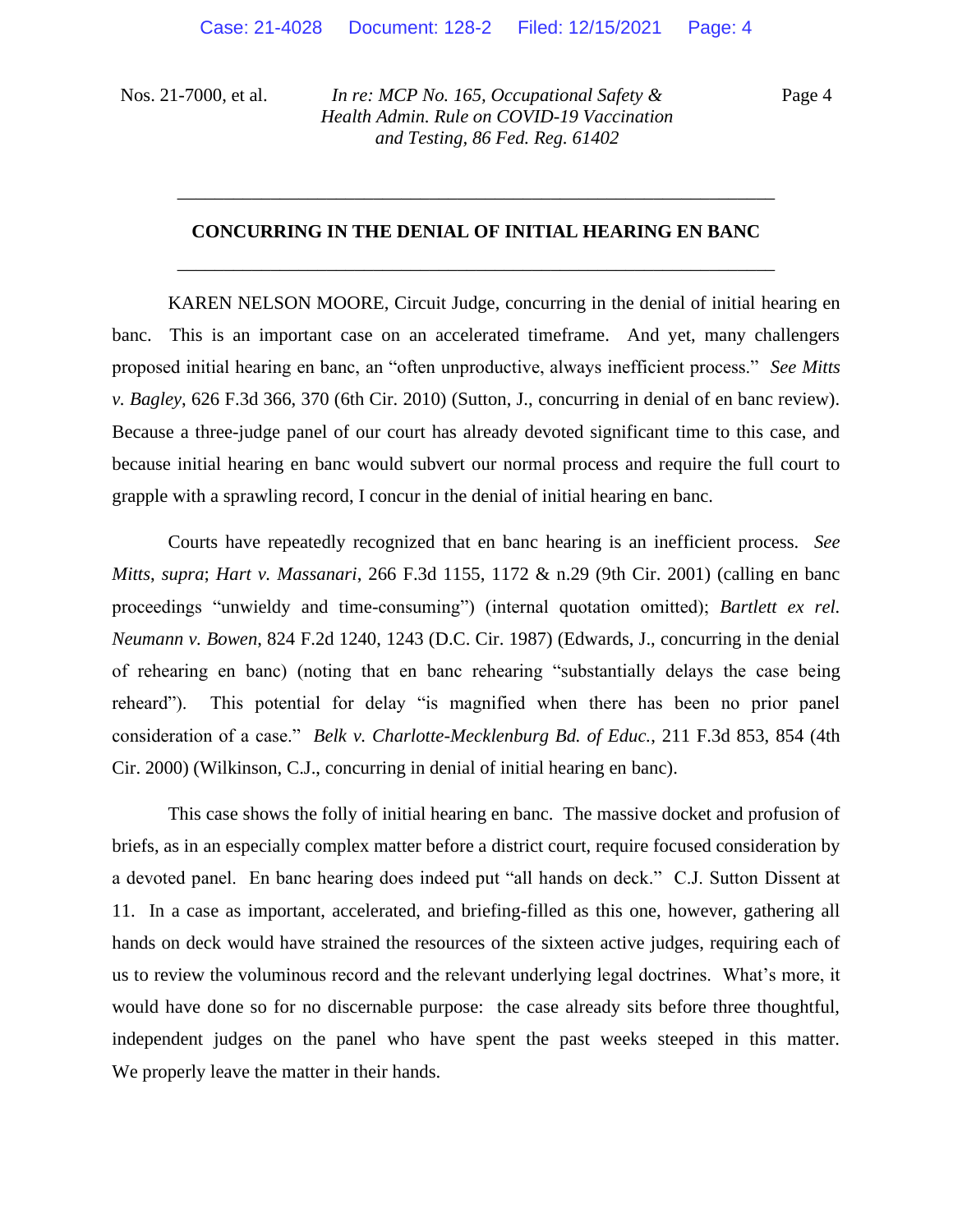Page 5

Our decisions "warrant the utmost respect when they are perceived by the public to have been reached in the most regular and careful manner." *Belk*, 211 F.3d at 856 (Wilkinson, C.J., concurring in denial of initial hearing en banc). I am relieved that this court adheres to those standards of regularity and care today.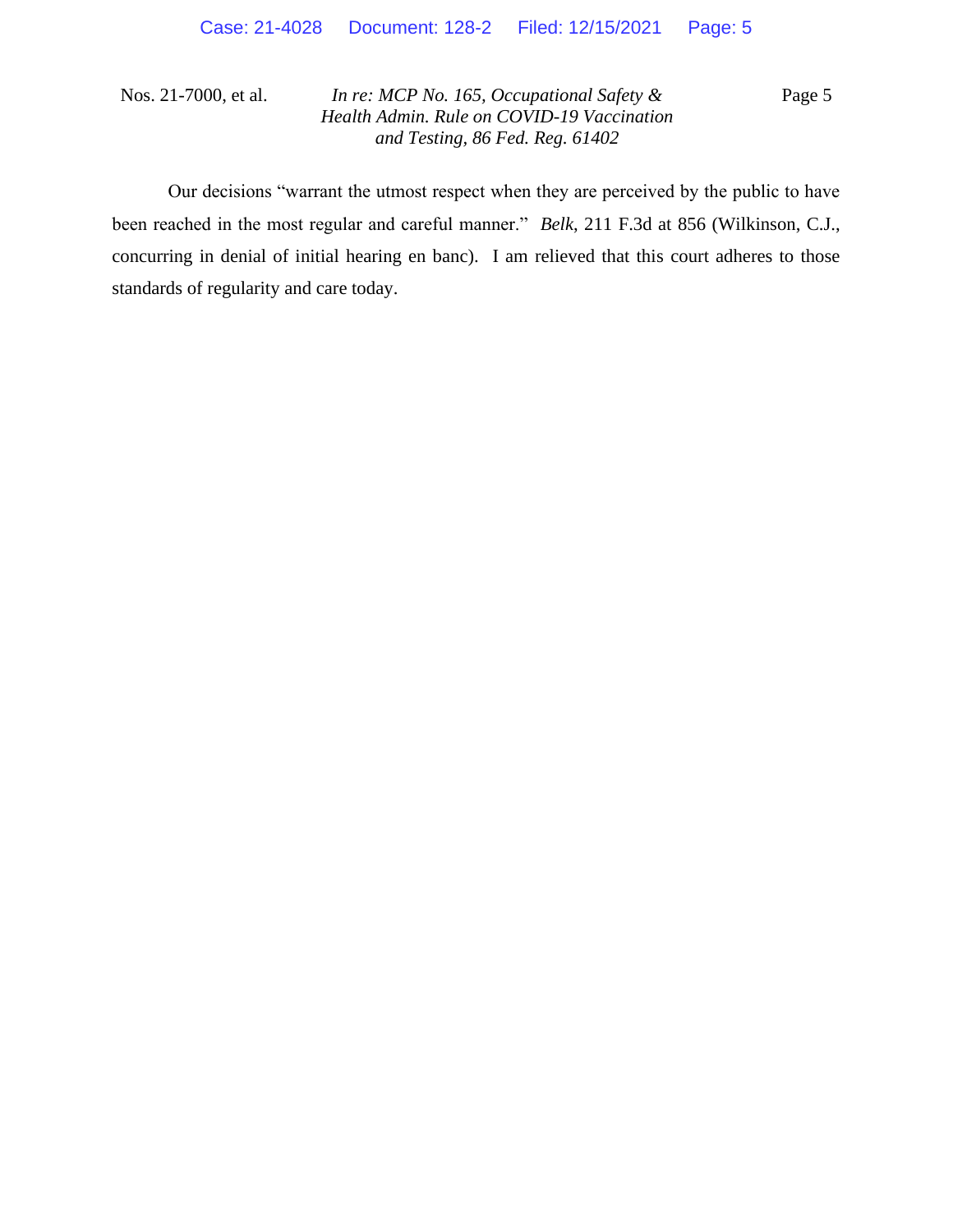Page 6

# **DISSENTING FROM THE DENIAL OF INITIAL HEARING EN BANC**  \_\_\_\_\_\_\_\_\_\_\_\_\_\_\_\_\_\_\_\_\_\_\_\_\_\_\_\_\_\_\_\_\_\_\_\_\_\_\_\_\_\_\_\_\_\_\_\_\_\_\_\_\_\_\_\_\_\_\_\_\_\_\_\_

\_\_\_\_\_\_\_\_\_\_\_\_\_\_\_\_\_\_\_\_\_\_\_\_\_\_\_\_\_\_\_\_\_\_\_\_\_\_\_\_\_\_\_\_\_\_\_\_\_\_\_\_\_\_\_\_\_\_\_\_\_\_\_\_

SUTTON, Chief Judge, dissenting from the denial of initial hearing en banc. When much is sought from a statute, much must be shown. The Secretary of Labor asks a lot of the Occupational Safety and Health Act. He claims authority to issue an emergency rule, scheduled to go into effect on January 4, 2022, that will require roughly 80 million workers to become vaccinated or face a weekly self-financed testing requirement and a daily masking requirement. At the same time, he assumes authority to regulate an area—public health and safety traditionally regulated by the States. If valid, the rule would nullify all contrary state and local regulations, as the power to regulate nationally is the power to preempt locally. Such broad assertions of administrative power demand unmistakable legislative support. The federal courts "expect Congress to speak clearly when authorizing an agency to exercise powers of 'vast economic and political significance'" and to use "exceedingly clear language if it wishes to significantly alter the balance between federal and state power." *Ala. Ass'n of Realtors v. Dep't of Health & Hum. Servs.*, 141 S. Ct. 2485, 2489 (2021) (quotation omitted).

Congress did not "clearly" grant the Secretary of Labor authority to impose this vaccinate-or-test mandate. *First*, as a threshold matter, the Occupational Safety and Health Act gives the Secretary power to address only *occupational* health and safety risks. But it is by no means clear that this authority extends to all hazards that might affect employees at some point during the 16 hours of each weekday and the 48 hours of each weekend when they are not at work, whether the hazard arises from a coronavirus of one sort or another, a virulent flu, traffic safety, air pollution, vandalism, or some other risk to which people are equally exposed at work and outside of work. It is one thing to tell a worker to don a mask at the start of a hazard-filled shift and doff it at the end. It is quite another to tell a worker to vaccinate on the basis of a risk that exists whether he is on the clock or off and that amounts to a medical procedure that cannot be removed at the end of the shift. Confirming the point, the Secretary of Labor has never imposed a vaccine mandate or for that matter a vaccinate-or-test mandate on American workers.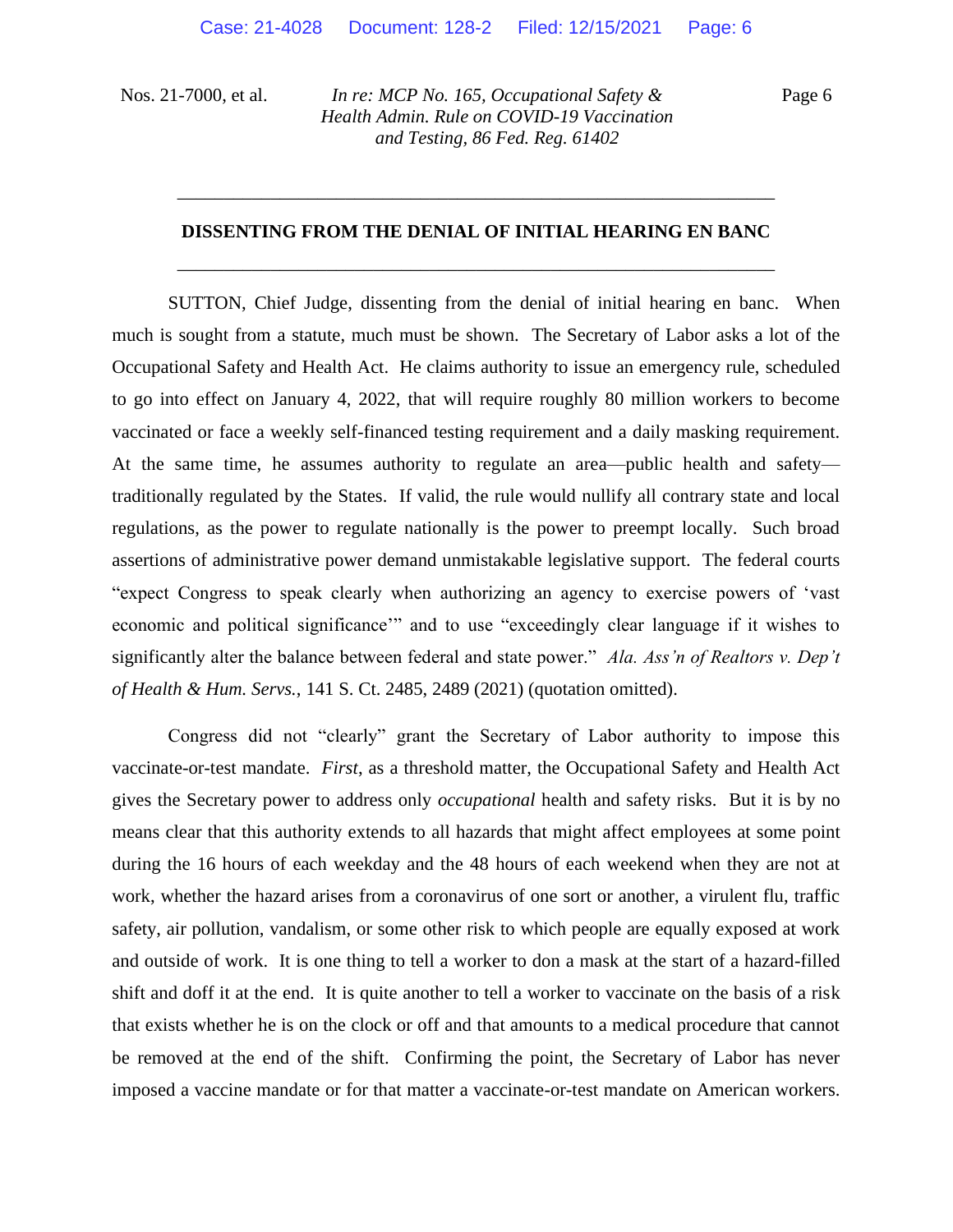Page 7

The Act does not clearly give the Secretary power to regulate all health risks and all new health hazards, largely through off-site medical procedures, so long as the individual goes to work and may face the hazard in the course of the workday.

*Second*, even apart from the workplace-anchored scope of the Act, the Secretary of Labor's power to issue "emergency temporary standards" does not justify the first vaccinate-ortest mandate in federal labor law history. This emergency power extends only to "necessary" measures, namely measures indispensable or essential to address a "grave" danger in the workplace. But this set of preconditions does not apply (1) when the key population group at risk from COVID-19—the elderly—in the main no longer works, (2) when members of the working-age population at risk—the unvaccinated—have chosen for themselves to accept the risk and any risk is not grave for most individuals in the group, and (3) when the remaining group—the vaccinated—does not face a grave risk by the Secretary's own admission, even if they work with unvaccinated individuals. Countless lesser and more focused measures were available to the Secretary: targeting certain industries susceptible to high risk, focusing on protections for workers most vulnerable to the virus, and varying any requirements to account for the wide range of settings in which people work. A blunt national vaccine mandate for 80 million workers with little regard to the relevant employment circumstances—well-spaced or not, together or apart, high risk individuals or not, indoors or mainly outdoors—was not necessary under the Act, and Congress did not clearly say otherwise.

*Third*, the setting of these requirements—authority to set "emergency temporary" standards" without complying with the notice-and-comment process—confirms the narrowness of this authority and its inapplicability here. Start with "emergency." The Secretary does not invoke this power based on a sudden revelation that the virus presents a serious health risk. How could he? He relies on something else—the increased availability of vaccines. That development, however, does not heighten health risks; it alleviates them—and it's hardly a new development anyway. What, moreover, is "temporary" about a vaccination? A reluctant or coerced vaccination cannot be undone if the Secretary changes course during the notice-andcomment process or if the proposed rule exceeds the Secretary's authority. All of the Secretary's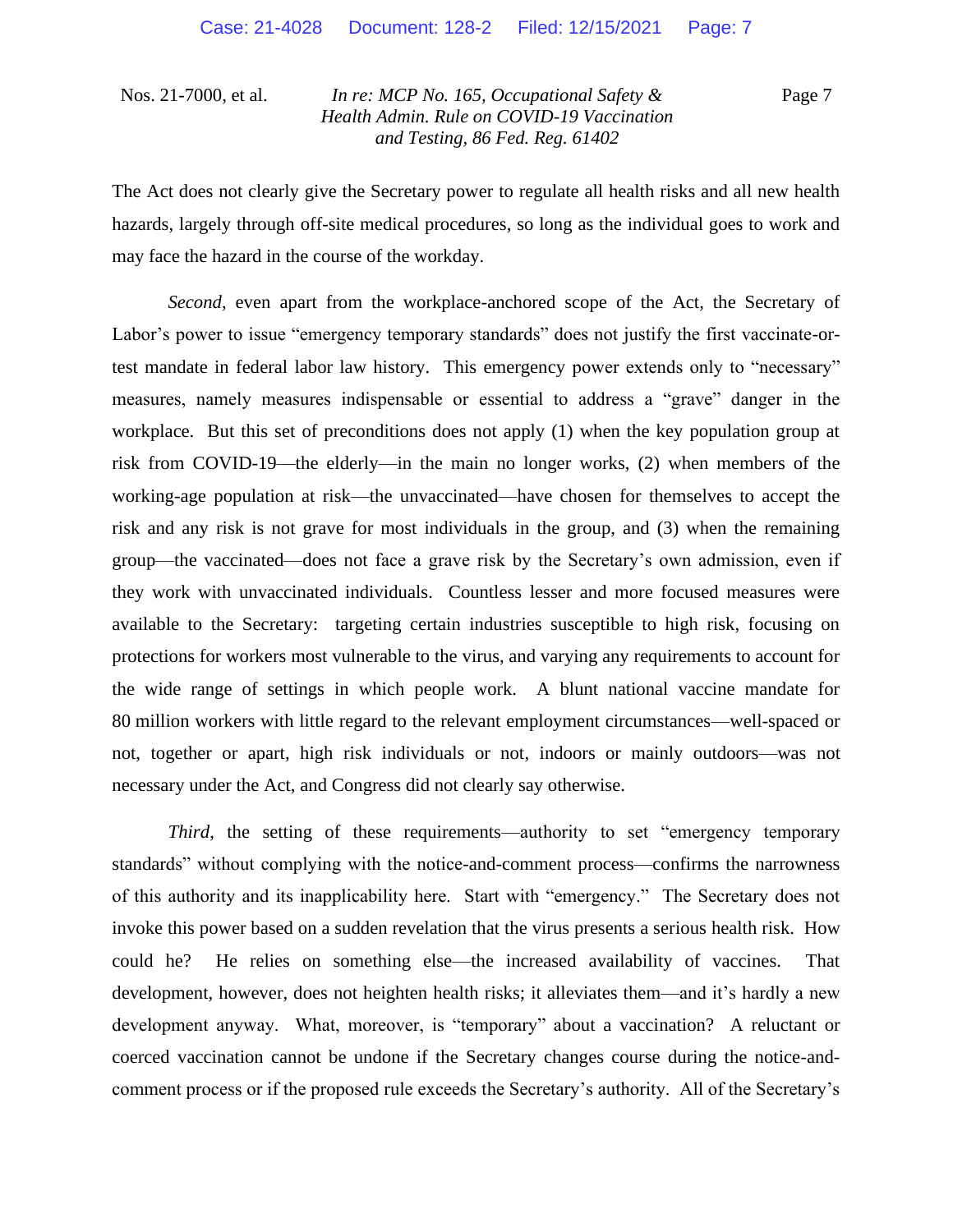Page 8

emergency decrees to date, even the ones invalidated by the courts, have involved truly temporary measures to protect workers from certain hazards at work until the notice-andcomment process ends. Ready access to free vaccinations may not have quelled the pandemic as quickly as the Secretary, or any of us, would like. But that reality does not justify, much less justify clearly, a sudden invocation of an emergency medical power at roughly the two-year anniversary of the pandemic merely because the Secretary determines that not enough Americans are vaccinated.

For my part, the resolution of this conflict between existing law and the Secretary's proposed policy is not particularly hard. What makes the case difficult are the ongoing challenges of the pandemic and the health-and-safety benefits of obtaining vaccinations. The challenges presented by the pandemic are serious, no one can deny. The record confirms what common experience shows—"that the public has a strong interest in combating the spread" of a virus that has prematurely ended over three-quarters of a million American lives. *Ala. Ass'n of Realtors*, 141 S. Ct. at 2490. The record also shows the utility of vaccinations. The medical studies to date show that vaccinated individuals face fewer risks of getting the virus and, for those who still suffer breakthrough infections, fewer risks of serious symptoms or death. It is the rare federal judge, indeed the rare employee in the third branch, I suspect, who has not gotten the message.

But the issue here is not that simple. No matter the policy benefits of a well-intended regulation, a court may not enforce it if the agency's reach exceeds a statute's grasp. Once before, in the throes of another threat to the country, the executive branch claimed it needed to seize control of the country's steel mills as a "necessary" measure "to avert a national catastrophe." *Youngstown Sheet & Tube Co. v. Sawyer*, 343 U.S. 579, 582 (1952). But that threat, like this one, did not permit the second branch to act without authorization from the first branch. *Id.* at 588–89. As the Supreme Court recently explained in invalidating an eviction moratorium promulgated by the Center for Disease Control, "our system does not permit agencies to act unlawfully even in pursuit of desirable ends." *Ala. Ass'n of Realtors*, 141 S. Ct. at 2490. Shortcuts in furthering preferred policies, even urgent policies, rarely end well, and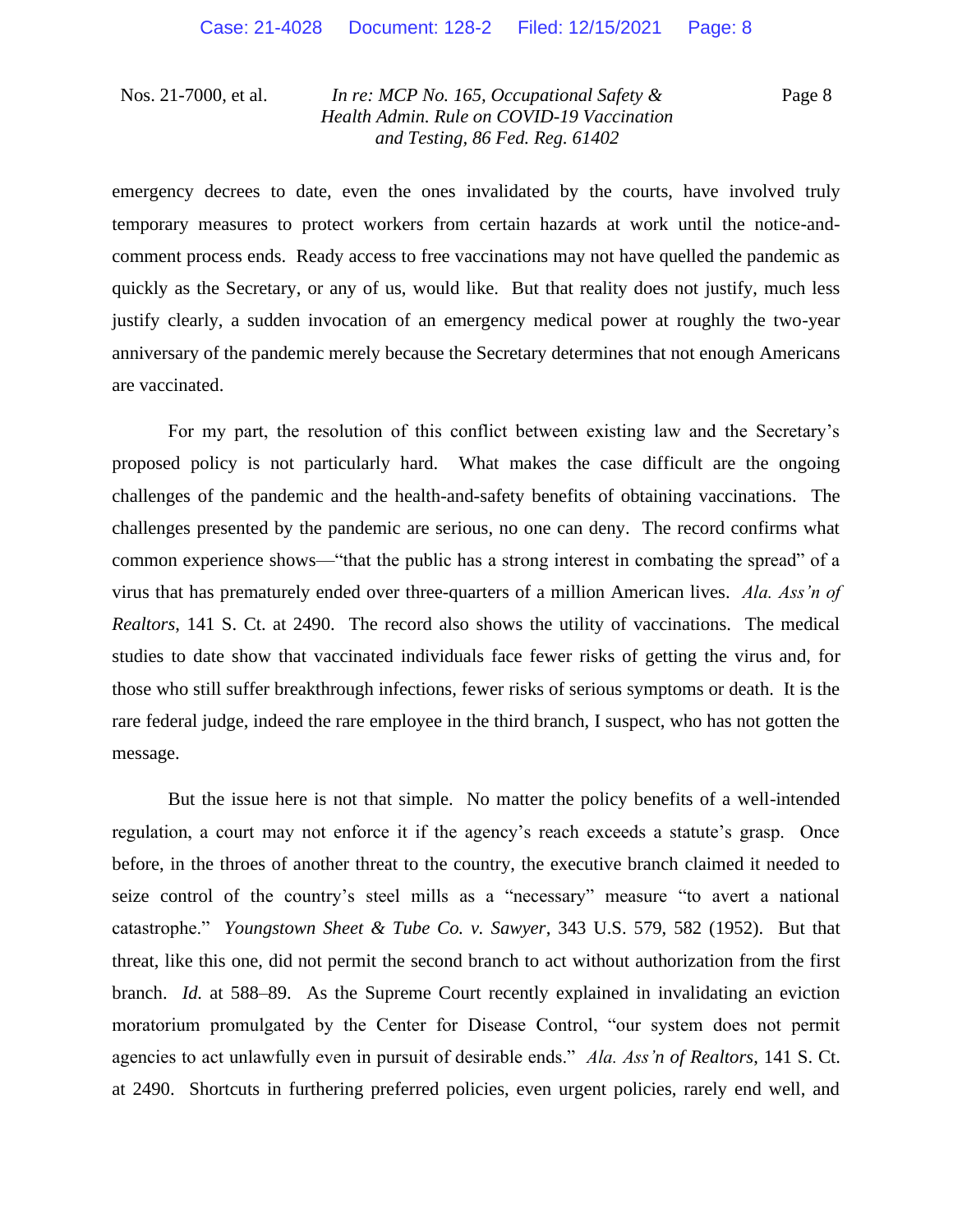Page 9

they always undermine, sometimes permanently, American vertical and horizontal separation of powers, the true mettle of the U.S. Constitution, the true long-term guardian of liberty.

For these reasons and those elaborated below, the challengers are likely to prevail on the merits when it comes to their petitions targeting the emergency rule. That reality together with the other stay factors show that the emergency rule should remain stayed. *Nken v. Holder*, 556 U.S. 418, 434 (2009); *Ala. Ass'n of Realtors*, 141 S. Ct. at 2490.

I.

Congress passed the Occupational Safety and Health Act in 1970. Pub. L. No. 91-596, 84 Stat. 1590. With the Act, Congress created an agency to administer the statute—the Occupational Safety and Health Administration, called OSHA for short—which sits within the Department of Labor. From the outset, the Act was designed to ensure "safe and healthful working conditions" for employees. 29 U.S.C. § 651(b). The Act empowers the Secretary of Labor, through OSHA, to create health and safety regulations for workplaces across the country. *Id.* § 655(b). Before such regulations go into effect, they must withstand a rigorous process. The Secretary must provide notice of any proposed regulation and give 30 days for any affected entity to submit data or offer comment about the costs, benefits, feasibility, legality, or any other reason for rejecting, adopting, or modifying the proposed rule. *Id.* § 655(b)(2). Those who object to the rule may request a public hearing. *Id.* § 655(b)(3). Within 60 days of the end of the period for submitting comments or the completion of a requested hearing, the Secretary must publish a rule or decide not to issue one. *Id.* § 655(b)(4). Still more process is called for if the proposed rule involves, as this one allegedly does, "toxic materials or harmful physical agents," in which case its development must be "based upon research, demonstrations, experiments, and such other information as may be appropriate." *Id.* § 655(b)(5).

An exception exists. The Act allows the Secretary to create an "emergency temporary standard" without undergoing all of these notice-and-comment requirements. *Id.* § 655(c). To allow an "emergency" regulation to go into immediate effect, the Secretary must show (1) that "employees are exposed to grave danger from exposure to substances or agents determined to be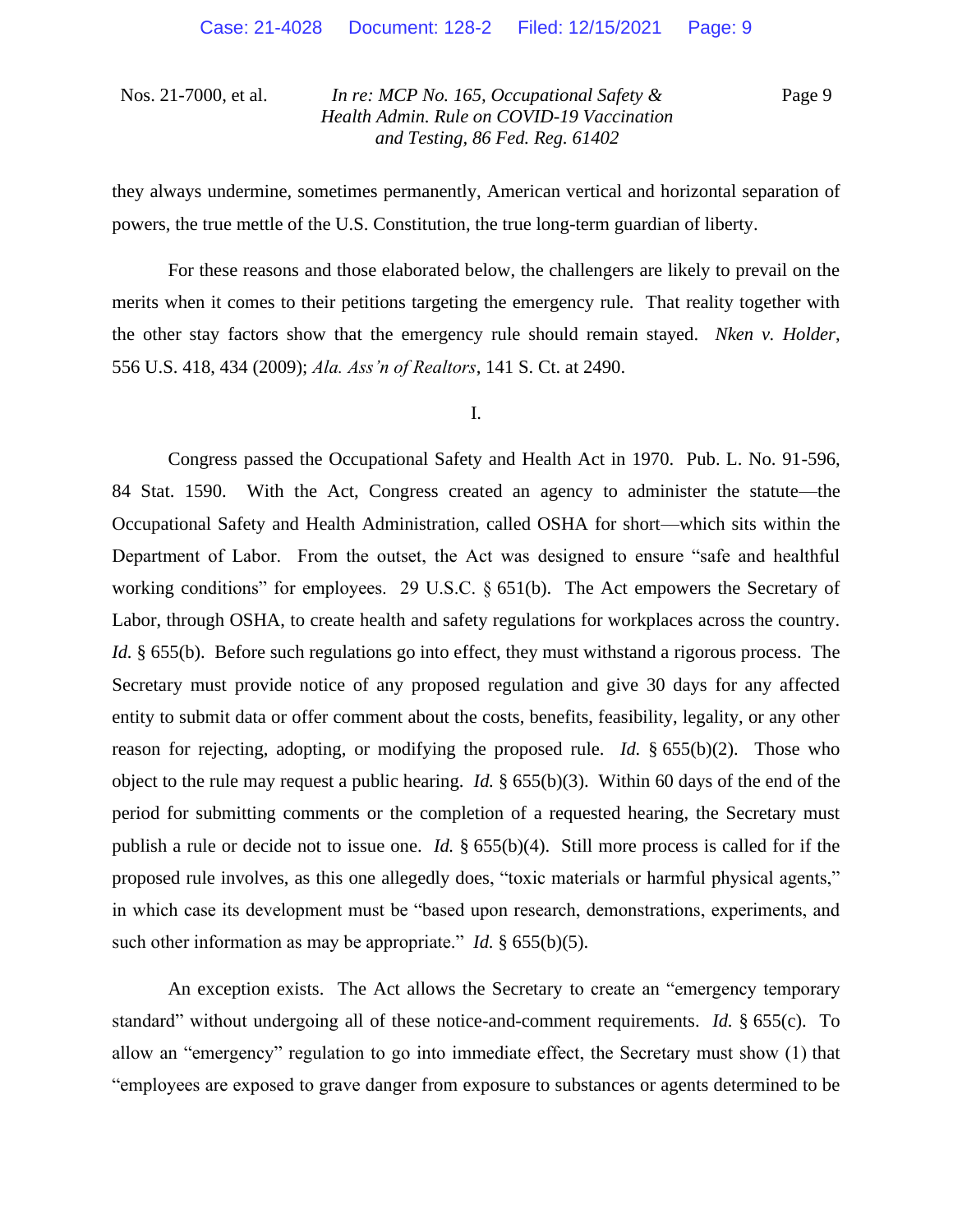Page 10

toxic or physically harmful or from new hazards," and (2) that the "emergency standard is necessary to protect employees from such danger." *Id.* § 655(c)(1).

Since 1970, the Secretary of Labor has used these emergency powers infrequently—and never to require a medical procedure. Over more than a half-century, the agency has used this power just nine times before this year. *BST Holdings, L.L.C. v. Occupational Safety & Health Admin.*, 17 F.4th 604, 609 (5th Cir. 2021). Six of these standards were challenged in court. *Id.* Just one was allowed to go into effect. *Id.*; *see also* 79 Fed. Reg. 61,384, 61,419 (Oct. 10, 2014) (noting that "OSHA has not successfully adopted an emergency temporary standard for over thirty years").In a more recent exercise of this power, which a court has not yet addressed, the Secretary issued an emergency regulation in June 2021, which imposed requirements on the healthcare industry to reduce transmission of COVID-19, mainly protective clothing and physical distancing. 86 Fed. Reg. 32,376 (June 21, 2021). The emergency rule did not require workers to get vaccinated or subject themselves to uncompensated weekly tests.

At issue is OSHA's November 5 emergency standard, entitled "COVID-19 Vaccination and Testing; Emergency Temporary Standard." 86 Fed. Reg. 61,402 (Nov. 5, 2021). It applies to employers with 100 or more employees, what comes to roughly 80 million employees nationwide. *Id.* at 61,467. And it contains a narrow exemption for employees who "work<sup>[]</sup> remotely 100 percent of the time" or who "perform their work exclusively outdoors." *Id.* at 61,419, 61,467.

The emergency rule also applies to the 26 States in the country that administer their own state OSHA Plans, which means that those States must enforce the vaccinate-or-test mandate against any covered public employees and private businesses in their jurisdiction. *Id.* at 61,462. Although Congress did not require state and local governments to adhere to the Act, *see* 29 U.S.C. §§ 652(5), 654(a)(2), it used its spending power to encourage States to accept federal funding—up to 50% of the total cost of each state plan—in return for adopting an OSHA-approved state plan, *id.* § 672(g). Under the Act, state plans must be at least as effective as the federal standards required by the Secretary. *Id.* § 667(b), (c)(2).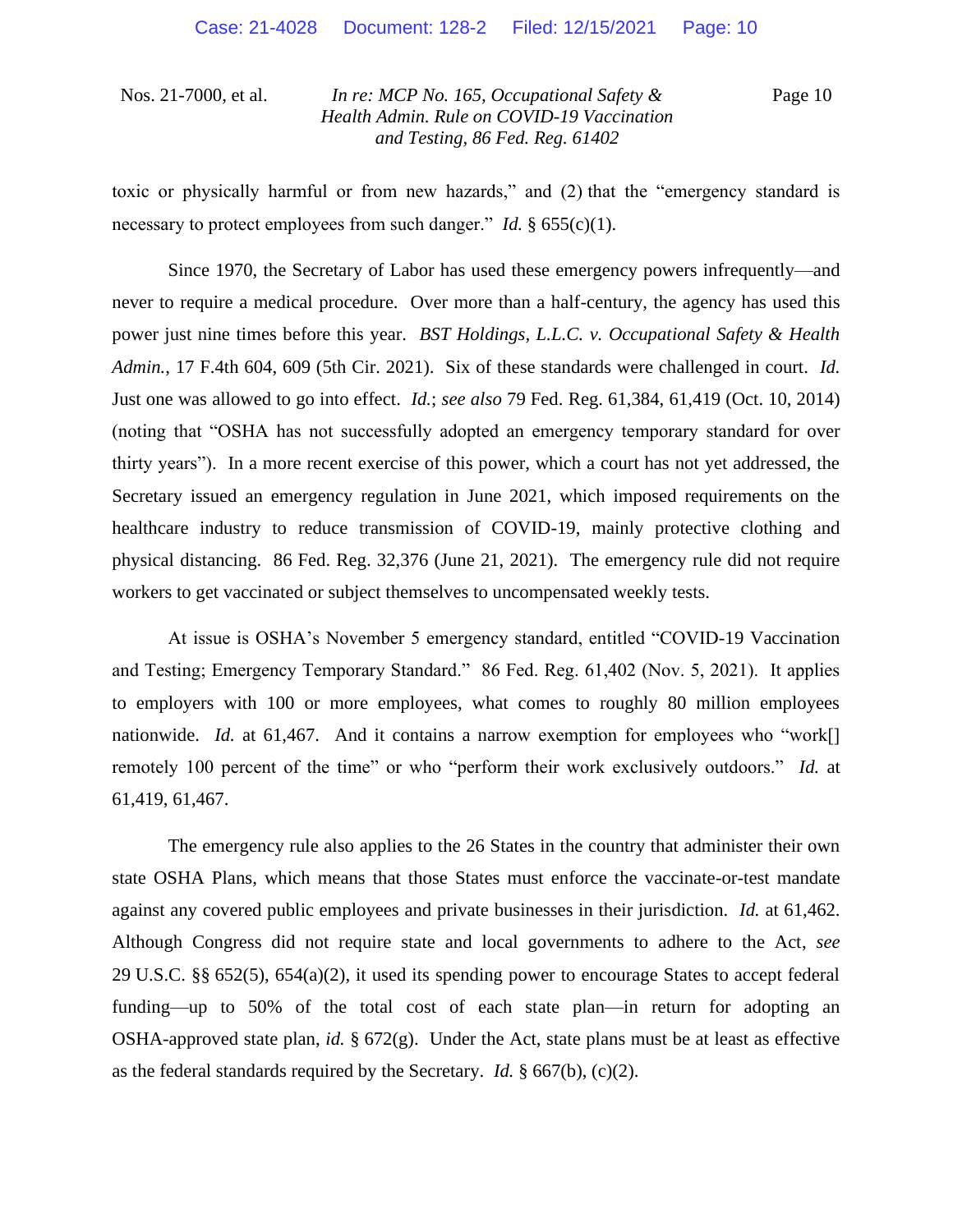Page 11

Under the emergency rule, the employer must verify "the vaccination status of each employee," "maintain a record of each employee's vaccination status," and "preserve acceptable proof of vaccination." 86 Fed. Reg. at 61,552. For employees who opt not to get vaccinated, the employer must require a test every seven days, one that neither the Federal Government nor the employers must pay for and one that the employees may not take without the supervision of an authorized person. *Id.* at 61,530, 61,532, 61,551, 61,553. Unvaccinated employees who do not comply must be "removed from the workplace." *Id.* at 61,532. Unvaccinated employees must wear masks at work with few exceptions. *Id.* at 61,553. The testing and masking requirements do not apply to vaccinated employees. *Id.* Employers who violate the Act face penalties imposed by OSHA: up to \$13,653 for each violation and up to \$136,532 for each willful violation. 29 C.F.R. § 1903.15(d).

Several companies, organizations, individuals, and 27 States filed challenges to the emergency rule, raising a variety of claims in the various courts of appeals. On November 12, in one of those cases, the U.S. Court of Appeals for the Fifth Circuit stayed the vaccinate-or-test mandate. *BST Holdings*, 17 F.4th at 619. After our circuit was selected to handle the petitions for review on a consolidated basis, we received two sets of pertinent motions: a motion by the Secretary of Labor to vacate the Fifth Circuit's stay order, *see* 28 U.S.C. § 2112(a)(4), and requests by various parties to grant initial hearing en banc.

#### II.

A few words are in order about the en banc motions in front of us—requests by roughly 59 parties that the full Court hear this case at the outset. At one level, granting the motion makes considerable sense. This is an extraordinary case, suitable for an extraordinary procedure. Given the unusual setting of these consolidated cases—a statutory delegation of authority over countless appeals to one regional court of appeals, 28 U.S.C. § 2112(a)—there is something to be said for putting all hands on deck, particularly when it comes to handling the stay motion, which could turn out to be the key decision point in all of these petitions for review. If the stay motion is the main event in a case about the legitimacy of a six-month emergency rule that ends on May 5, 2022, little opportunity for traditional en banc review will exist at the back end of the case.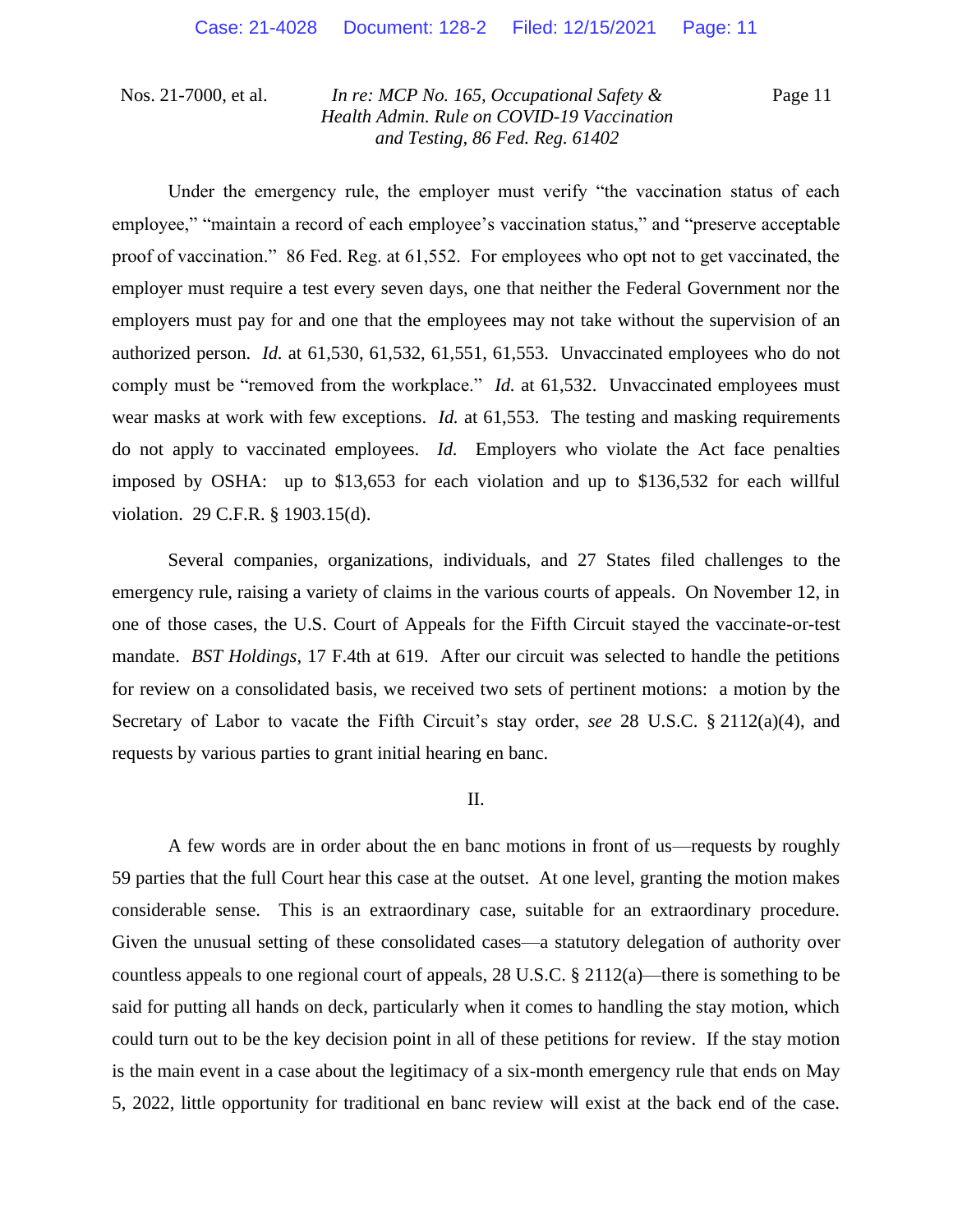Page 12

All of this explains why we favor granting the motion. But at another level, it makes little difference that our Court has divided 8-8 on whether to grant the en banc motion. We likely will not be the final decisionmakers in this case, given the prospect of review by the U.S. Supreme Court. And the existence of the en banc motion gives the judges of our Court the option to offer their perspectives on the stay motion, in opinions concurring in the denial of initial hearing en banc or dissenting from it.

#### III.

In evaluating a stay motion, we ask four questions: Which side is likely to prevail on the merits? What are the costs to the challengers of allowing the emergency rule to go into effect? What are the costs to the Secretary of Labor and others of barring the emergency rule from going into effect? What does the public interest favor? *Nken*, 556 U.S. at 434. In this instance, as in many others, we focus primarily on the likelihood-of-success inquiry. *See Ala. Ass'n of Realtors*, 141 S. Ct. at 2490.

#### IV.

The challengers should prevail for two main reasons. A clear-statement rule applies to this wide-ranging and unprecedented assertion of administrative power, and the Secretary of Labor has failed to show that Congress clearly delegated this authority to him.

#### A.

Today's emergency rule is not an everyday exercise of federal power. The Secretary claims authority to require 80 million Americans—in virtually every type of American business there is—to obtain a COVID-19 vaccine or, in the alternative, to undertake a weekly COVID-19 test and wear a mask throughout each workday. Because the Federal Government pays for the vaccine but not the weekly test, it is fair to say that the Secretary is prioritizing the vaccine mandate over the test-and-mask mandate, if not coercing vaccinations. *See* 86 Fed. Reg. at 61,434 (acknowledging that the emergency rule "is designed to strongly encourage vaccination"). Further pressure on employees comes from other features of the rule: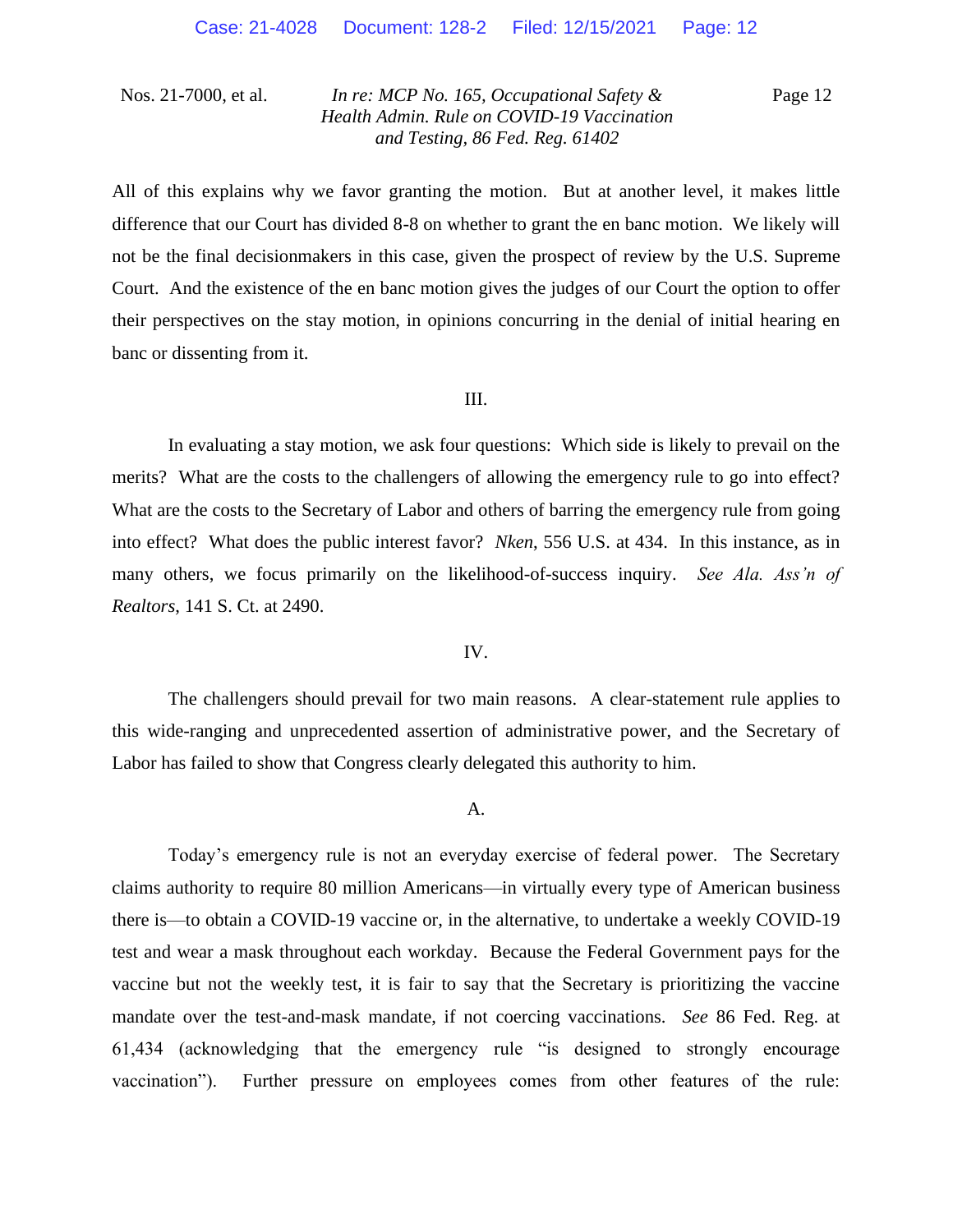Page 13

(1) Employers must provide time off for employees to get vaccinated and to recover from any side effects, *id.* at 61,457, while the rule does not require them to do so for employees who must undergo weekly tests, even if that requires considerable travel in rural areas, *see id.* at 61,484; (2) the agency normally requires employers to compensate employees for occupational safety gear and required testing but not in this instance, *compare* 29 C.F.R. § 1910.132(h), *with* 86 Fed. Reg. at 61,407  $\&$  n.2; and (3) employers can escape many of the administrative burdens of administering the rule if *they* require their employees to get vaccinated, 86 Fed. Reg. at 61,437. Either way, whether treated as a vaccine mandate or a vaccinate-or-test mandate, the Secretary must answer mandates of his own if he wishes to regulate large swaths of Americans with respect to substantial public policy, medical, and economic matters customarily regulated by the States.

In the first place, the federal courts "expect Congress to speak clearly when authorizing an agency to exercise powers" over large numbers of Americans with respect to contested public policy choices of vast significance. *Ala. Ass'n of Realtors*, 141 S. Ct. at 2489. Skeptical of mismatches between invocations of power by agencies and the statutes that purport to delegate that power, the federal courts require broad assertions of policymaking authority to be premised on direct and specific congressional delegations of that power. Congress must "speak clearly if it wishes to assign to an agency decisions of vast economic and political significance." *Util. Air Regul. Grp. v. EPA*, 573 U.S. 302, 324 (2014) (quotation omitted); *see Whitman v. Am. Trucking Ass'ns*, 531 U.S. 457, 468 (2001). What Justice Stevens said in 1980 in rejecting the "Benzene rule," designed by OSHA to protect American workers from cancer, applies with equal force to today's rule: "In the absence of a clear mandate in the Act, it is unreasonable to assume that Congress intended to give the Secretary the unprecedented power over American industry that would result from the Government's view" of the statute. *Indus. Union Dep't, AFL-CIO v. Am. Petroleum Inst.*, 448 U.S. 607, 645 (1980) (plurality opinion). Notably, OSHA initially attempted to issue the Benzene Rule as an emergency rule, but it abandoned that approach in favor of notice-and-comment rulemaking after the Fifth Circuit stayed the rule. *Id.* at 623.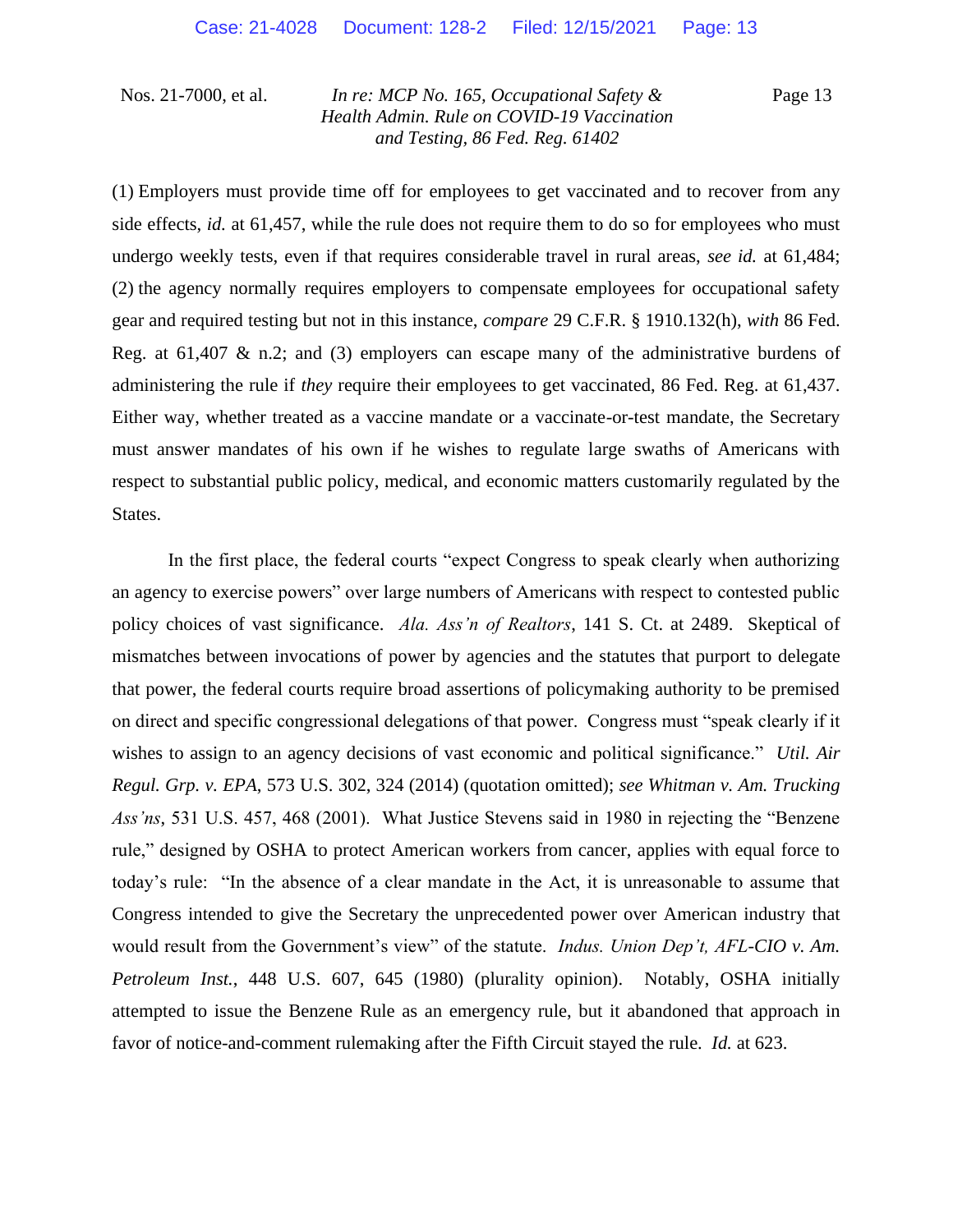Page 14

A national vaccinate-or-test mandate likewise is unprecedented, whether with respect to OSHA or any other federal agency, presumably because the intrusion on individual liberty is serious and because, in OSHA's case, the required medical procedures do not comfortably map onto workplace-specific protective remedies. *See* Cong. Rsch. Serv., *Mandatory Vaccinations: Precedent and Current Laws* 9 (May 21, 2014); *see also* 86 Fed. Reg. at 61,436. If OSHA "claims to discover in a long-extant statute an unheralded power to regulate a significant portion of the American economy," it should not be surprised if courts "greet its announcement with a measure of skepticism." *Util. Air Regul. Grp.*, 573 U.S. at 324 (quotation omitted). As with the eviction moratorium created by the federal Center for Disease Control and invalidated by the Supreme Court, today's "claim of expansive authority" under this provision "is unprecedented." *Ala. Ass'n of Realtors*, 141 S. Ct. at 2489; *see Tiger Lily, LLC v. U.S. Dep't of Hous. & Urb. Dev.*, 5 F.4th 666, 668 (6th Cir. 2021). If federal courts have been skeptical when a medically based agency (the CDC) issues broad mandates with respect to housing, they should be equally skeptical when a workplace agency (OSHA) issues broad mandates with respect to medical procedures.

In the second place, the States, not the Federal Government, are the traditional source of authority over safety, health, and public welfare. In the context of a vast attempt to assume these police powers by the Federal Government, Congress must speak unequivocally. Whether it is seizing authority to regulate "the landlord-tenant relationship," *Ala. Ass'n of Realtors*, 141 S. Ct. at 2489, to regulate private property, *U.S. Forest Serv. v. Cowpasture River Pres. Ass'n*, 140 S. Ct. 1837, 1849–50 (2020), to enact run-of-the-mine criminal laws, *Jones v. United States*, 529 U.S. 848, 858 (2000), to enact out-of-the-ordinary criminal laws, *Bond v. United States*, 572 U.S. 844, 848 (2014), or to regulate the retirement age of state court judges, *Gregory v. Ashcroft*, 501 U.S. 452, 460–61 (1991), Congress must "enact exceedingly clear language if it wishes to significantly alter the balance between federal and state power," *Ala. Ass'n of Realtors*, 141 S. Ct. at 2489 (quotation omitted).

In applying this federalism clear-statement canon, it's worth remembering that the only Supreme Court cases that permitted a government to impose a vaccination mandate on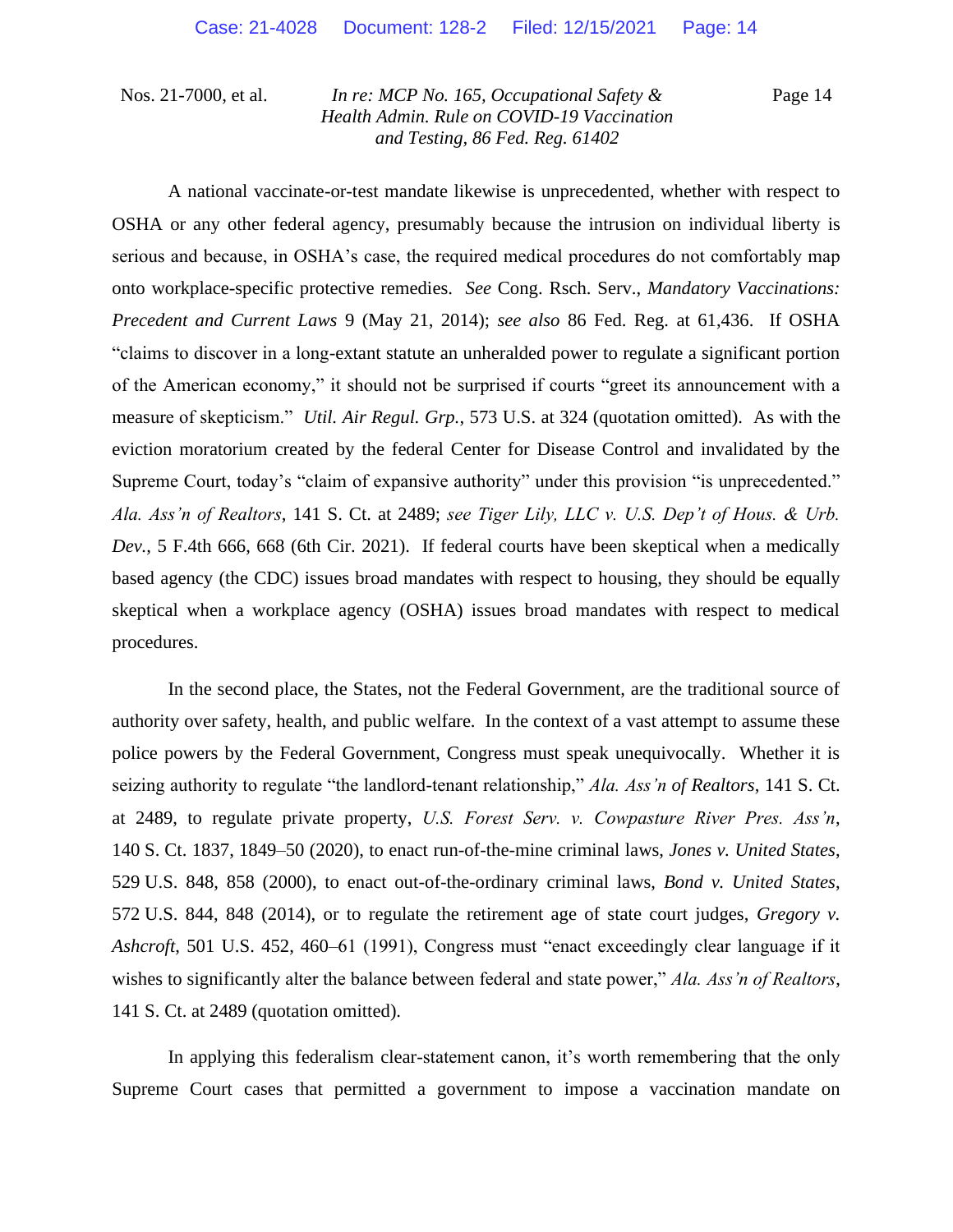Page 15

individuals arose from the States, not the National Government. *Jacobson v. Massachusetts*, 197 U.S. 11 (1905); *Zucht v. King*, 260 U.S. 174 (1922). In upholding a vaccination requirement against a substantive due process challenge, the U.S. Supreme Court reasoned that "[t]he safety and the health of the people of [a state] are, in the first instance, for that [state] to guard and protect" and "are matters that do not ordinarily concern the national government." *Jacobson*, 197 U.S. at 38.It's worth remembering that the power of a federal agency to regulate is the power to preempt—to nullify the sovereign power of the States in the area—which explains why 27 States oppose the emergency rule. And it's worth remembering that, if one casually accepts congressional authority to regulate in this area, that recalibration of power comes with easy-tooverlook risks. It would mean that another administration could destroy the trial-and-error benefits of federalism in a different direction, say by adopting a federal law that banned state and local governments from issuing all kinds of health-protective orders: stay-at-home orders, mask mandates, vaccine mandates, and many other measures besides. The power to give with preemptive national regulation includes the power to take away.

#### B.

In passing the Occupational Safety and Health Act, Congress did not clearly give the Secretary authority to require workers to undertake a medical procedure like a vaccine or a medical test, whether under his general authority to regulate "employees" in the workplace or under his specific authority to issue "emergency temporary standards."

#### 1.

*The Occupational Safety and Health Act covers only workplace-specific hazards and permits only workplace-specific safety measures*. As a threshold matter, the Act is designed to protect "employees" from dangers that arise directly out of the workplace and addresses only workplace conditions, as the title of the Act suggests (the "Occupational Safety and Health Act") and as the rest of the Act confirms. The language of the Act covers dangers arising out of work, say a chemical used to make a plastic product or the heat generated at a steel foundry, not any risk facing the country and every citizen in it. Any other approach would facilitate a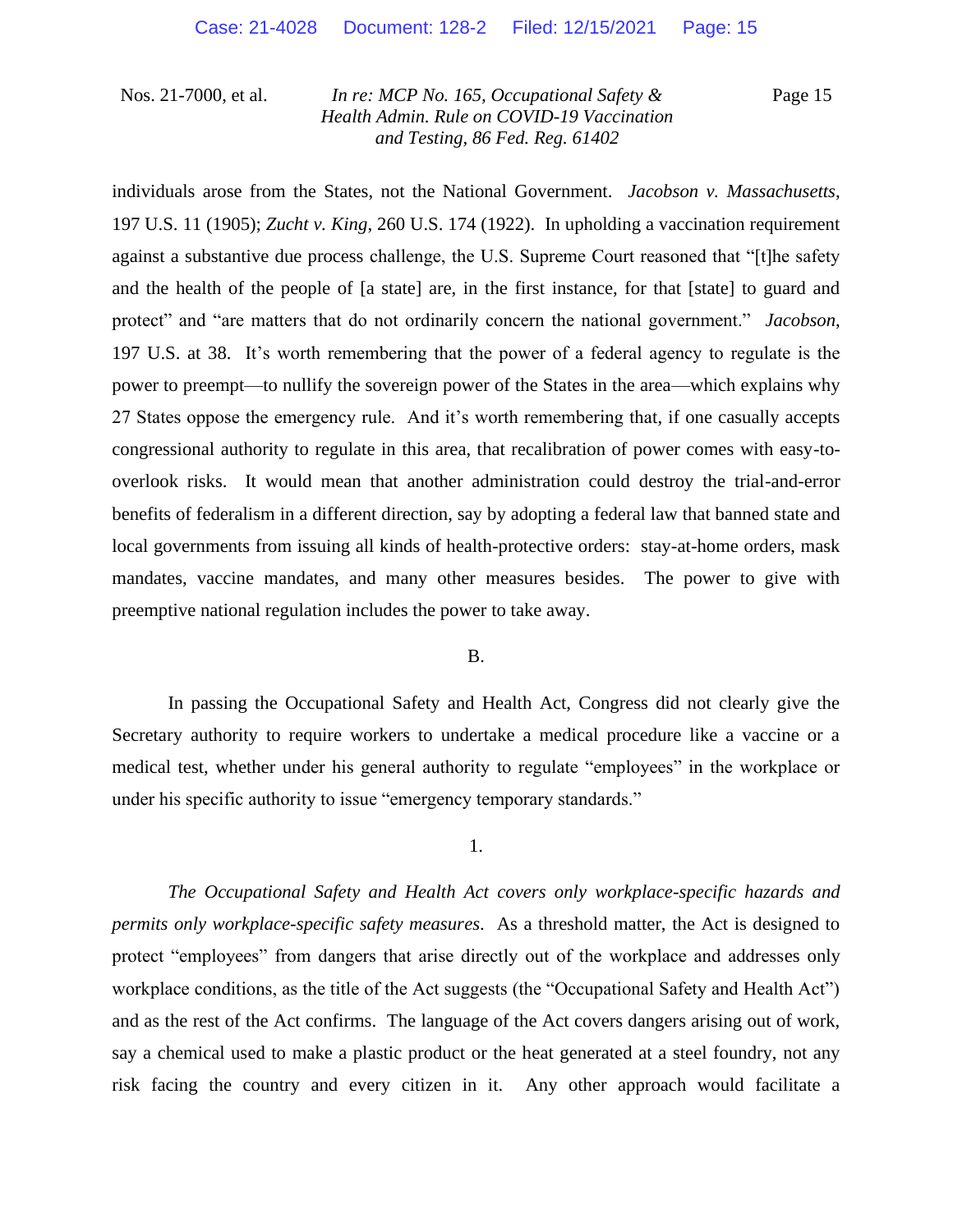Page 16

breathtaking expansion of the Secretary of Labor's power. Whatever the health and safety challenges of today (air pollution, violent crime, obesity, a virulent flu, all manner of communicable diseases) or tomorrow (the impact of using the internet on mental health), the Secretary does not have emergency authority to regulate them all simply because most Americans who face such endemic risks also have jobs and simply because they face those same risks on the clock. By going to work each day, American workers do not transform these other risks into "hazards" or "grave dangers" to which "employees are exposed." The Secretary's authority to regulate workplace safety is simply too "indirect[]" to cover this nearly horizonless assertion of power. *Ala. Ass'n of Realtors*, 141 S. Ct. at 2488.

A comparison between the Secretary's emergency proposal (a vaccinate-or-test mandate) and the kinds of requirements he has previously imposed on various industries during the pandemic (a mask mandate) illustrates the problem. Accept for now that, under some circumstances and in some places, the Secretary could impose a mask mandate. That would be a workplace requirement at least. It is one thing for the Secretary to require masks to minimize dangers to which "employees are exposed" during the workday and at the workplace. It is quite another to make an across-the-board judgment that the employee is "strongly encouraged" emphasis on strongly—to undertake a medical procedure (a vaccination) that cannot be undone at the end of the workday.

Whether it's the Act as a whole or the narrow exception for emergency rulemaking, they both apply, in the words of the D.C. Circuit, only to dangers arising out of "work or work-related activities," *Oil, Chem. & Atomic Workers Int'l Union v. Am. Cyanamid Co.*, 741 F.2d 444, 449 (D.C. Cir. 1984), not all hazards working people may face in their daily lives. That explains why the D.C. Circuit found another medical procedure—the sterilization of women who otherwise would encounter chemicals at work dangerous to the unborn—to be beyond the Act's scope. *Id.*; *see also Steel Joist Inst. v. Occupational Safety & Health Admin.*, 287 F.3d 1165, 1167 (D.C. Cir. 2002) (noting that "the Act authorizes OSHA to regulate only the employer's conduct at the worksite"). "[F]or coverage under the Act to be properly extended to a particular area," seconds the Eleventh Circuit, "the conditions to be regulated must fairly be considered *working*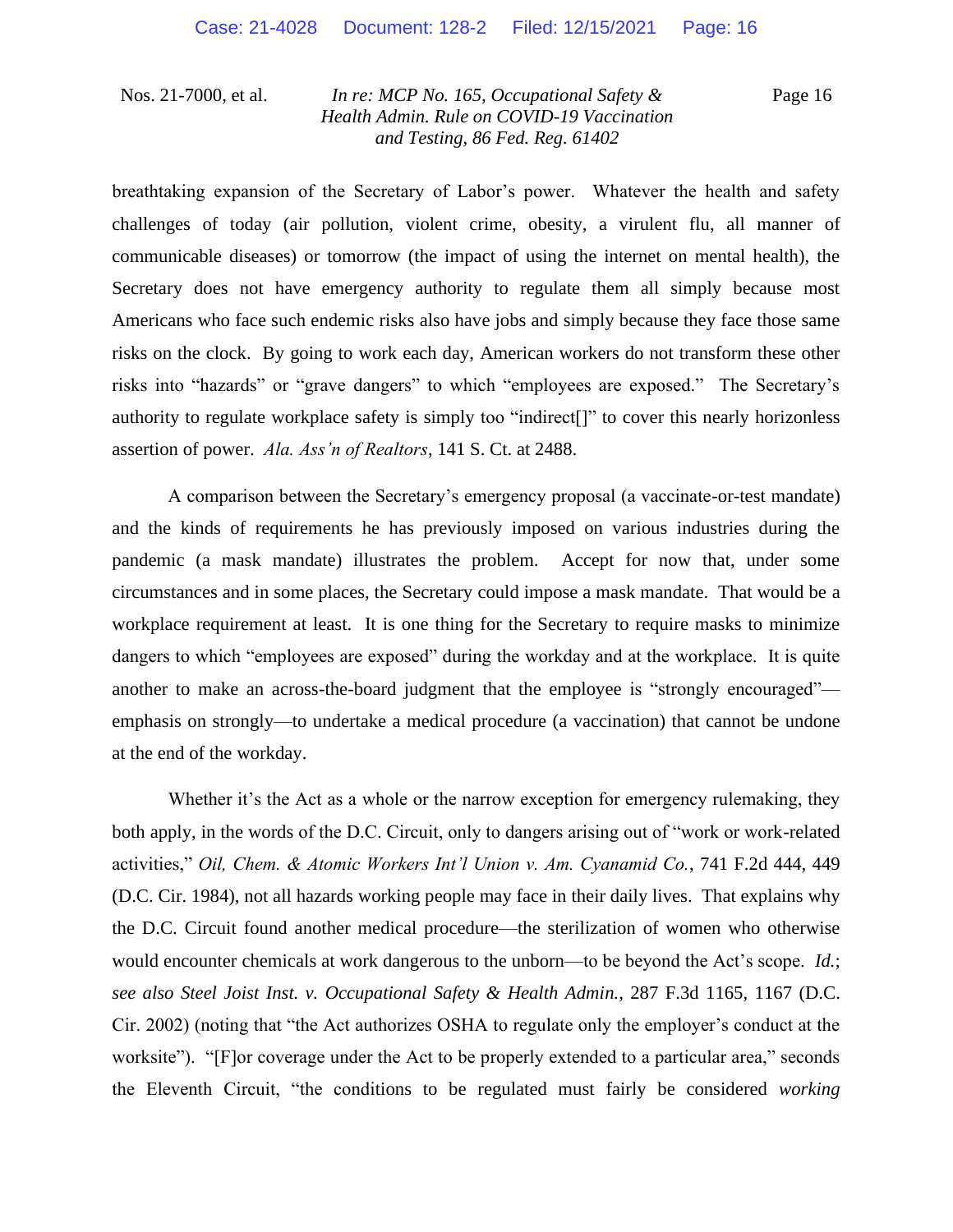Page 17

conditions, the safety and health hazards to be remedied *occupational*, and the injuries to be avoided *work-related*." *Frank Diehl Farms v. Sec'y of Lab.*, 696 F.2d 1325, 1332 (11th Cir. 1983).

Other provisions of the Occupational Safety and Health Act reinforce the message. The Act, it is true, refers to "hazards," "substances," and "agents," terms that read in isolation might suggest that the Secretary could regulate *any* hazardous substance or agent. But context illuminates meaning. Throughout the Act, it speaks to hazards facing employees in workspecific contexts and to occupational risks faced due to work:

- The Act's preamble says it is designed "to assure ... safe and healthful working conditions," 29 U.S.C. § 651(b), and to avoid "personal injuries and illnesses arising out of work situations," *id.* § 651(a).
- A provision says that the Act applies "to employment performed in a workplace" and "to working conditions of employees." *Id.* § 653(a), (b).
- A provision tells the Secretary to make rules "for developing information regarding the causes and prevention of occupational accidents and illnesses," *id.* § 657(c)(1), or "work-related deaths, injuries and illnesses," *id.*  $§ 657(c)(2).$

The agency's regulations reflect this understanding too. In general, OSHA requires employers to compensate employees for protective gear and tests needed for work safety. 29 C.F.R. § 1910.132(h). An exception exists for costs that are not specific to the workplace, say sunscreen or steel-reinforced boots. *Id.* § 1910.132(h)(2), (4)(iii). In this instance, the Secretary's decision not to require employers to pay for employees' weekly COVID-19 tests depletes his claim that this emergency rule arises from a work-focused, as opposed to societyfocused, imperative. *See* 86 Fed. Reg. at 61,437. The Secretary conceded that, while OSHA usually requires employers to bear such costs "in order to remove barriers to employee participation," the agency has not done so here in order to "strongly encourage" vaccination. *Id.* at 61,407.

OSHA also requires employers to give their employees and the agency access to "relevant exposure and medical records" to identify, handle, and prevent "occupational disease." 29 C.F.R. § 1910.1020(a). The agency requires employers to keep records that "monitor[] the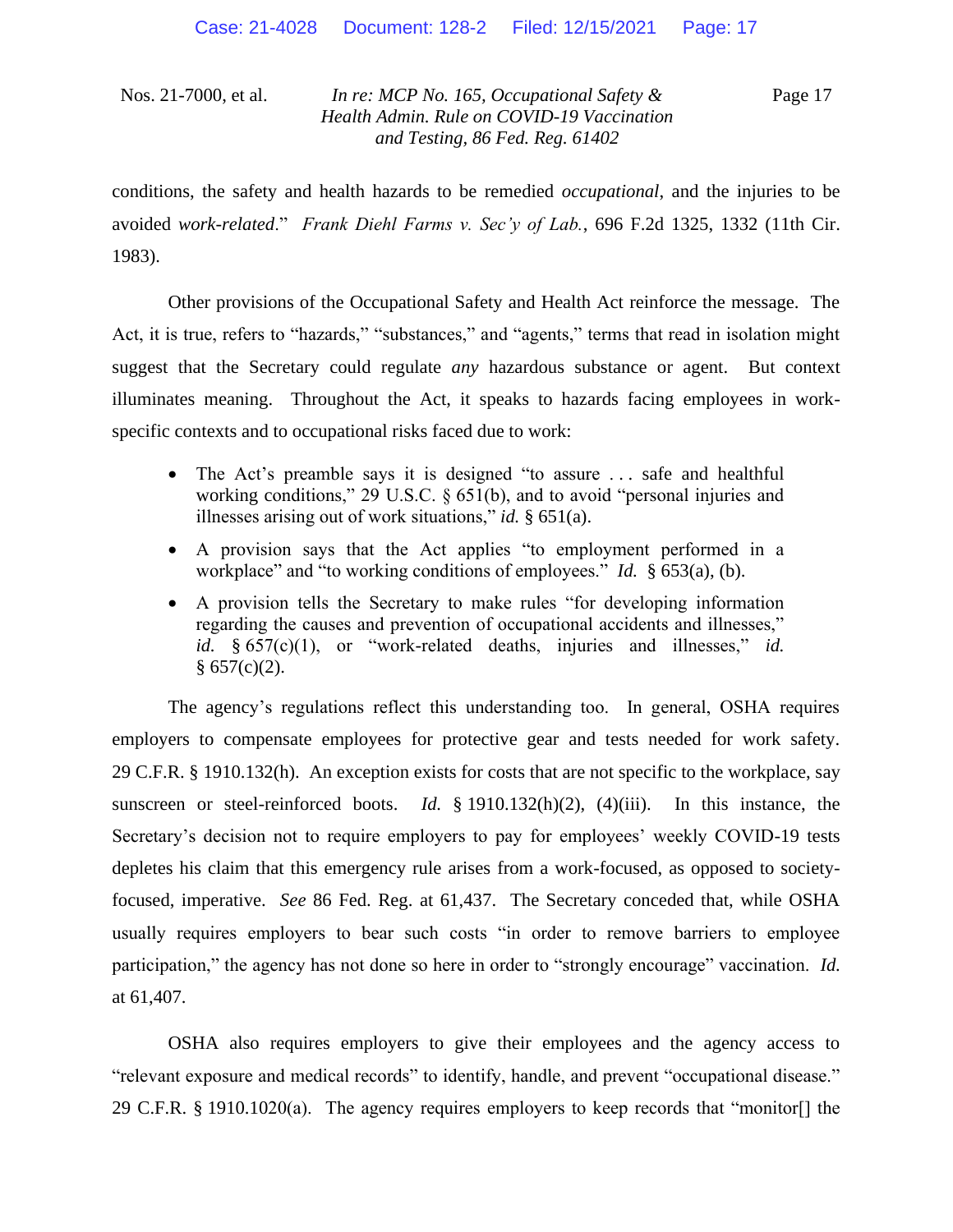Page 18

amount of a toxic substance or harmful physical agent to which the employee is or has been exposed." *Id.* § 1910.1020(e)(2)(i)(A)(1). But these exposure risks do not cover "situations" where the employer can demonstrate that the toxic substance or harmful physical agent is not used, handled, stored, generated, or present in the workplace in any manner different from typical non-occupational situations." *Id.* § 1910.1020(c)(8). As still another example, the agency has rules about occupational noise exposure, which require employers with affected employees to administer a testing program that determines the employee's hearing loss. *Id.* § 1910.95(g). If the hearing loss is determined not to be "work related," however, the employer does not have to provide assistance. *Id.* § 1910.95(g)(8). With respect to the recordkeeping requirements, moreover, an employer "must consider an injury or illness to be work-related if an event or exposure in the work environment either caused or contributed to the resulting condition or significantly aggravated a pre-existing injury or illness." *Id.* § 1904.5(a). In OSHA's rules concerning air contaminants, the rules center on the amount of an employee's exposure to a substance "during an 8-hour shift." *Id.* § 1910.1000(a)–(c).

The agency in the past has understood its authority in this work-anchored way. An examination of the nine "emergency temporary standards" promulgated before 2021, even the five of six that were successfully challenged, reveals only regulations addressing exposures solely because of, not in spite of or in addition to, the workplace. *See* 36 Fed. Reg. 23,207 (Dec. 7, 1971) (workplace protection from asbestos); 38 Fed. Reg. 17,214 (June 29, 1973) (workplace protection from pesticides); 38 Fed. Reg. 10,929 (May 3, 1973) (workplace protection from carcinogenic substances in "area[s] to which access is restricted and controlled by the employer"); 39 Fed. Reg. 12,342 (Apr. 5, 1974) (workplace protection from vinyl chloride); 41 Fed. Reg. 24,272 (June 15, 1976) (workplace protections for diving operations, while noting that "diving by persons engaged in recreational or sport diving or other diving not in an employment context are beyond the jurisdiction of the Act"); 42 Fed. Reg. 22,516 (May 3, 1977) (workplace protections from benzene); 42 Fed. Reg. 45,536 (Sept. 9, 1977) (workplace protection from manufacturing pesticides); 43 Fed. Reg. 2586 (Jan. 17, 1978) (workplace protection from acrylonitrile); 48 Fed. Reg. 51,086 (Nov. 4, 1983) (workplace protection from asbestos).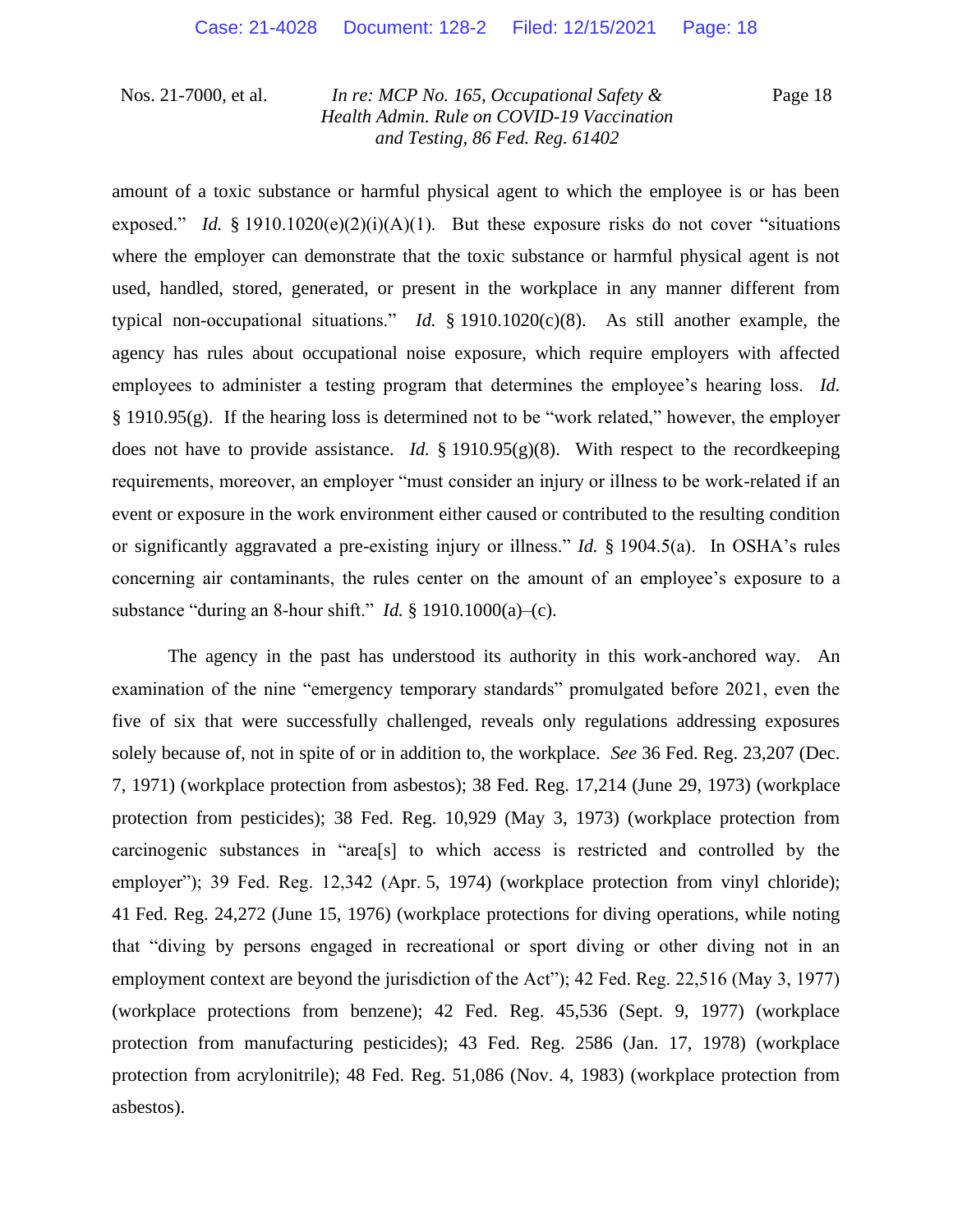Page 19

All in all, the Secretary might have authority to impose mandates of some sort on doctors and nurses who treat COVID-19 patients or researchers who work with the underlying virus given the workplace "exposure" risks caused by that work. And it might give the Secretary authority to impose workday masking requirements in other settings vulnerable to COVID-19 exposures. But the emergency rule extends well beyond such workplace-specific hazards and workplace-specific remedies.

2.

Not only is it doubtful that Congress gave the Secretary of Labor clear authority to impose this vaccinate-or-test mandate through the general provisions of the Act, but Congress also failed to do so clearly under the provision for "emergency temporary standards." In relevant part, the provision for emergency rules says:

The Secretary shall provide, without regard to the requirements of chapter 5 of Title 5, for an emergency temporary standard to take immediate effect upon publication in the Federal Register if he determines (A) that employees are exposed to grave danger from exposure to substances or agents determined to be toxic or physically harmful or from new hazards, and (B) that such emergency standard is necessary to protect employees from such danger.

#### 29 U.S.C. § 655(c)(1).

*The statute applies only to "necessary" provisions that address "grave" workplace dangers*.The term "necessary" has one of two meanings, either "useful" or "indispensable"/"essential." *Black's Law Dictionary* 928 (5th ed. 1979); *American Heritage Dictionary of the English Language* 877 (1975). Picking between the options might be difficult if the word appeared alone. But it does not. It appears in the context of a provision dealing with an "emergency" and "grave" danger. Understanding words, like filling in crossword puzzles, works best by attending to context—what is nearby, what is known. *Gutierrez v. Ada*, 528 U.S. 250, 255 (2000). Once connected, the reference to "necessary" powers to address "grave" dangers in an "emergency" clarifies that "necessary" has the narrower meaning. It refers only to indispensable or essential measures, not to whatever the Secretary determines is useful or beneficial.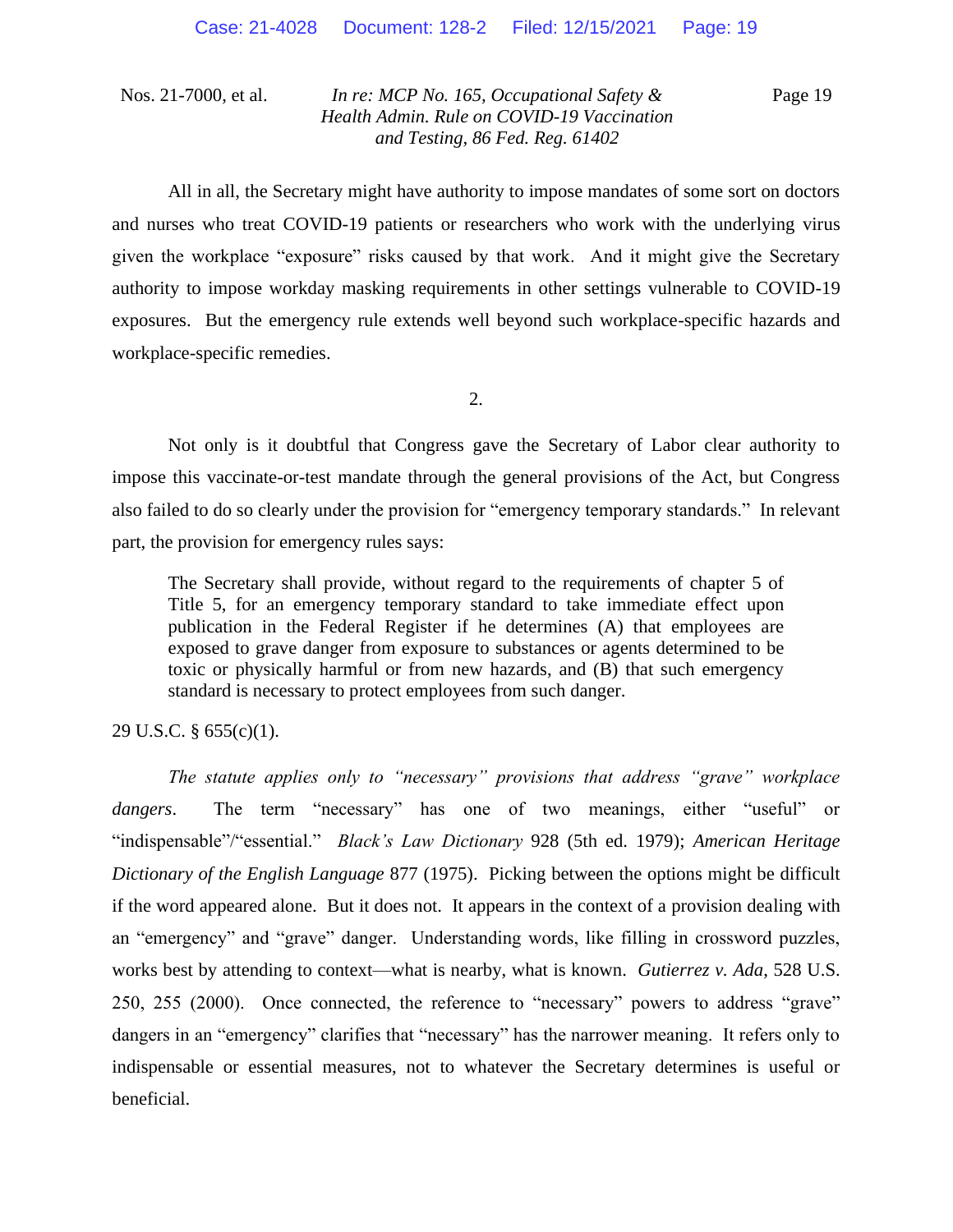Page 20

A comparison to the Secretary's authority to impose permanent standards confirms this reading. When he puts a rule through notice and comment, the standard need not be "necessary to protect employees," 29 U.S.C.  $\S 655(c)(1)$ , only "reasonably necessary or appropriate to provide safe or healthful employment," *id.* § 652(8); *see id.* § 655(b). An emergency measure thus must be more than just appropriate; it must be indispensable or essential.

Turn to "grave" dangers, which refer to "serious" workplace dangers. *Webster's Ninth New Collegiate Dictionary* 534 (1984). Taken by itself, there is room for debate about the meaning of a serious workplace danger, particularly one that the statute allows the Secretary to "determine[]" himself. But the record in this case and the Secretary's position in describing his rulemaking narrow the range of debate. Whatever a grave or serious workplace danger might mean in the abstract, the Secretary concedes that vaccinated individuals who get the virus do not face that risk, even though they can contract it while going to work with unvaccinated individuals. 86 Fed. Reg. at 61,434. Else, the Secretary would require vaccinated Americans to work at home or stay home altogether.

This interpretation of the statute and the Secretary's concession make it exceedingly difficult to maintain under any standard of review that the emergency mandate is necessary or indispensable to address a grave danger. One problem arises from a core tenet of administrative law. The Secretary never considered this meaning of the statute—that it requires indispensable or essential measures, not simply useful or beneficial ones—in proposing the emergency rule. It is a staple of administrative law that federal courts may not uphold a rule on a ground never addressed by the agency. *SEC v. Chenery Corp.*, 318 U.S. 80, 87 (1943). The Secretary to date has explained only why he thinks the vaccinate-or-test mandate is beneficial to protect workers and society as a whole. He has not explained why it is the indispensable or essential way to protect workers. We have no authority to uphold a rule as "necessary" when the Secretary has not made that finding himself under the correct interpretation of the law. *See* 5 U.S.C. § 706(2).

The other problem is that the Secretary cannot satisfy this interpretation of the statute. Consider the many less intrusive, more tailored protective measures that address grave dangers on the Secretary's own terms. Just as the Secretary targeted the healthcare industry in June 2021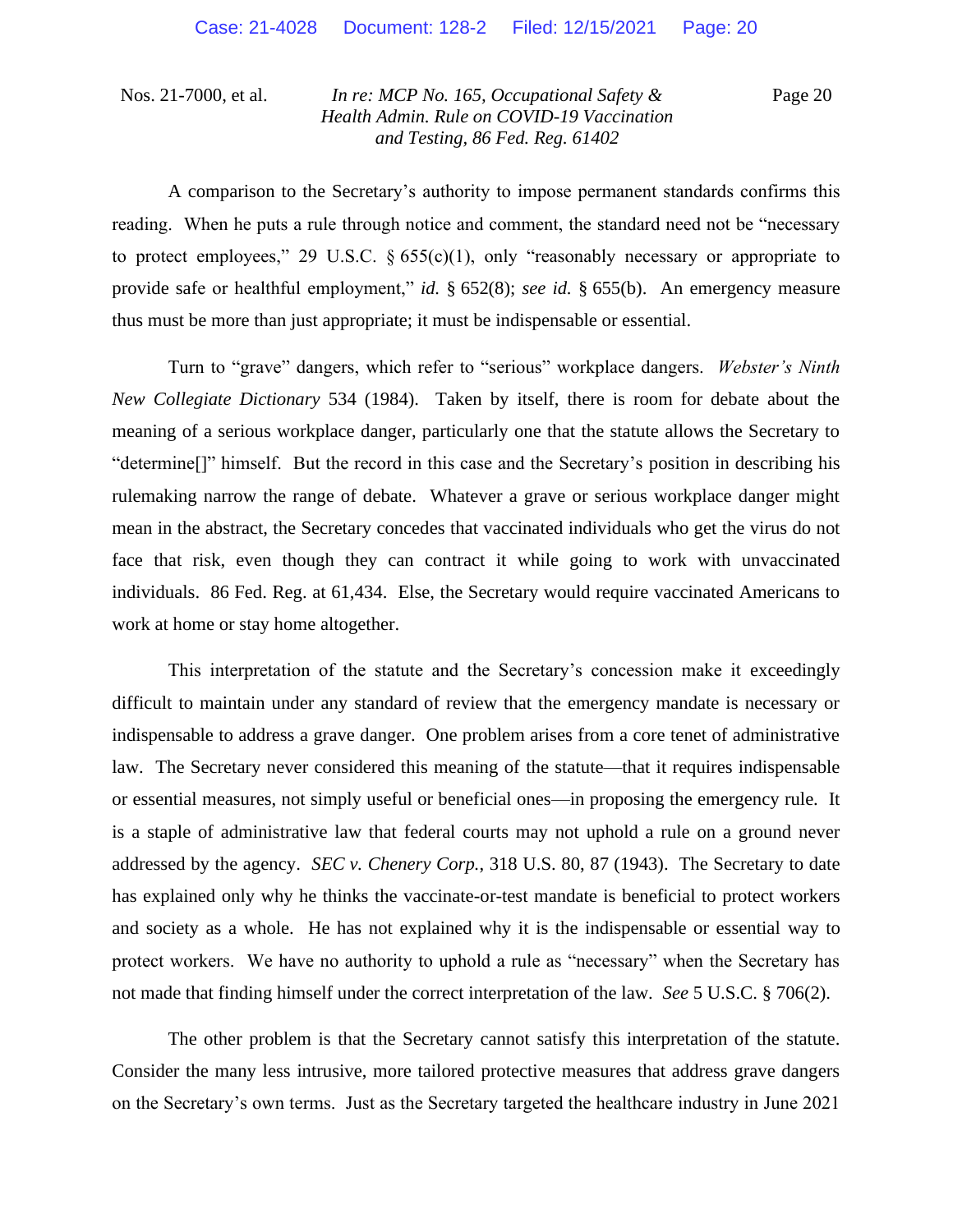Page 21

with mask and other protective-gear requirements, he could do the same for industries that face high spreading risks. The record does not show that full vaccination or weekly testing is necessary on top of a tailored mask mandate. The Secretary could focus any requirements on the workers most at risk—those over 65, those with pre-existing conditions most vulnerable to the virus, those who have not already gotten the virus. The Secretary could create exemptions for those least at risk, say cohorts from age 18 to 49, a population range that faces healthcare risks from COVID-19 at roughly the same level as the Secretary's own assessment of what is not a grave risk, with some slightly above and some slightly below. *See* 86 Fed. Reg. at 61,434; Ctr. for Disease Control, Rates of COVID-19 Cases and Deaths by Vaccination Status, https://covid.cdc.gov/covid-data-tracker/#rates-by-vaccine-status. Or the Secretary could impose requirements that account for the many environments in which Americans work. Consider the range of possibilities—from the two-person janitorial staff working the night shift, to the consultant who comes into the office a few times a week, to the company that already requires masks (but not weekly tests) and requires significant separation of workers protected by up-todate ventilation systems, to the firm that rotates workers between telework and in-person to minimize contact. But that is not what the rule does. "Applying to 2 out of 3 private-sector employees in America, in workplaces as diverse as the country itself, the Mandate fails to consider what is perhaps the most salient fact of all: the ongoing threat of COVID-19 is more dangerous to *some* employees than to *other* employees." *BST Holdings*, 17 F.4th at 615.

In the face of the many less intrusive options available to the Secretary, the idea that a national vaccinate-or-test mandate for 80 million workers is necessary is hard to maintain. And that is true under any standard of review: fresh review of the language of the statute, substantial evidence review, arbitrary or capricious review, or the "harder look" review due emergency rules. *Asbestos Info. Ass'n v. Occupational Safety & Health Admin.*, 727 F.2d 415, 421 (5th Cir. 1984).

*The statute covers only an "emergency" and only "temporary" requirements*. In construing statutes, courts frequently look to the context in which they arise—here authority to set "emergency temporary standards" that sidestep the notice-and-comment process. *See, e.g.*,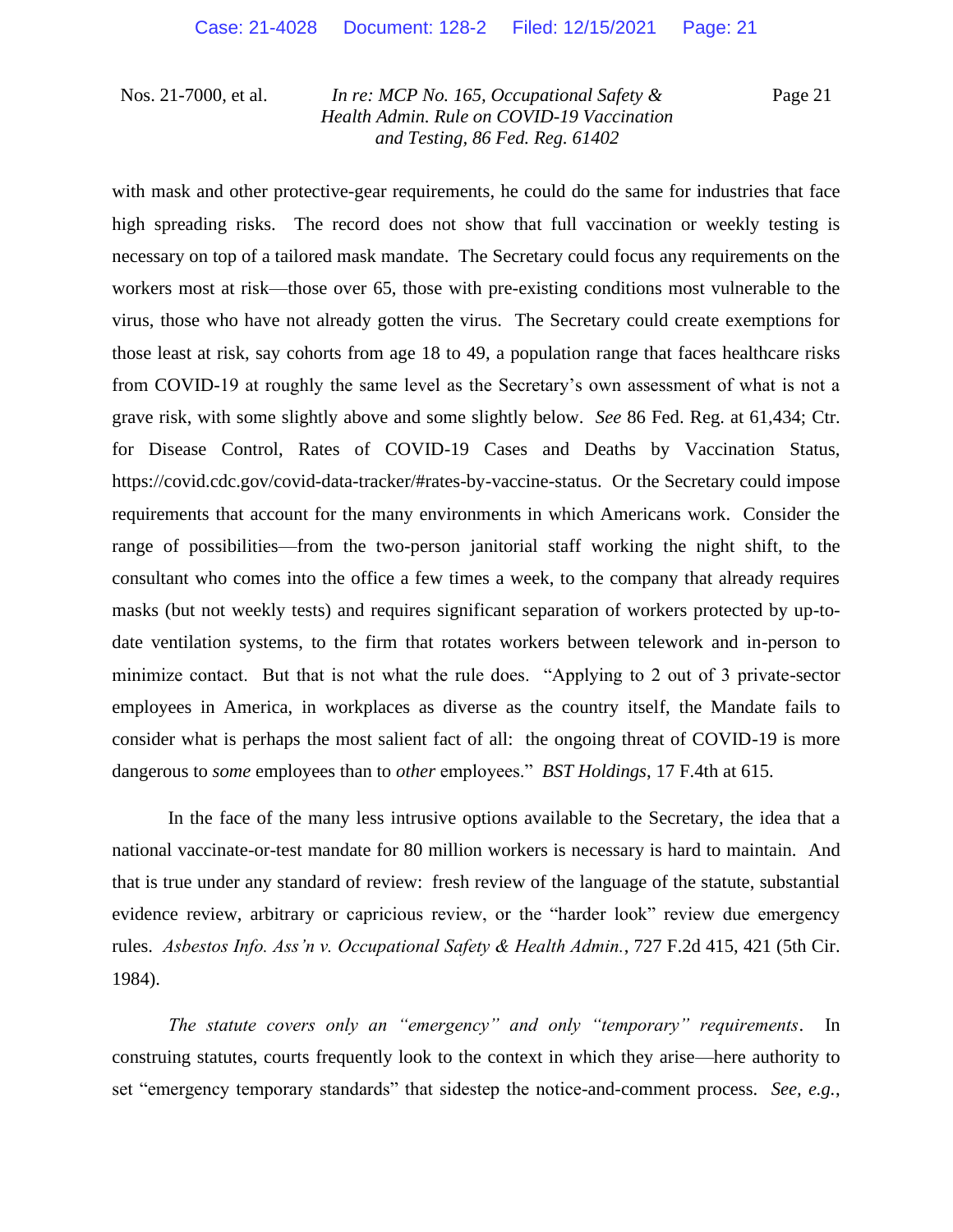Page 22

*Bond*, 572 U.S. at 861–63; *Johnson v. United States*, 559 U.S. 133, 139–40 (2010). Whether one looks to the Secretary's strongly encouraged preference (vaccinate) or discouraged alternative (test and wear a mask), it is difficult to understand how on November 5, 2021, an "emergency" suddenly took hold requiring the imposition of a vaccinate-or-test mandate by January 4, 2022. Start with the mask requirement. As the Secretary well knows, masks are not a new idea. They have been a protective tool from the outset. Given the wide availability of this option since the beginning, the view that this requirement counts as an "emergency" measure, all at a time when fewer people face lethal risks from COVID-19, sucks the concept dry of meaning.

Vaccines are newer, to be sure. But they hardly are a revelation. They have been readily available since last spring, and they alleviate the health risks from the pandemic rather than make them worse. Why now? Why above all immediately impose such a controversial mandate on 80 million workers without undergoing the give and take that comes with the notice-and-comment process—and that usually leads to better rulemaking and always leads to more transparency about the costs and benefits of any new rule for workers and companies. *See Azar v. Allina Health Servs.*, 139 S. Ct. 1804, 1816 (2019). The "more expansive" a rule's reach, "the greater the necessity for public comment." *Am. Fed'n of Gov't Emps. v. Block*, 655 F.2d 1153, 1156 (D.C. Cir. 1981).

How, moreover, is a vaccine "temporary"? That approach conveys considerable insensitivity to those who, for reasons of their own, are reluctant to roll up their sleeves. By any measure, a vaccine injection is not temporary.

Making the invocation of this emergency temporary power odder still is the nature of the risks presented by COVID-19 today. It is not working men and women in the main who face the most serious risks. It is older men and women, most of whom are retired and who no longer are subject to the Secretary's oversight. The key risks to individuals who do work and who remain unvaccinated are to them, not to their vaccinated colleagues. Sure, there have been, and likely will continue to be, breakthrough cases that infect vaccinated individuals, some no doubt facilitated by unvaccinated individuals. But the Secretary agrees that this risk is not serious. During the rulemaking process, he acknowledged that the risk to vaccinated employees of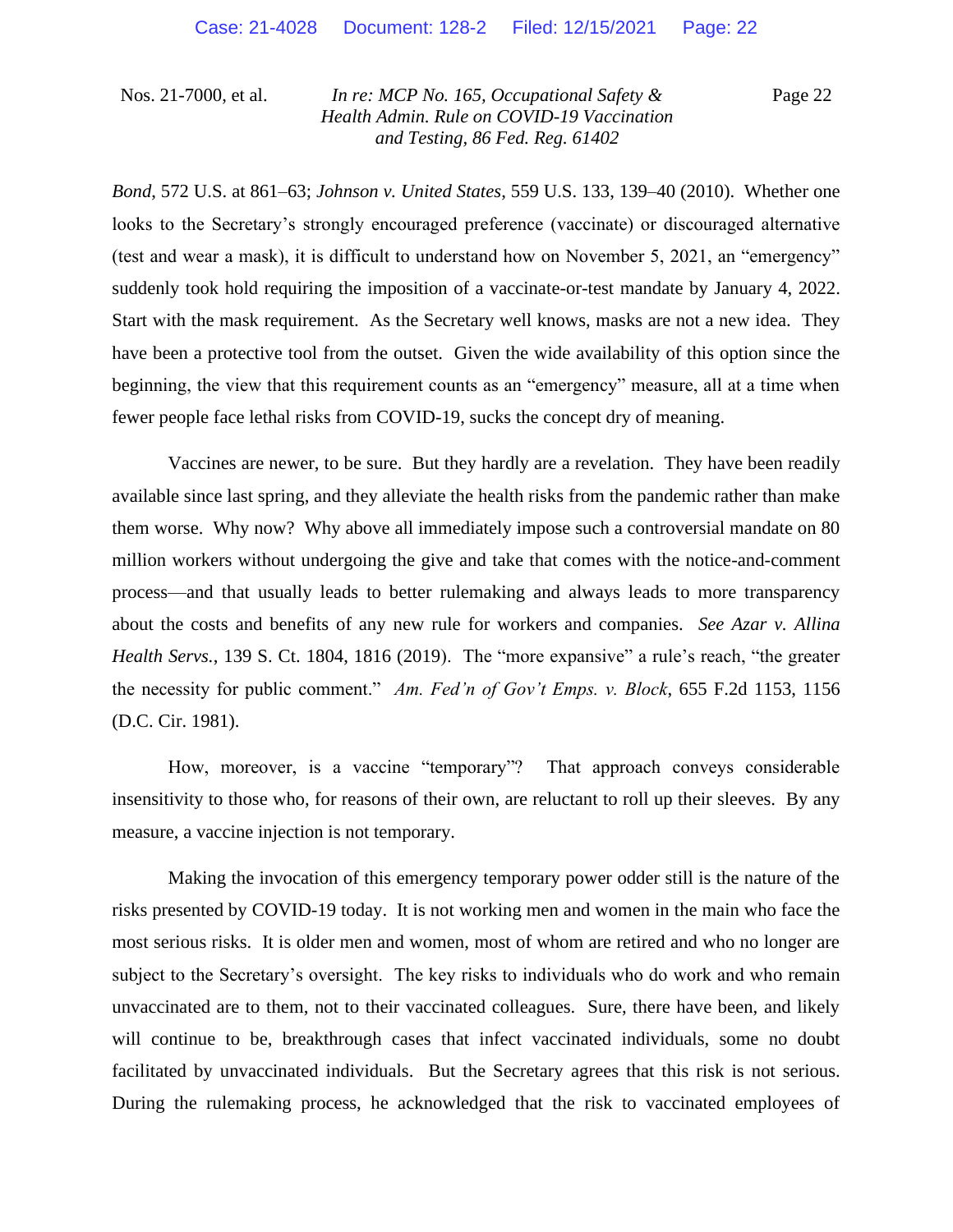Page 23

continuing to work with unvaccinated employees is "not" a "grave danger." 86 Fed. Reg. at 61,434.

That leaves the Secretary with the burden of answering this question: Is it really an emergency to protect retired individuals from a workplace they no longer visit, to protect vaccinated working people from a risk the Secretary does not consider grave, and to protect unvaccinated working people from themselves based on highly personal medical decisions? That is a heavy lift, one that is highly unlikely to withstand any standard of review.

Equally unavailing is the Secretary's other explanation for the emergency rule. Education, public-health advocacy, and easy-to-obtain free vaccinations, he points out, have not worked as well as or as quickly as the Federal Government hoped—because just 70% or so of Americans have received one shot and just 60% or so of Americans are fully vaccinated. Ctr. for Disease Control, COVID-19 Vaccinations in the United States, https://covid.cdc.gov/covid-datatracker/#vaccinations\_vacc-total-admin-rate-total; *see* 86 Fed. Reg. at 61,431–32. The Secretary projects that the "strongly encourage[d]" vaccination option would lead an additional 22.7 million workers to get vaccinated, increasing the vaccination rate in the covered workforce from 62% to 89%. 86 Fed. Reg. at 61,433, 61,472. These estimates as an initial matter lift the veil on the Secretary's understanding of the rule, revealing that he thinks it will operate much more like a vaccine mandate than a vaccine option. Another problem lurks as well. In the context of new viruses, new variants, and other challenges presented by communicable diseases, there will always be a spectrum of medical developments and innovations, whether it is new types of vaccinations, booster shots, medical treatments, or something else. That ongoing reality does not give one national agency the option of labeling something an "emergency" in perpetuity, immediately imposing a one-size-fits-all-companies solution on the country, preempting all contrary approaches to the matter in our States and cities, and circumventing the notice-and-comment process. "In case of emergency break glass" this is not—unless we wish to sideline the notice-and-comment process and the trial-and-error benefits of American federalism with respect to every future medical innovation concerning COVID-19 for this federal agency and other ones too.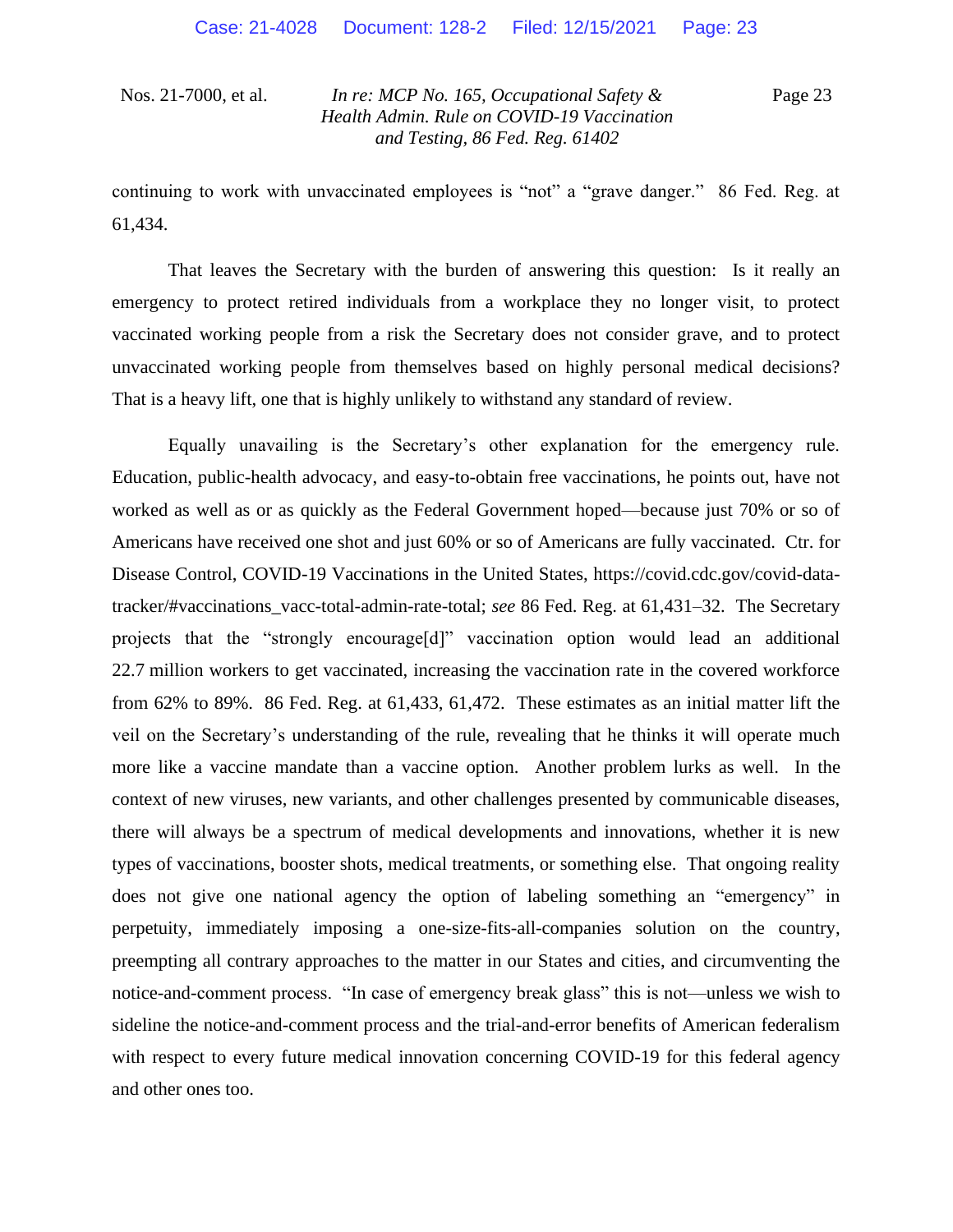Page 24

One last point on this score. The statute gives the Secretary authority to issue an emergency rule only for six months. 29 U.S.C.  $\S 655(c)(2)$ –(3). It does not mention any authority to extend the rule for another six months. To our knowledge, the Secretary has never used this narrow authority to extend an emergency rule for another six months. All of this prompts a question: Does the Secretary expect to finish the notice-and-comment process with respect to this uniquely important and uniquely wide-ranging rule by May 5, 2022, when the emergency rule dissolves? That seems improbable. As our circuit has come to appreciate, this rule affects a lot of industries and a lot of people. Consistent with that reality, the Secretary has already granted one 45-day extension of time, extending the end of the public comment period from December 6, 2021, to mid-January 2022. The six-month nature of the Secretary's emergency-rule authority highlights the unusual nature of its exercise today.

In view of this conclusion, we need not address several serious constitutional claims raised by the challengers. Among others, there are at least these three that would need to be addressed before the emergency rule could be enforced. One, does this regulation of noncommercial inactivity—a requirement that the unvaccinated get shots or weekly tests—exceed Congress's Commerce Clause power? *See Nat'l Fed. of Ind. Bus. v. Sebelius*, 567 U.S. 519, 550–52 (2012); *infra* at 33 (Bush, J., dissenting); *BST Holdings*, 17 F.4th at 619 (Duncan, J., concurring). Two, if we accepted the Secretary's sweeping reading of the Act—permitting him to regulate any substance, whether unique to work or not, so long as the Secretary finds it dangerous—would that amount to an unconstitutional delegation of power? *See Gundy v. United States*, 139 S. Ct. 2116, 2123 (2019); *id.* at 2135–37 (Gorsuch, J., dissenting). *Compare Indus. Union Dep't*, 448 U.S. at 645 (plurality opinion) (avoiding this constitutional question by construing the statute to narrow OSHA's authority), *with id.* at 687 (Rehnquist, J., concurring in the judgment) (finding an unconstitutional delegation because "[i]t is difficult to imagine a more obvious example of Congress simply avoiding a choice which was both fundamental for purposes of the statute and yet politically so divisive that the necessary decision or compromise was difficult, if not impossible"). Three, does compelling faith-sensitive employers to administer these mandates violate the Free Exercise Clause or the Religious Freedom Restoration Act by interfering with their employment decisions or religious mission? *See Burwell v. Hobby*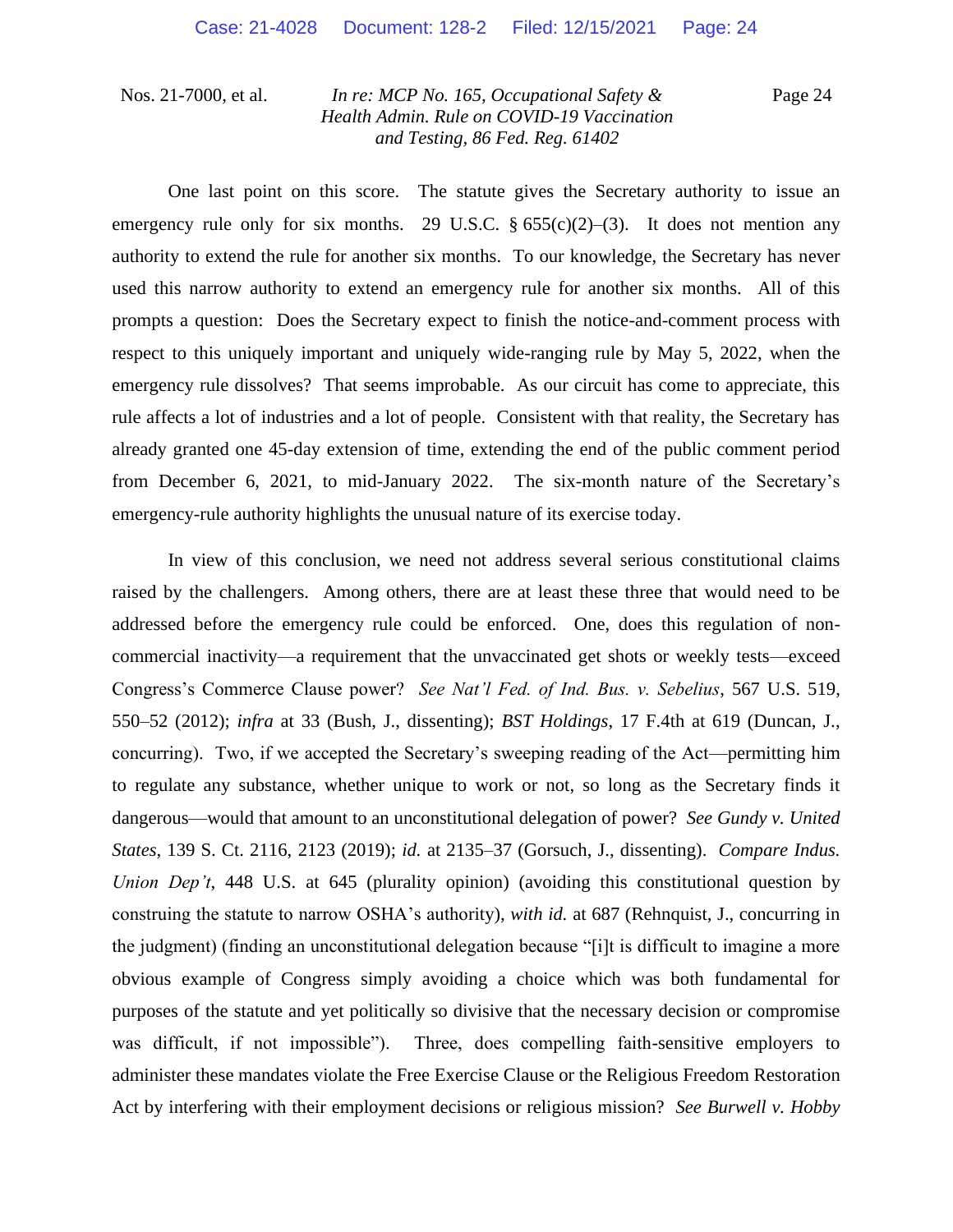Page 25

*Lobby Stores, Inc.*, 573 U.S. 682, 719–20 (2014); *Our Lady of Guadalupe Sch. v. Morrissey-Berru*, 140 S. Ct. 2049, 2060–61 (2020). Because our interpretation of the relevant statutes avoids these constitutional claims and any others, we need not address them. *See United States v. Erpenbeck*, 682 F.3d 472, 476 (6th Cir. 2012). By contrast, anyone who takes the view that the Fifth Circuit's stay should be lifted must come to grips with each of the statutory imperatives, each of the clear statement requirements, and all of the constitutional claims.

#### C.

The Secretary insists that any ambiguity in the statute favors him, not the challengers. He claims that uncertainty about the meaning of the statute allows him to construe the statute to exercise more power, not less. Resp. Mot. to Dissolve Stay at 17; *Chevron, U.S.A., Inc. v. Nat. Res. Def. Council*, 467 U.S. 837, 843–44 (1984). But ambiguity for *Chevron* purposes comes at the end of the interpretation process, not at the beginning. *Id.* at 843 n.9. The clear-statement canons eliminate any power-enhancing uncertainty in the meaning of the statute. With "significant constitutional and federalism questions raised" and a federalism-protecting interpretation of the statute not clearly ruled out, we must accept that interpretation and "reject the request for administrative deference." *Solid Waste Agency of N. Cook Cnty. v. U.S. Army Corps of Eng'rs*, 531 U.S. 159, 174 (2001).

A contrary approach leads to a characterization of administrative law under which significant decisions of the U.S. Supreme Court were one emergency regulation, no notice, no comment, away from oblivion, indeed from effectively being overruled. If the Secretary is right, the federal office of civil rights suddenly could have construed the ambiguity in the ADEA to cover state court judges. *Cf. Gregory*, 501 U.S. at 460–61. If true, the Department of the Interior suddenly could have construed the ambiguity in the Mineral Leasing Act and National Trails System Act to regulate all manner of private property. *Cf. Cowpasture River Pres. Ass'n*, 140 S. Ct. at 1848–50. If true, the SEC suddenly could have construed the Securities and Exchange Act to apply outside the United States. *Cf. Morrison v. Nat'l Austl. Bank Ltd.*, 561 U.S. 247, 272–73 (2010). And so on. *Chevron* has no role to play in this case.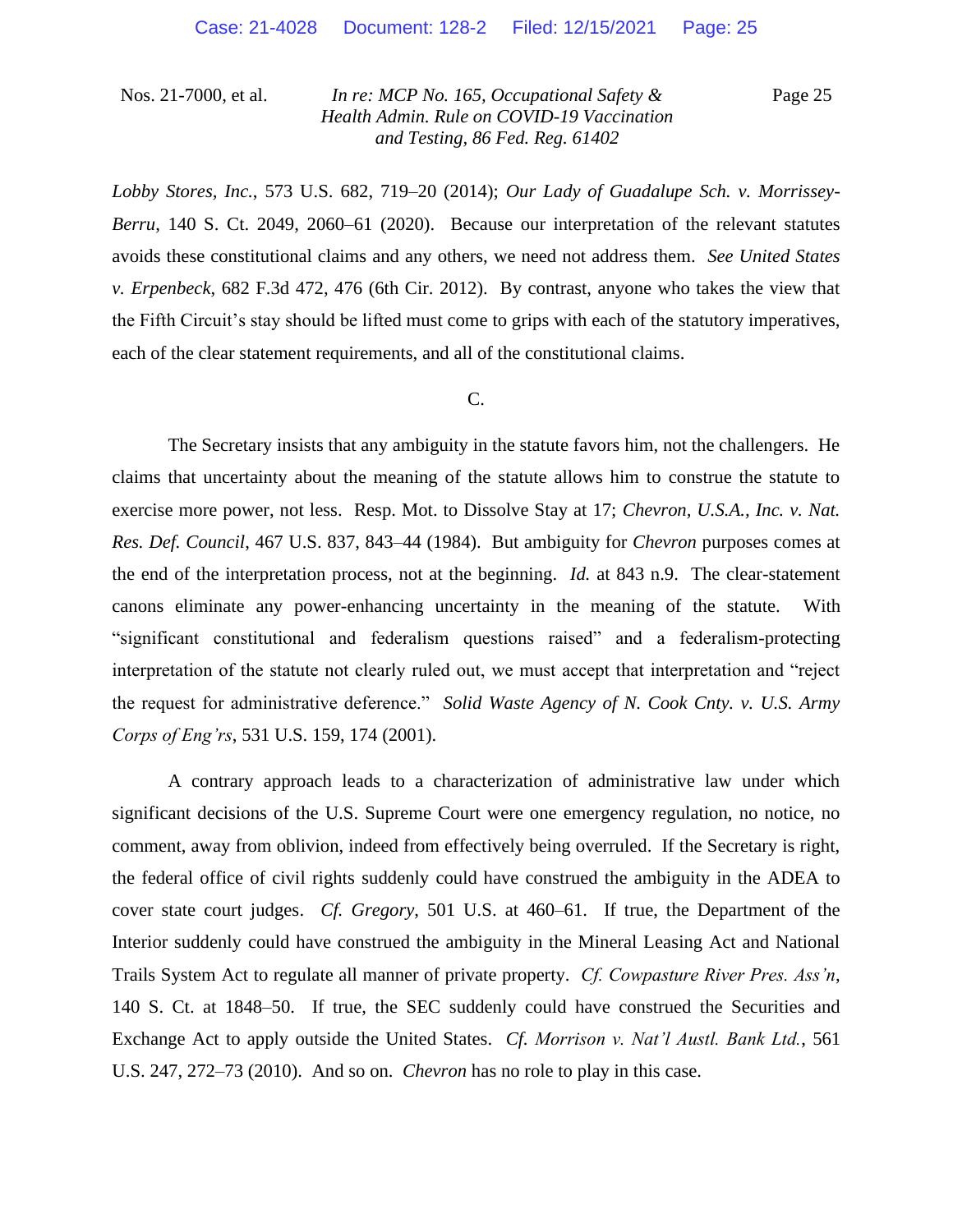Page 26

The Secretary counters that he is entitled to issue an emergency rule given new knowledge about the dangers of COVID-19 and the increased risk of infection and transmission due to the Delta variant. But the Delta variant has dominated our country's COVID-19 statistics since June. *See* 86 Fed. Reg. at 61,408–09. Even then, the Secretary found that vaccinated workers do not face a "grave danger" from COVID-19, with or without the existence of Delta. *Id.* at 61,434.

The Secretary emphasizes that he *is* regulating the workplace because the virus creates risks for working men and women. But authority to regulate the workplace with protective gear designed to handle on-the-job exposures to substances and tailored to the circumstances of that job is one thing; authority to require medical procedures or tests for two-thirds of American workers, no matter their work circumstances or individual risks, is quite another. This is precisely the kind of broad assertion of administrative power that should be accompanied by clear, direct, and channeled delegations by Congress. It is hard to think of a better example of the need for a clear statement of congressional authority than this one.

The Secretary and some of his supporters claim that regulating infectious diseases through vaccines is not as unusual as the challengers maintain, pointing to a bloodborne pathogen regulation from 1991. *See* 29 C.F.R. § 1910.1030. But that regulation shows what works and what does not. The 1991 regulation required employers to make the hepatitis B vaccine "available" to employees "who have occupational exposure" to bloodborne pathogens at no cost to the employee and at a reasonable time and place. *Id.* § 1910.1030(f)(1)(i)–(ii). Consider all of the differences between that regulation and this one. It narrowly targeted "health care workers" for protection "from viruses, particularly those causing Hepatitis B and AIDS, that can be transmitted in the blood of patients." *Am. Dental Ass'n v. Martin*, 984 F.2d 823, 824 (7th Cir. 1993). It did not regulate all American businesses, no matter the nature of the industry, product, or service, so long as 100 employees or more work there. It was "[p]romulgated after a protracted notice-and-comment rulemaking proceeding." *Id.* It did not sidestep that process. And it appreciated the personal nature of the decision whether to get a vaccine—that a truly voluntary program, in OSHA's words, would "foster greater employee cooperation and trust in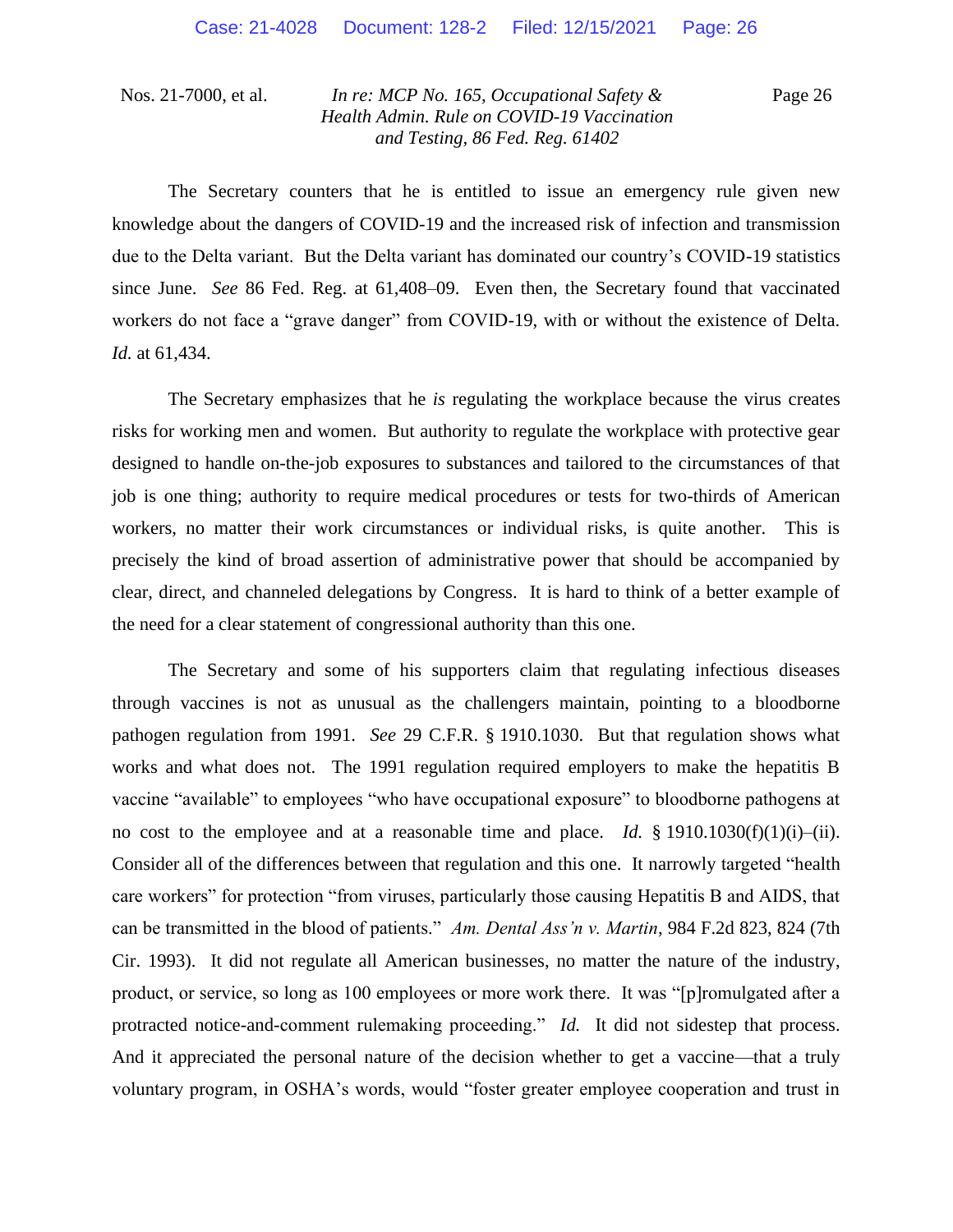Page 27

the system." 56 Fed. Reg. 64,004, 64,155 (Dec. 6, 1991). It did not pressure or coerce unvaccinated employees by imposing significant costs and burdens on them alone. Instead of helping the Secretary's cause, a comparison between the 1991 rule and the 2021 rule undermines it.

The Secretary relatedly points to a different part of the statute to suggest that Congress contemplated immunization when delegating its authority. In a section on "Research and Related Activities," Congress gives the Secretary of Health and Human Services authority to establish programs to examine and test the workplace to "determin[e] the incidence of occupational illnesses." 29 U.S.C.  $\S$  669(a)(5). The authorization comes with this caveat: "Nothing in this or any other provision of this chapter shall be deemed to authorize or require medical examination, immunization, or treatment for those who object thereto on religious grounds, except where such is necessary for the protection of the health or safety of others." *Id.* This argument tries to squeeze a lot of power out of a very small statutory tube. It involves a single reference to immunizations, a reference that explains when they are prohibited. It comes from a different part of the statute and concerns the Secretary of Health and Human Services, not OSHA and not the Secretary of Labor. If this is a "clear statement" of congressional authority that OSHA may impose a vaccinate-or-test mandate on the American workforce, we should call it a "nearly silent" rule, not a "clear statement" rule.

What of the Secretary's claim that he should not be second-guessed for applying the emergency rule just to companies with 100 employees or more? The problem is not secondguessing; it is matching the Secretary's explanations for this emergency rule with its scope. If the explanation for announcing an emergency rule is the "grave dangers" that American workers face on the job from getting the virus, that risk applies to all companies in which employees work together inside. Nor does it answer the point to say, as the Secretary does, that he was concerned about imposing administrative burdens on smaller companies. Think of how that argument would fare in another context. If the Secretary suddenly realized that exposure to a new chemical created a "grave" danger of cancer, it is difficult to imagine that anyone would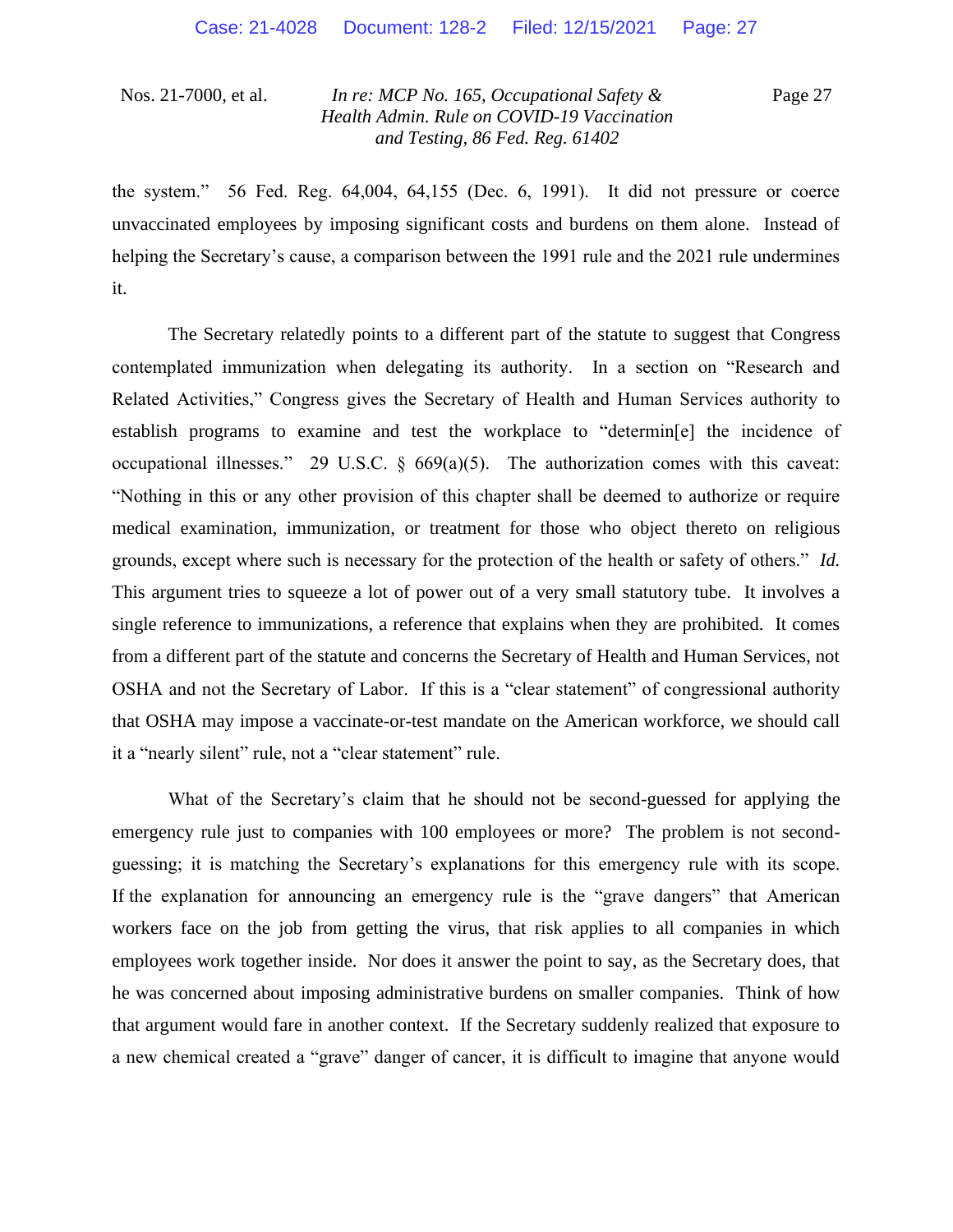Page 28

permit an emergency rule targeting the problem to apply only to companies with over 100 employees in order to save the other companies money.

What of a related reality—that federal agencies historically have been able to impose drug tests on workers? But, again, those regulations illustrate the permitted and forbidden sides of the line. The Department of Transportation, to be sure, may require employees in a few industries—airlines, railroads, motor carriers, public transit—to take periodic drug tests given the flat-line risks to the public of having impaired pilots, conductors, truckers, or bus drivers. *See, e.g.*, 49 U.S.C. §§ 45102(a)(1), 20140(b)(1)(A), 31306(b)(1)(A), 5331(b)(1)(A). But that authority, specific to a few industries and clearly delegated by Congress, would not give the Department of Transportation power to require American workers to take a drug test to end the opioid crisis—even if such tests could save up to 100,000 lives a year.

This last question and answer largely take care of the next objection—that the emergency rule is needed to deal with certain types of private employers that have been devastated by virus break-outs. A good example, as the Secretary and many others point out, is the meatpacking industry, where many of the largest spreading events initially occurred. Two responses. As with the special risks facing the transportation industry, Congress and OSHA may wish to focus on special risks facing healthcare workers and the workers in other high-risk industries. But that is not what this rule does. The other response is to note that the industries most at risk happen to be the ones most proactive in addressing the risks of the pandemic. How could an emergency rule be necessary to protect meatpacking workers when, so far as the record shows, that industry has obtained high vaccination rates on its own? *See, e.g.*, Am. Pub. Health Ass'n et al. Amicus Br. at 16 (noting that more than 96% of Tyson Food's 120,000 U.S. workers are vaccinated); 86 Fed. Reg. at 61,435. Just as the Secretary must match his assertion of power with the statute, he must match his exercise of power with explanations in the record that fit the bill.

What of the collective-action problem at the root of this assertion of power? Doesn't the agency have authority to deal with the external costs created by vaccination decisions—the cost to others created by individuals who choose not to get vaccinated and the cost to society of slowing down efforts to bring the virus to heel? *See* 86 Fed. Reg. at 61,539 (explaining that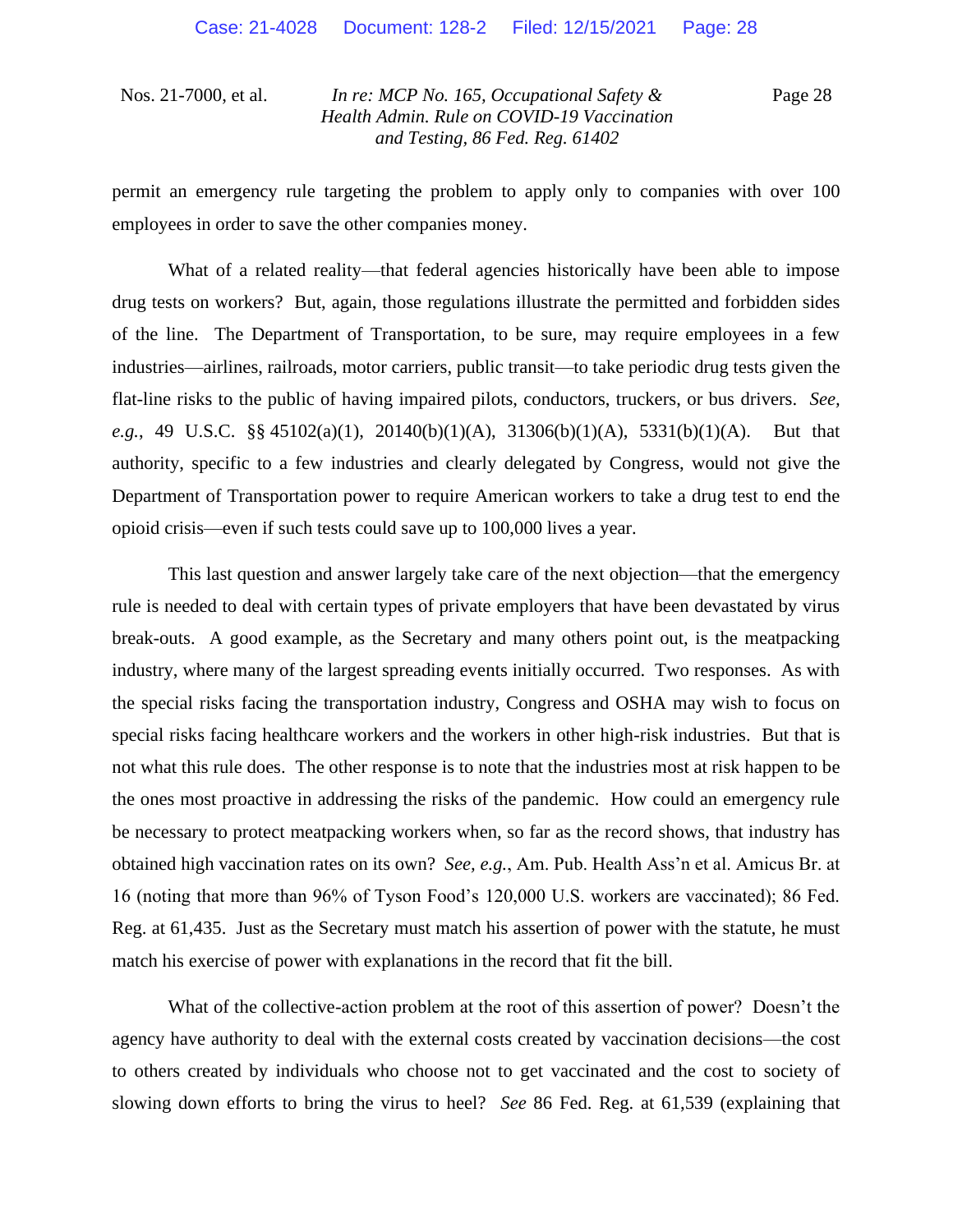Page 29

vaccination reduces the risks that workers "present to others given the reduced likelihood of transmission"); *id.* at 61,520 (noting that "[c]urrent efforts to increase the proportion of the U.S. population that is fully vaccinated against COVID-19 are critical to ending the COVID-19 pandemic"). But, as shown, the risk to vaccinated workers from unvaccinated workers is one that the Secretary agrees is not a grave danger. No less significantly, it's doubtful this federal power sweeps this broadly given the vertical separation of powers embedded in our Constitution. There is a Commerce Clause, yes. It gives Congress broad powers, to be sure. And it helps the Federal Government to resolve some collective-action problems affecting interstate commerce, no doubt. But through it all, it remains a Commerce Clause, not a collective-action clause—and not a clause that grants the national government all of the police powers customarily associated with state governments in order to fix any new societal challenge.

That the Constitution permits the Federal Government to resolve some collective-action problems facing society but not all of them simply confirms that "there are two sides to today's story." *Tiger Lily*, 5 F.4th at 675 (Thapar, J., concurring). On one side, yes, the Federal Government has considerable authority to regulate and sometimes mandate what individuals may do. But the other side reveals many libertarian guarantees of the U.S. Constitution, each empowering individuals to resist national solutions to pedestrian and urgent policy problems alike. Before we rush to lament the reality that American individualism may present obstacles to quelling the pandemic as quickly as we would like, it's worth keeping in mind that it is a national trait that has done the country some good from time to time. Perhaps indeed Americans' non-conformist ways have had something to do with American businesses bringing vaccines to market more quickly than any vaccine in history and doing so more quickly than any other country, collectivist or not, has been able to do. *See* Drew Armstrong, *The World's Most Loathed Industry Gave Us a Vaccine in Record Time*, Bloomberg Businessweek (Dec. 23, 2020), https://www.bloomberg.com/news/features/2020-12-23/covid-vaccine-how-big-pharmasaved-the-world-in-2020; Jared S. Hopkins, *How Pfizer Delivered a Covid Vaccine in Record Time: Crazy Deadlines, a Pushy CEO*, Wall St. J. (Dec. 11, 2020), https://www.wsj.com/articles/how-pfizer-delivered-a-covid-vaccine-in-record-time-crazydeadlines-a-pushy-ceo-11607740483.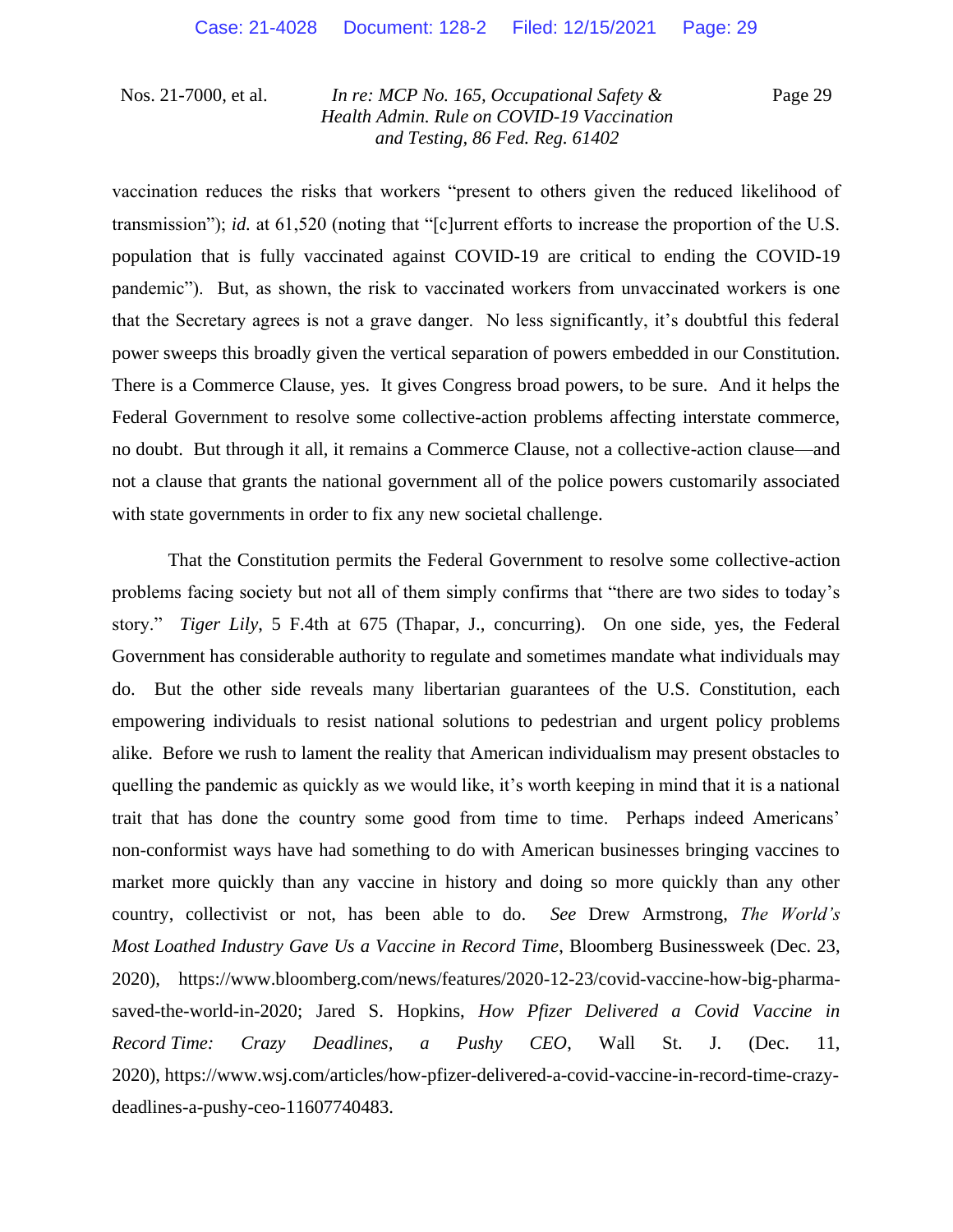Page 30

What of the concern that the federal courts should take a low-impact approach to the public policy exigencies created by a crisis like the pandemic? It is a fair question. But it submits to fair answers. One is that, in the absence of a notice-and-comment process, the federal courts are all that's left. Who else, what else, is there to assess unfounded assertions of emergency powers by a federal agency that will have irreversible consequences for American workers and companies? The other answer is that overlooking rule-of-law limitations on federal power usually increases—it does not ameliorate—the footprint of the federal courts. It is the rare accretion of power to the President, Congress, or a federal agency that does not eventually take the federal courts along for the ride.

V.

The other stay factors largely favor the challengers as well. Because OSHA's authority extends only to regulating the workplace, the equities embedded in the stay factors do not extend to the costs to society of having unvaccinated Americans. They extend only to the risks to workers and companies.

From the perspective of the challengers, there are serious irreversible costs if the emergency rule is immediately allowed to go into effect. Start with employees. The vaccinateor-test mandate has costs for them that cannot be undone. Whether it is an irreversible vaccination, uncompensated testing costs, or a lost job, the affected employees face considerable jeopardy if the federal courts mistakenly allow this rule to go into effect. The same is true of employers, whether one focuses on the estimated \$3 billion in compliance costs or the difficulties small companies (with just over 100 workers) will face in competing with smaller companies who can attract workers disinterested in complying with the mandate. From the perspective of the Secretary of Labor and other parties that support the emergency rule, the main risk of staying the rule is to unvaccinated American workers. But as we near the two-year anniversary of the pandemic, it is hard to see why American workers are not allowed to assess the risk-benefit choice of this personal medical decision for themselves. Even if the mandate would have ancillary benefits for Americans who come into contact with unvaccinated workers outside the workday, that consideration is not OSHA's to regulate. From the perspective of the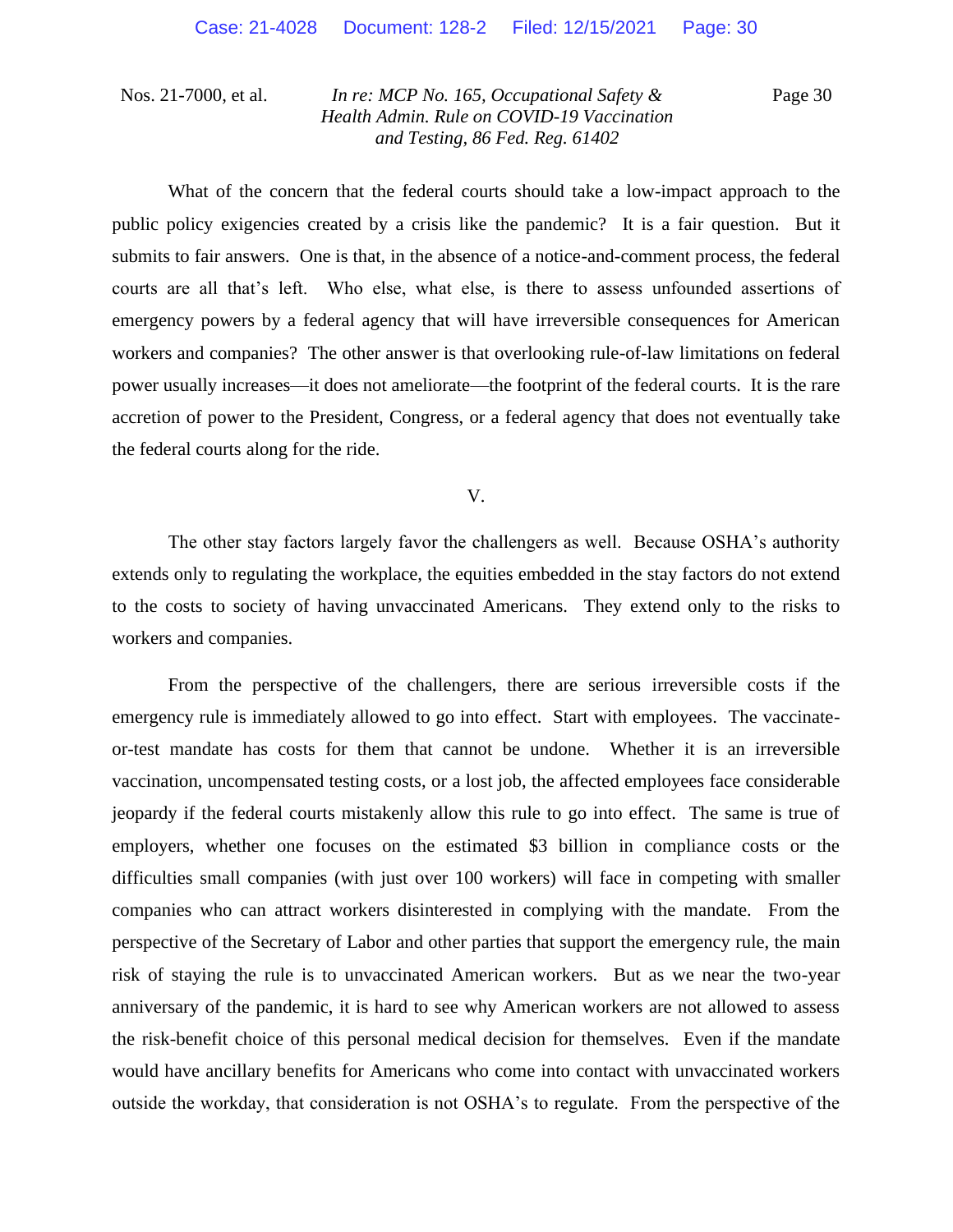Page 31

public interest, it is both wise and beneficial to stick with historical norms—that the default rule in agency rulemaking should be the notice-and-comment process, particularly when a rule imposes highly consequential new regulations on American workers and companies and when the agency has never invoked such a power before. A "lack of historical precedent" tends to be the most "telling indication" that no authority exists. *Free Enter. Fund v. Pub. Co. Acct. Oversight Bd.*, 561 U.S. 477, 505 (2010) (quotation omitted).

All of this undermines the Secretary's view that we should lift the stay issued by the Fifth Circuit. But it leaves unmentioned one other part of the stay calculation—that the Secretary estimated during the rulemaking process that the emergency rule would save 6,500 lives—a point unmentioned until now because it is never easy for judges to deal with. In one sense, it is far better to have the President, Congress, an authorized federal agency, or the States making cost-benefit decisions when American lives are at stake. Who are we to say when an emergency rule should go into effect if the rule would save lives? The only thing that prevents such a job from being unbearable is to appreciate that not every such decision is for us to make.

In this instance, the first answer is that the Secretary has assumed a power he does not have. Even though the CDC's eviction moratorium was defended on the same ground—that it would save thousands of lives—the Supreme Court refused to allow the agency to enforce it. *Ala. Ass'n of Realtors*, 141 S. Ct. at 2490. So also when States defended stay-at-home orders that restricted religious services on the ground that they would save lives. These orders, too, were stayed. *Roman Cath. Diocese of Brooklyn v. Cuomo*, 141 S. Ct. 63, 69 (2020) (per curiam). The second answer is that, once judges go beyond the modest task of determining whether statutes permit agency action, these broader considerations become exceedingly complicated and well beyond our ken. Even the Secretary's own actions illustrate this complexity, especially if saving lives is the only consideration. Look back on the many times when a vaccinate-or-test mandate was not pressed by the Secretary: not in June 2021, when he issued the protective-gear orders with respect to the healthcare industry; not in September 2021, when he initiated this rulemaking procedure; and not on November 5, 2021, when he announced this six-month rule and said it would not go into effect until January 4, 2022. Consider too the many Americans still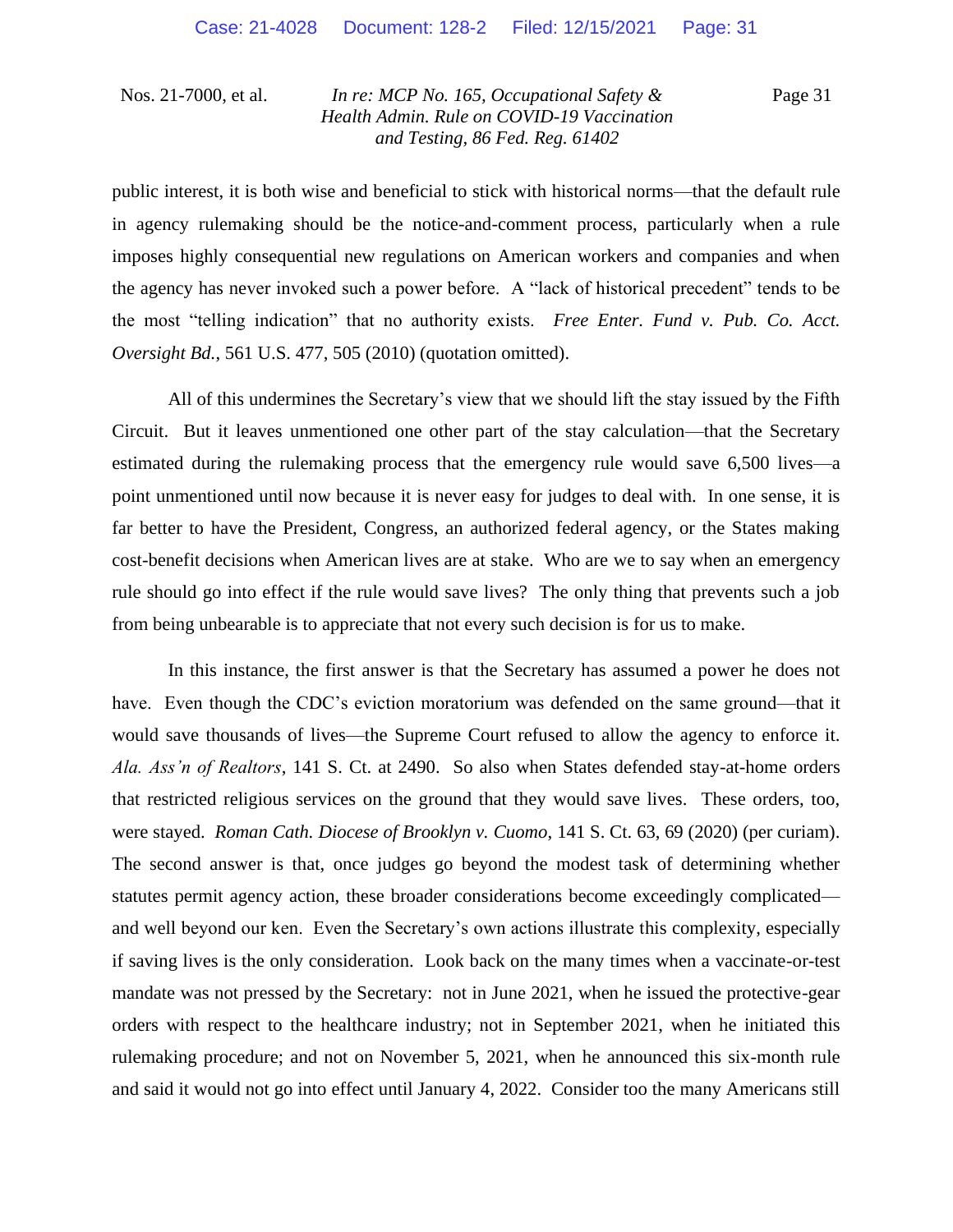Page 32

unprotected by this emergency rule: workers in companies with fewer than 100 employees and all customers who visit any American retail store or business. But it would be no more fair to criticize the Secretary of Labor on this ground than it would be to register a similar criticism against the Fifth Circuit for staying the emergency rule. That takes us back to where we started: The Secretary's emergency rule likely exceeds his authority.

The Court should grant the petition for initial hearing en banc and leave the Fifth Circuit's stay of the emergency rule in place.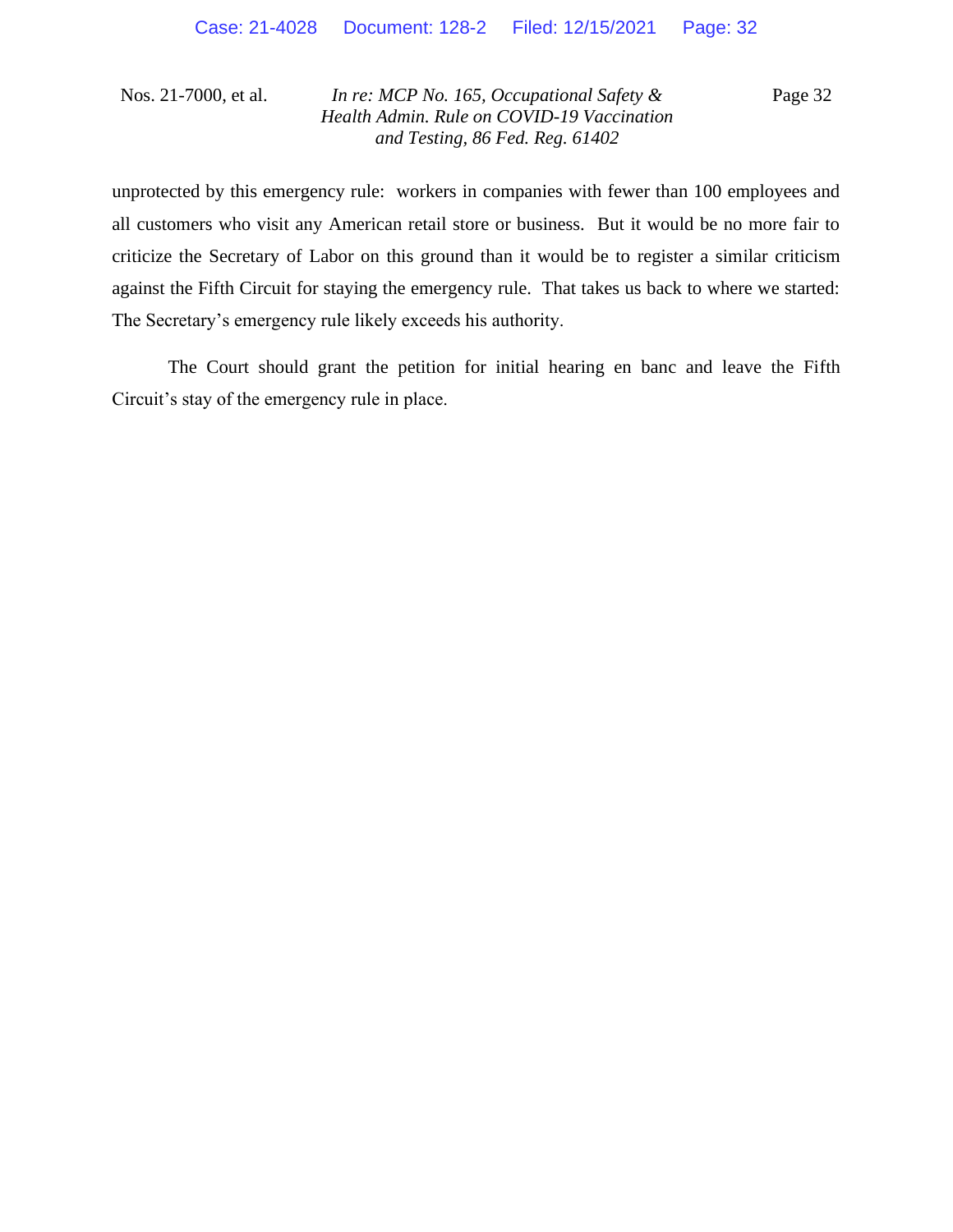Page 33

# **DISSENTING FROM THE DENIAL OF INITIAL HEARING EN BANC**  \_\_\_\_\_\_\_\_\_\_\_\_\_\_\_\_\_\_\_\_\_\_\_\_\_\_\_\_\_\_\_\_\_\_\_\_\_\_\_\_\_\_\_\_\_\_\_\_\_\_\_\_\_\_\_\_\_\_\_\_\_\_\_\_

\_\_\_\_\_\_\_\_\_\_\_\_\_\_\_\_\_\_\_\_\_\_\_\_\_\_\_\_\_\_\_\_\_\_\_\_\_\_\_\_\_\_\_\_\_\_\_\_\_\_\_\_\_\_\_\_\_\_\_\_\_\_\_\_

BUSH, Circuit Judge, dissenting from the denial of initial hearing en banc. This is a case about the Occupational Safety and Health Administration, but it is really a case about power. Specifically, it concerns the attempted exercise of a purported power—to impose a *de facto*  national vaccine mandate**<sup>1</sup>** upon some eighty-million Americans—that OSHA was never given and that Congress likely could never have given to it. Chief Judge Sutton's dissent ably explains the former defect, and so I join it in full. I write separately to address the latter.

Whether it uses a clear statement or not, Congress likely has no authority under the Commerce Clause to impose, much less to delegate the imposition of, a *de facto* national vaccine mandate upon the American public. Such claimed authority runs contrary to the text and structure of the Constitution and historical practice. The regulation of health and safety through compulsory vaccination is a traditional prerogative of the states—not the domain of Congress and certainly not fodder for the diktat of a federal administrative agency. Because we should have granted initial hearing en banc to vindicate the correct understanding of the Constitution and to cabin OSHA to its legitimate role, I respectfully dissent.

**I.**

This case has a veneer of complexity, so it is useful to start with some first principles of constitutional adjudication. It may seem paradoxical that some of the most effusive guarantees of liberty can be found in the bills of rights of some of the world's most savage dictatorships. *See* Antonin Scalia, *Foreword: The Importance of Structure in Constitutional Interpretation*, 83 N.D. L. Rev. 1417, 1418 (2008). Why do *we* seem to respect our bill of rights, at least in the main, while other attempts have faltered the world over? The answer is structure. *Id.* Our Framers understood that the true bulwark of liberty is not a "parchment guarantee[ ]," but the diffusion of power both horizontally and vertically. *Id.* (quoting The Federalist No. 51, at 323

**<sup>1</sup>**For a discussion of why I apply this label to OSHA's standard, *see infra* pages 35–36.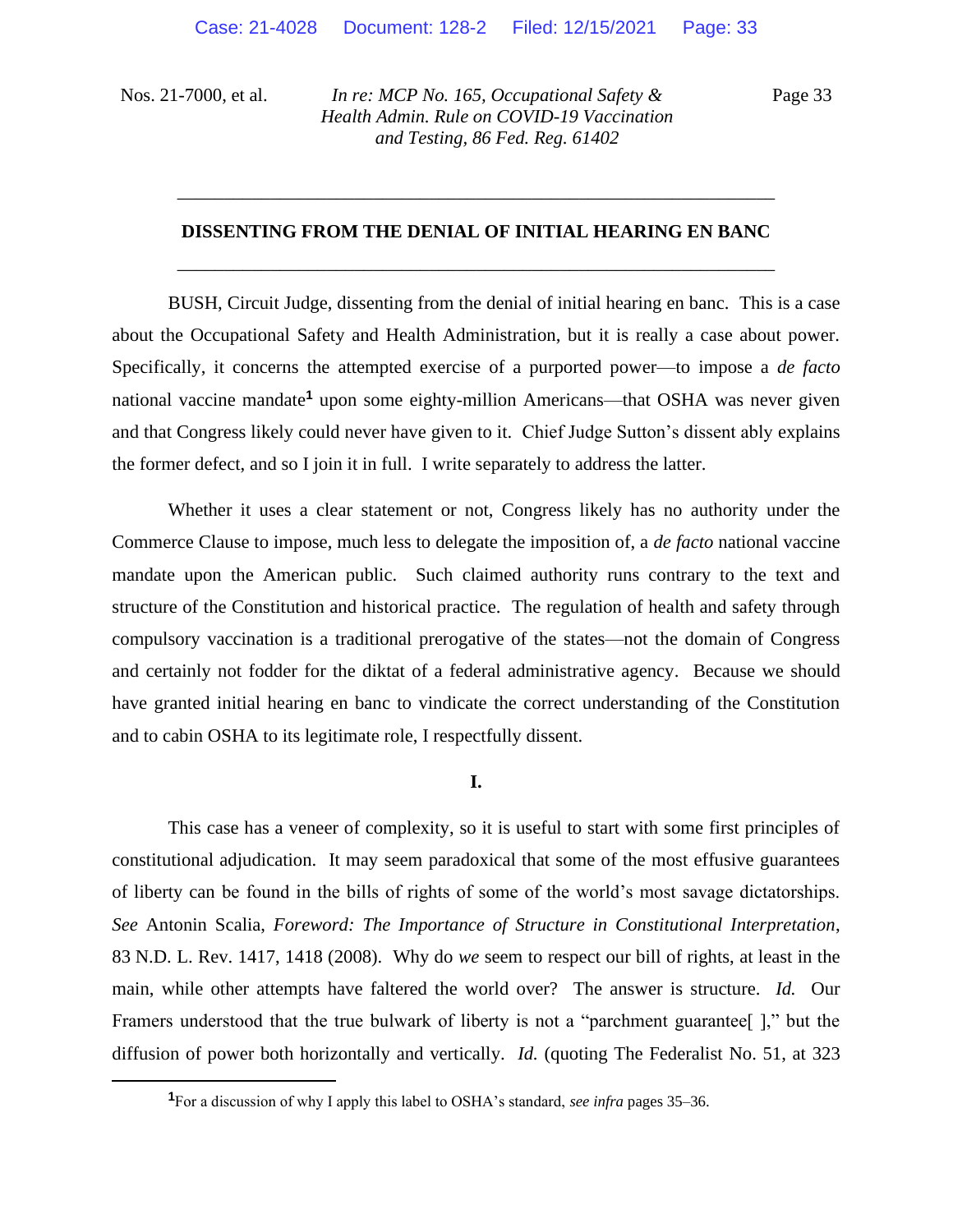Page 34

(James Madison) (Clinton Rossiter ed., 1961)); *see also United States v. Morrison*, 529 U.S. 598, 616 n.7 (2000) ("[T]he Framers crafted the federal system of Government so that the people's rights would be secured by the division of power.").

James Madison called our constitutional structure a "double security" for "the rights of the people." The Federalist No. 51, *supra*, at 320 (James Madison). Power was first divided by the Constitution "between two distinct governments"—federal and state. *Id.* And that power was then "subdivided among distinct and separate departments"—legislative, executive, and judicial. *Id.* Thus, just as each government was "controlled by itself," the federal and state governments "would control each other." *Id.* The "extensive portion of active sovereignty" the Constitution left to the states would prevent our institutions from degenerating "into one consolidated government" and would thereby check the resulting infringement on the people's liberty. The Federalist No. 45, *supra*, at 286–87 (James Madison); *see also New York v. United States*, 505 U.S. 144, 181 (1992) ("State sovereignty is not just an end in itself: Rather, federalism secures to citizens the liberties that derive from the diffusion of sovereign power." (cleaned up)).

The constitutional text bears out that original design. Congress inherited from the Constitutional Convention no roving warrant to legislate on whatever matter it sees fit. Indeed, the Framers directly rejected such sweeping authority. *See* 2 The Records of the Federal Convention of 1787, at 21–27 (Max Farrand, ed. 1911). That was not because the idea lacked a proponent—Gouverneur Morris took "the controversial position that the federal government should possess the police power." William Michael Treanor, *The Case of the Dishonest Scrivener: Gouverneur Morris and the Creation of the Federalist Constitution*, 120 Mich. L. Rev. 1, 28 (2021). But he was alone in that view. "No one else at the . . . Convention argued that the national government should have the 'police' power." *Id.* at 29. Rather, Morris's fellow delegates spoke of it only "as a power of the states." *Id.* And so our limited Constitution emerged, carefully enumerating and thus carefully cabining each federal branch's respective powers. *See Nat'l Fed. of Indep. Bus. v. Sebelius*, 567 U.S. 519, 534 (2012) ("The enumeration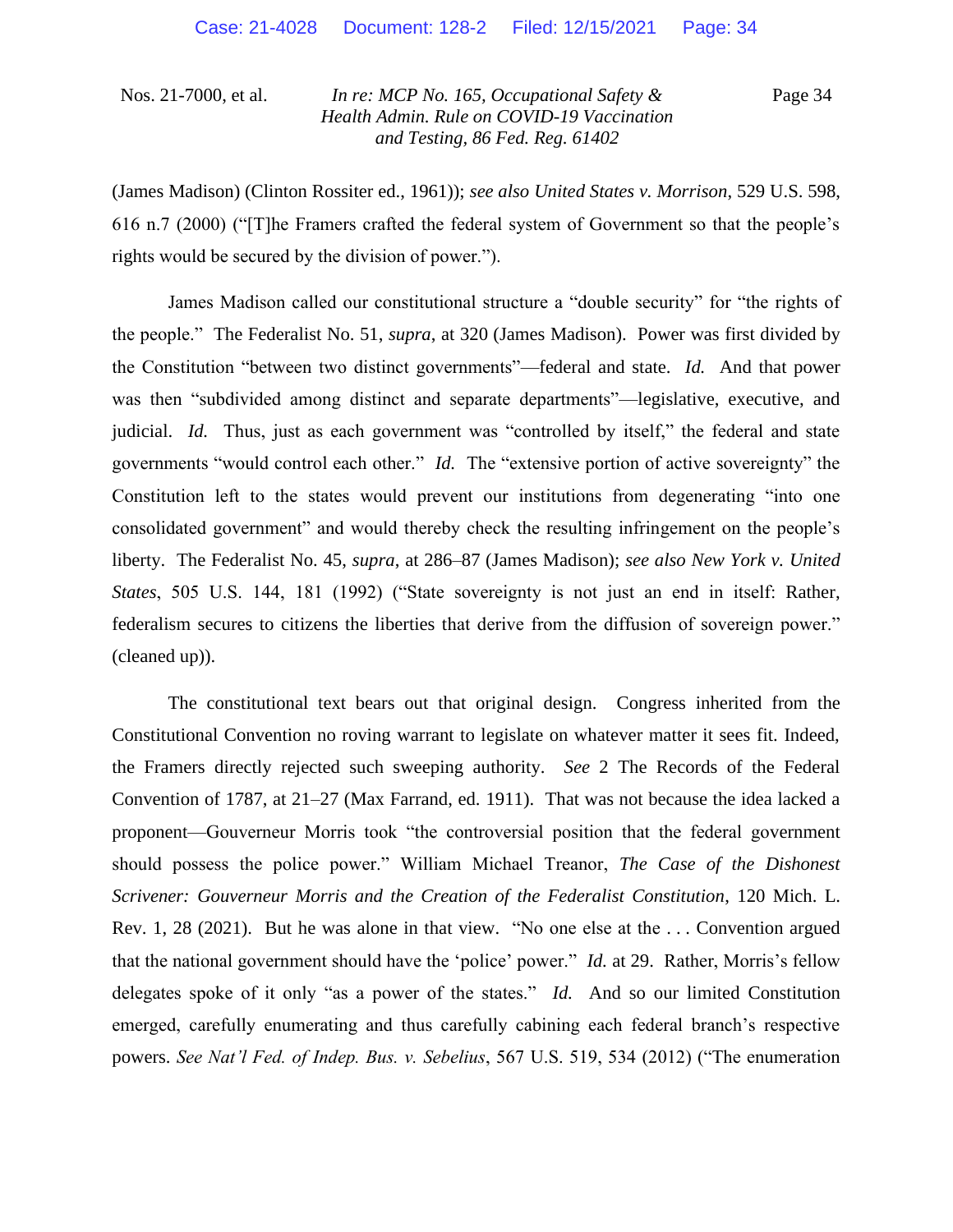Page 35

of powers is also a limitation of powers[.]"). As a result, when Congress wishes to legislate, it must show "that a constitutional grant of power authorizes each of its actions." *Id.* at 535.

But "[t]he same does not apply to the States, because the Constitution is not the source of their power." *Id.* States instead enjoy a residual authority to regulate within their borders—a power that pre-dates the Constitution and does not derive from it. *Id.* at 535–36. The Tenth Amendment memorializes that point, clarifying that those "powers *not* delegated to the United States by the Constitution" are "reserved to the States respectively, or to the people." U.S. Const. amend. X (emphasis added); *see also* Joseph Story, *Commentaries on the Constitution of the United States* 711–12 (Ronald D. Rotunda & John E. Nowak, eds. 1987). The states under our federated system thus enjoy a "general power of governing"—what the Supreme Court has repeatedly termed their "police power." *Nat'l Fed. of Indep. Bus.*, 567 U.S. at 536.

Part and parcel of that traditional police power—and thus an authority "reserved to the States"—is the power to regulate public health. U.S. Const. amend. X; *Jacobson v. Massachusetts*, 197 U.S. 11, 25 (1905). Indeed, the Court has called it a "settled principle<sup>[1]"</sup> that states enjoy a police power to promulgate "legislative enactment[s to] protect the public health and the public safety." *Jacobson*, 197 U.S. at 25; *see also Chicago, B. & Q. Ry. Co. v. Illinois*, 200 U.S. 561, 592 (1906) (holding that "the police power of a State embraces . . . regulations designed to promote the public health"); *Berman v. Parker*, 348 U.S. 26, 32 (1954) (describing regulation of "public health" as a "traditional application of the police power"). And in the specific context of compulsory vaccination, the Court has twice confirmed that the propriety of such mandates is a matter vested to the police power of the states. *See Jacobson*, 197 U.S. at 24–25; *Zucht v. King*, 260 U.S. 174, 176 (1922) (describing it as "within the police power of a State to provide for compulsory vaccination").

Those holdings notwithstanding, OSHA invokes the Commerce Clause to suggest that it is really the *federal* government, not the states, that enjoys the authority to mandate vaccination for employees nationwide. Before I explore the constitutional validity of that position, let me first explain why I label the standard a *de facto* national vaccine mandate for eighty-million Americans. OSHA has not minced words about the purpose and effect of its standard; according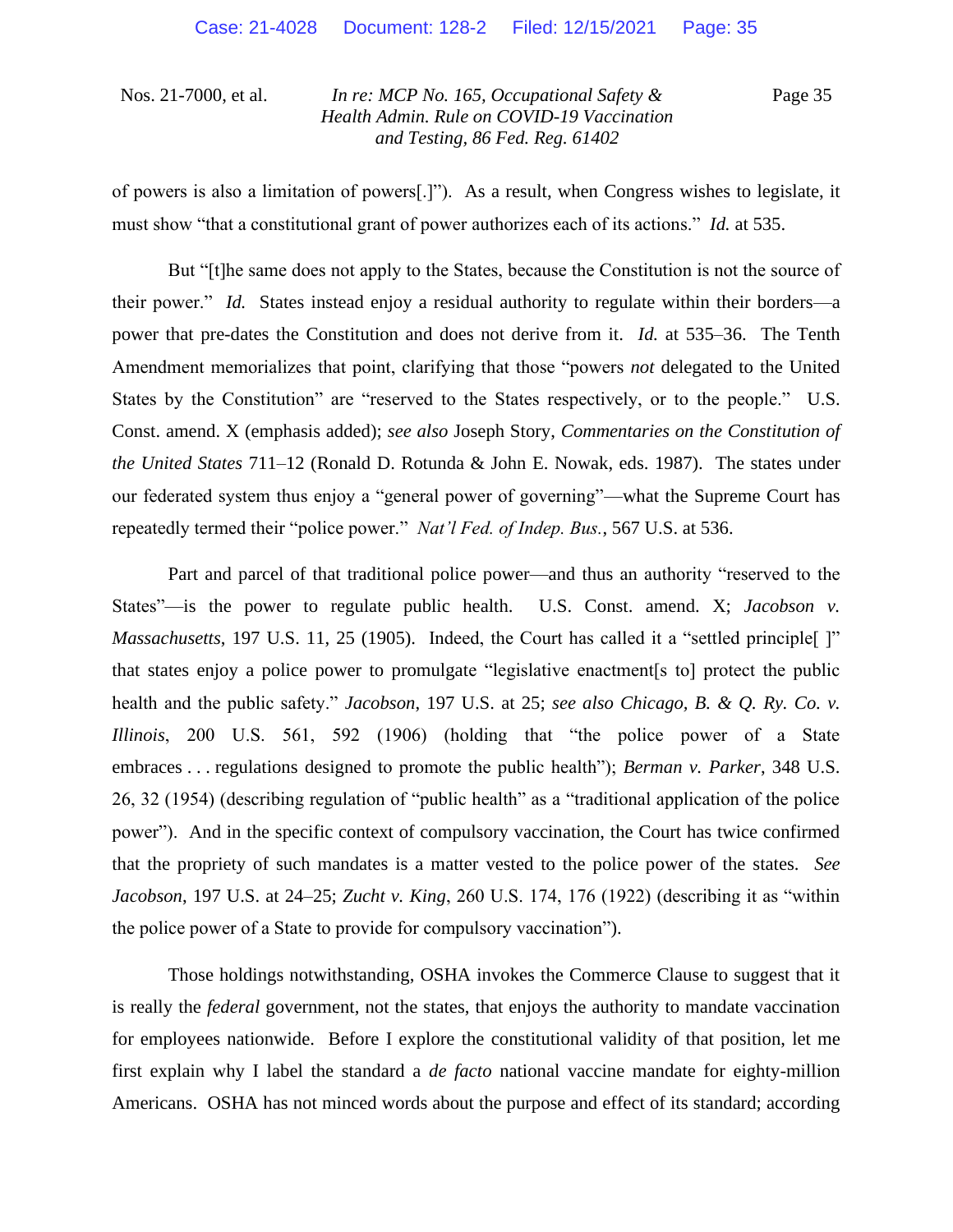Page 36

to OSHA itself, "[c]overed employers *must* develop, implement, and enforce a *mandatory*  COVID-19 vaccination policy" for their employees. 86 Fed. Reg. 61,402 (Nov. 5, 2021) (emphases added). Thus, some half of our workforce must either become vaccinated or both (1) "wear a face covering at work in lieu of vaccination" and (2) submit to weekly testing for COVID-19. *Id.* Neither OSHA nor the employer is required to bear the expense. *Id.* at 61,532. Rather, it falls on the unvaccinated employee to shoulder the costs of compliance. *Id.* And if states do not adopt OSHA's standard or some other plan that is "at least as effective," they face penalties like the revocation of approval of their State Plans and the associated loss of millions in federal funding. *See* "Emergency Temporary Standard," Occupational Safety and Health Administration, https://www.osha.gov/coronavirus/ets2/faqs (last visited Dec. 14, 2021) (explaining that if a State Plan is not "at least as effective" as OSHA's emergency rule, consequences include "OSHA's reconsideration and possible revocation of the State Plan's final approval status"); *see also* "What is an OSHA-Approved State Plan?", *id.*, https://www.osha.gov/stateplans/faqs (last visited Dec. 14, 2021) ("OSHA approves and monitors all State Plans and provides as much as 50 percent of the funding for each program.").

So again, what constitutional warrant does OSHA possess for this scheme? The agency appeals to commerce. But the Commerce Clause likely cannot be read to grant such an authority, because it cannot be read to confer a general police power upon the national government. True, the Court has at times read the Clause broadly, stretching its meaning to the edge of plausibility. *See, e.g.*, *Wickard v. Filburn*, 317 U.S. 111 (1942). Yet the Court has *never*  crossed the Rubicon of declaring a federal police power. Time after time, it has rejected the notion that such a power exists. *See United States v. Lopez*, 514 U.S. 549, 566 (1995) (explaining that the Constitution "withhold[s] from Congress a plenary police power"); *id.* at 584 (Thomas, J., concurring) ("[W]e *always* have rejected readings of the Commerce Clause and the scope of federal power that would permit Congress to exercise a police power[.]"); *Nat'l Fed. of Indep. Bus.*, 567 U.S. at 536 ("Our cases refer to this general power of governing, possessed by the States but not by the Federal Government, as the 'police power.'"). So the Commerce Clause, which generated "no apprehensions" upon its addition to the Constitution, cannot be read to effect a late-breaking revolution in state-federal affairs by granting a federal agency the right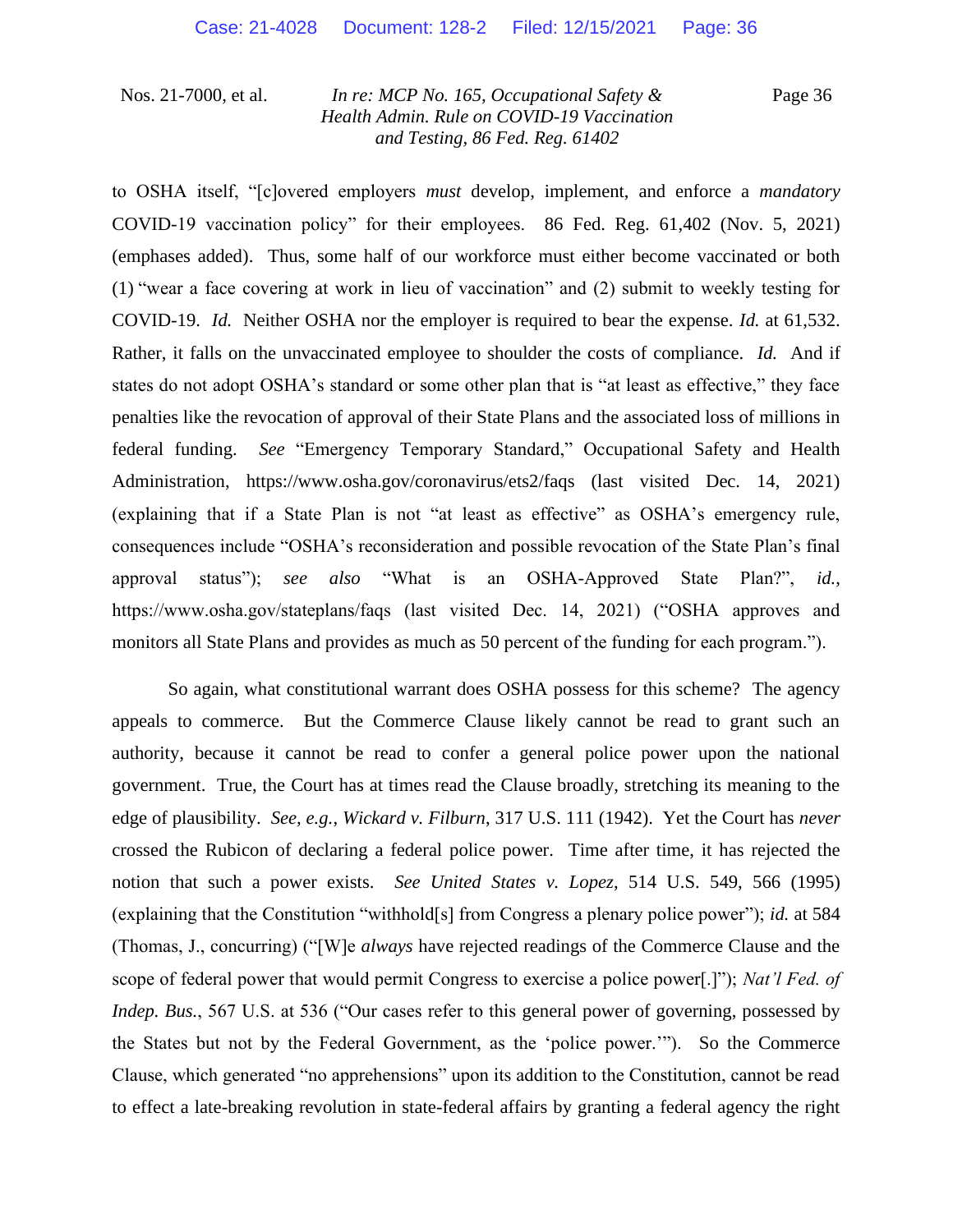Page 37

to regulate a core area of traditional state concern. The Federalist No. 45, *supra*, at 290 (James Madison).

What first principles dictate, fresh precedent confirms. The Supreme Court in recent years has squarely rejected a view of the commerce power under which "individuals may be regulated . . . whenever enough of them are not doing something the Government would have them do." *Nat'l Fed. of Indep. Bus.*, 567 U.S. at 553 (opinion of Roberts, C.J.); *accord id.* at 649–60 (Scalia, Kennedy, Thomas, and Alito, JJ., dissenting). The case I mention involved an individual mandate to coerce those without health insurance to purchase it. *Id.* Congress claimed the power to regulate the failure to engage in a commercial activity—the buying of insurance—because uninsured persons' failure to do so had a substantial aggregate effect on interstate commerce. *Id.* at 554. Here, by contrast, OSHA claims the power to regulate the failure to engage in a *non-commercial* activity—the taking of a vaccine—because unvaccinated persons' failure to do so may affect interstate commerce. OSHA's theory of the commerce power is thus even more extravagant than what the Supreme Court has already rejected. If Congress cannot solve a perceived commercial problem with a "mandatory purchase," then how can it possess the authority, much less delegate it, to solve a perceived commercial problem by mandating that Americans engage in a *non-commercial* activity?**<sup>2</sup>** *Id.* at 553. The answer, of course, is that it likely cannot.

Before I turn to history, let me close with a final word on precedent, lest I be misunderstood. Here, I do not question the constitutionality of OSHA itself, or of federal workplace-safety regulations more broadly. *But see* Cass R. Sunstein, *Is OSHA Unconstitutional?*, 94 Va. L. Rev. 1407 (2008) (questioning OSHA's constitutionality on nondelegation grounds). For even accepting that Congress (and thus, perhaps, OSHA) has the power to regulate a *workplace* hazard that affects interstate commerce, that is not what OSHA has done. OSHA has instead pretextually redefined what is at this point a hazard of *life* in the United States

**<sup>2</sup>** The states arguing in support of the stay put it this way: If Congress does not have the power under the Commerce Clause to force individuals to buy health insurance, could it make an end-run around that rule by telling employers that they cannot retain uninsured employees? And if Congress cannot do so, then why can it tell employers that they cannot retain *unvaccinated* employees?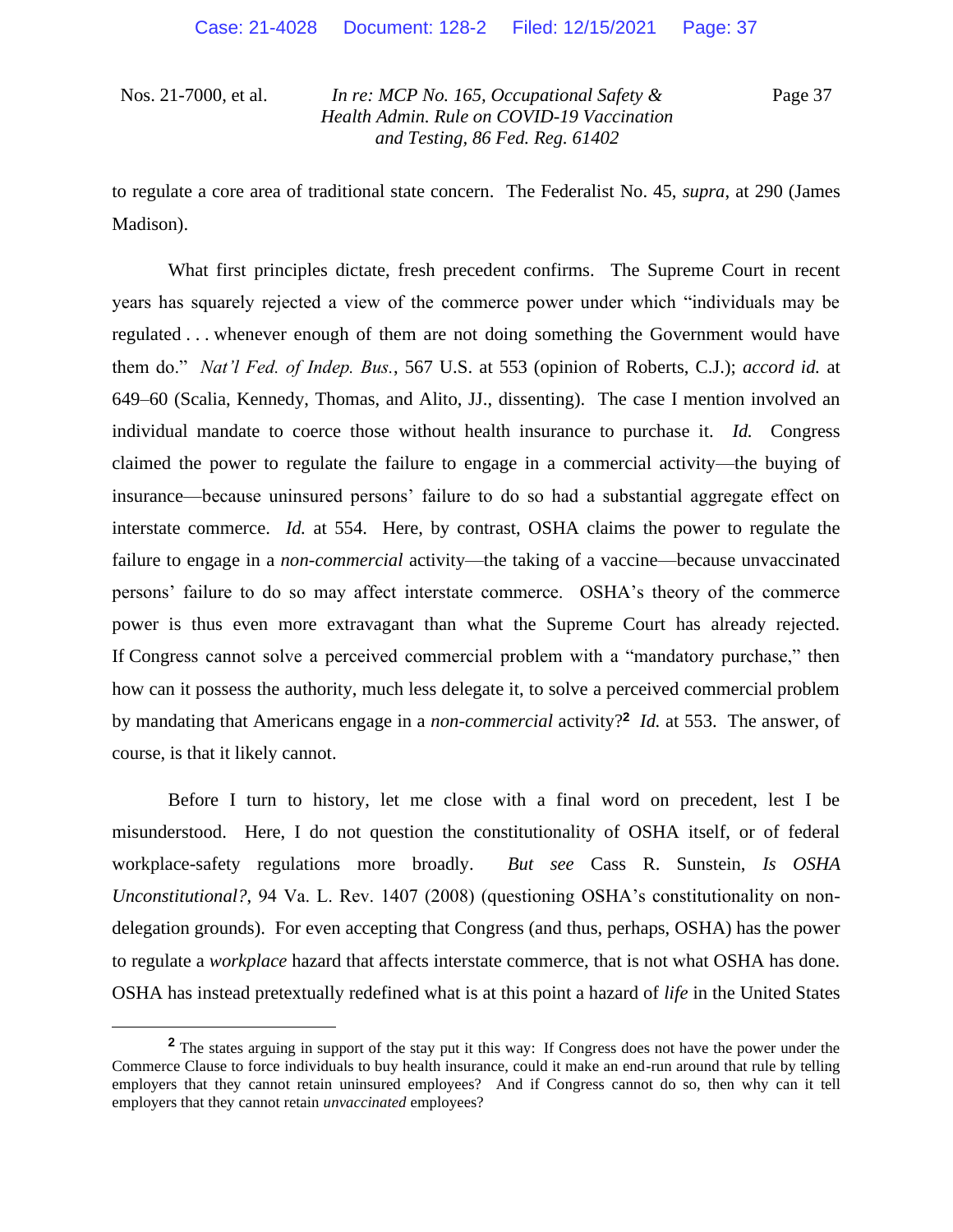Page 38

and throughout the world—COVID-19—as a hazard of the workplace. *See, e.g.*, 86 Fed. Reg. at 61,545 (misleadingly characterizing COVID-19 as a "workplace hazard"). It engages in this pretext in its attempt to bring a traditional matter of state concern—compulsory vaccination within the ambit of federal jurisdiction. But caselaw is clear. Neither Congress nor OSHA may pretextually relabel such an area as "commerce" to gain what is, in effect, a novel police power of the national government. *See Morrison*, 529 U.S. at 616–18 (rejecting the notion that Congress may regulate domestic violence merely because of a purported "effect on interstate commerce"); *see also id.* at 617–18 ("The Constitution requires a distinction between what is truly national and what is truly local."); *Lopez*, 514 U.S. at 567–68 (rejecting Congress's attempt to relabel firearms near schools a problem of interstate commerce).

#### **II.**

Given that OSHA is so disarmed of precedent, one might reasonably have expected it to come into court bearing historical examples of the power it seeks to exercise—the federal imposition of a *de facto* nationwide vaccine mandate. Yet it has none. To the contrary, the relevant history actually undercuts OSHA's position. For while Congress has long sought to *facilitate* safe and effective vaccines, it has never invoked the commerce power to *mandate* their administration upon the public at large.**<sup>3</sup>**

In the early years of the Republic, Congress did little to respond to epidemics.**<sup>4</sup>** In the summer of 1793, for example, yellow fever descended on Philadelphia, then the nation's capital. *See* Letter from Thomas Jefferson to Martha Jefferson Randolph (Sept. 8, 1793), Founders

**<sup>3</sup>**To be sure, the federal government has, at one time or another, mandated vaccination for discrete segments of the population, such as for soldiers or members of the foreign service working abroad. George Washington himself ordered that his soldiers in the Continental Army receive variolation against smallpox in the winter of 1777. *See* Ann M. Becker, *Smallpox in Washington's Army: Strategic Implications of the Disease During the American Revolutionary War*, 68 J. of Mil. Hist. 381, 427–28 (2004). But the relevant question is not whether the federal government has the authority to order the vaccination of certain populations in a special relationship with it. What is at stake here is whether Congress has a general police power to mandate vaccination for tens of millions of private citizens with *no* special relationship to the federal government. History suggests that it has no such power.

<sup>&</sup>lt;sup>4</sup>And when it did intervene, it did not impose unilateral mandates upon the states, but instead assisted in a cooperative fashion. *See* Act of May 27, 1796, 4 Cong. Ch. 31, 1 Stat. 474 (authorizing the President to "aid in the execution of quarantine, and also in the execution of the health-laws of the states" during a yellow-fever epidemic).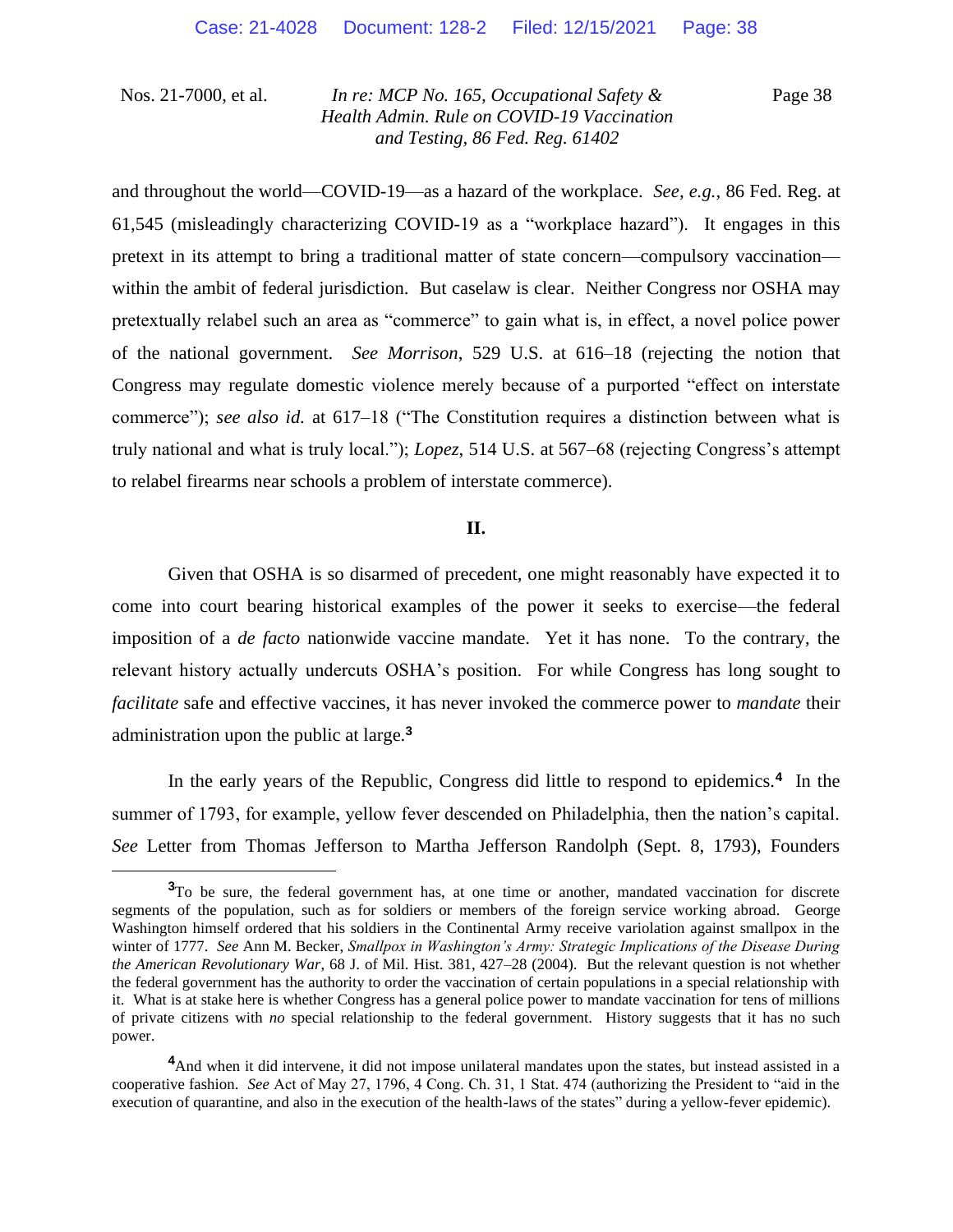Page 39

Online, https://founders.archives.gov/documents/Jefferson/01-27-02-0060 (last visited Dec. 12, 2021); *see also* Letter from George Washington to Edmund Randolph (Sept. 30, 1793), Founders Online, https://founders.archives.gov/documents/Washington/05-14-02-0105 (last visited Dec. 12, 2021); James Higgins, "Public Health," Encyclopedia of Greater Philadelphia, https://philadelphiaencyclopedia.org/archive/public-health/ (last visited Dec. 12, 2021); Mathew Carey, *A Short Account of the Malignant Fever, Lately Prevalent in Philadelphia* 11 (1794), available at Harv. Univ. Lib. Viewer, https://iiif.lib.harvard.edu/manifests/view/drs:7374219\$11i (last visited Dec. 14, 2021) (describing the "destroying scourge, the malignant fever," that had "crept in among us"). The federal government's response was primarily to leave town for the countryside. *See* Letter from Thomas Jefferson to Martha Jefferson Randolph, *supra.* President Washington chose to work remotely at Mount Vernon; the Secretary of State, Thomas Jefferson, fled to Monticello. *Id.*

There was no vaccine available in the 1790s for yellow fever but, in 1796, Sir Edward Jenner discovered a vastly improved vaccination for smallpox—rather than use live virus as had the earlier "variolation" process, Jenner used cowpox instead. *See* Stefan Riedel, *Edward Jenner and the History of Smallpox and Vaccination*, 18 Baylor U. Med. Ctr. Proceedings 21, 23–24 (2005). That discovery led Congress less than two decades later, in 1813, to enter the vaccine arena. *See* Tess Lanzarotta & Marco A. Ramos, *Mistrust in Medicine: The Rise and Fall of America's First Vaccine Institute*, 108 Am. J. of Pub. Health 741 (2018). In response to an outbreak of smallpox, Congress passed "An Act to Encourage Vaccination," sometimes called the Vaccine Act of 1813. *Id.* at 742; *see also* James Colgrove, *Immunity for the People: The Challenge of Achieving High Vaccination Coverage in American History*, 122 Pub. Health Rep. 248, 249 (2007).

The Act had three salient features: it created the position of a federal vaccine agent, gave him the authority to curate an unadulterated supply of smallpox vaccine, and gave him a franking privilege to distribute vaccines to those who requested them, free of charge, through the U.S. mail. *Id.* Noted Maryland physician James Smith served as the nation's first (and only) vaccine agent for nine years, overseeing "twenty agents nationwide who inoculated around 100,000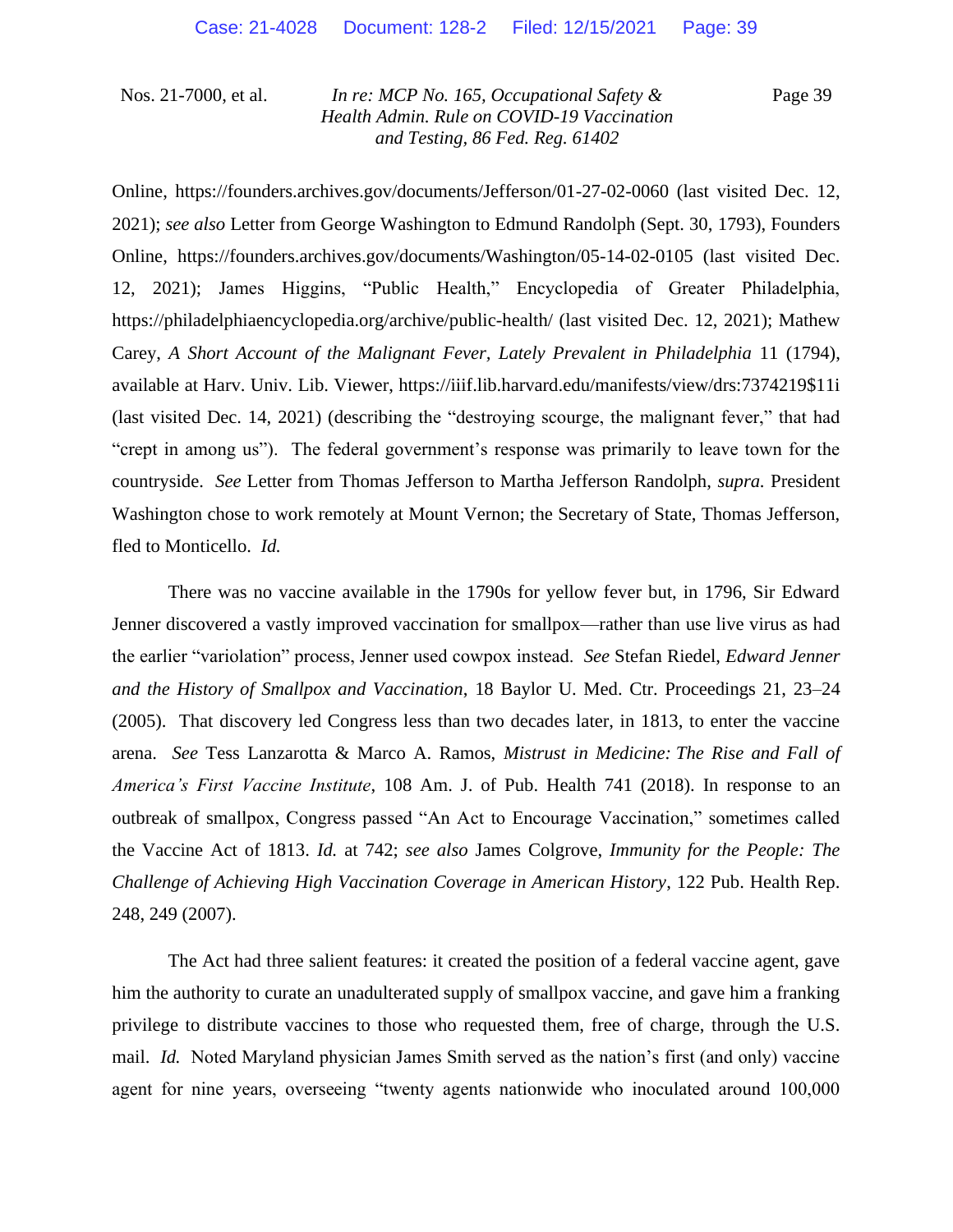Page 40

people" during his tenure. *See* Letter from James Smith (of Baltimore) to Thomas Jefferson (Mar. 28, 1818), Founders Online, https://founders.archives.gov/documents/Jefferson/03-12-02- 0472 (last visited Dec. 12, 2021). Yet Smith's role as vaccine agent—and the Vaccine Act itself—came to a tragic end in 1822. *See* Lanzarotta & Ramos, *supra*, at 742. Smith accidentally shipped packages of live smallpox (rather than cowpox vaccine) to the town of Tarboro, North Carolina, resulting in ten fatalities. *Id.* Two months later, President Monroe dismissed Smith from his position and Congress repealed the Act, relinquishing further vaccination efforts to the states. *Id.*

Public response to the vaccine was strikingly similar to modern attitudes about the COVID vaccine. Many voluntarily took the smallpox vaccine and gave it to their children. *See, e.g.*, The Diaries of Gouverneur Morris: New York 1799–1816, 777 (Melanie Randolph Miller, ed. 2018); *see also* Letter from Abigail Adams to John Adams (July 13, 1776), Mass. Hist. Society, https://www.masshist.org/digitaladams/archive/doc?id=L17760713aa (last visited Dec. 14, 2021). But others, like some today, were suspicious of a vaccine. *See* Cynthia M.A. Geppert & Reid A. Paul, *The Shot That Won the Revolutionary War and Is Still Reverberating*, Fed. Practitioner 298, 298 (2019), https://www.ncbi.nlm.nih.gov/pmc/articles/PMC6654165/pdf/fp-36-07-298.pdf (last visited Dec. 14, 2021). And smallpox was as devastating and transmissible, if not more so, than COVID-19. *See* "History of Smallpox," Centers for Disease Control and Prevention, https://www.cdc.gov/smallpox/history/history.html (last visited Dec. 12, 2021). Yet there is no indication that anyone in the 1813 Congress thought the federal government had a general police power to nationally mandate vaccination.

Congressional involvement in vaccination ever since has followed the basic contours of the 1813 regime. Congress has passed many laws to regulate the purity of vaccines, facilitate their distribution with information and funding, and compensate those injured by their administration, but it has apparently never invoked the commerce power**<sup>5</sup>** to *mandate* their

**<sup>5</sup>** I pause to note a seeming counterexample that is, upon further inspection, no counterexample at all. In 1832, Congress passed the Indian Vaccination Act—a functional vaccine mandate for those tribes selected for smallpox vaccination by federal Indian agents. *See* J. Diane Pearson, *Lewis Cass and the Politics of Disease: The Indian Vaccination Act of 1832*, 18 Wicazso Sa Rev. 9, 12 (2003) (noting that "it was left to the secretary of war to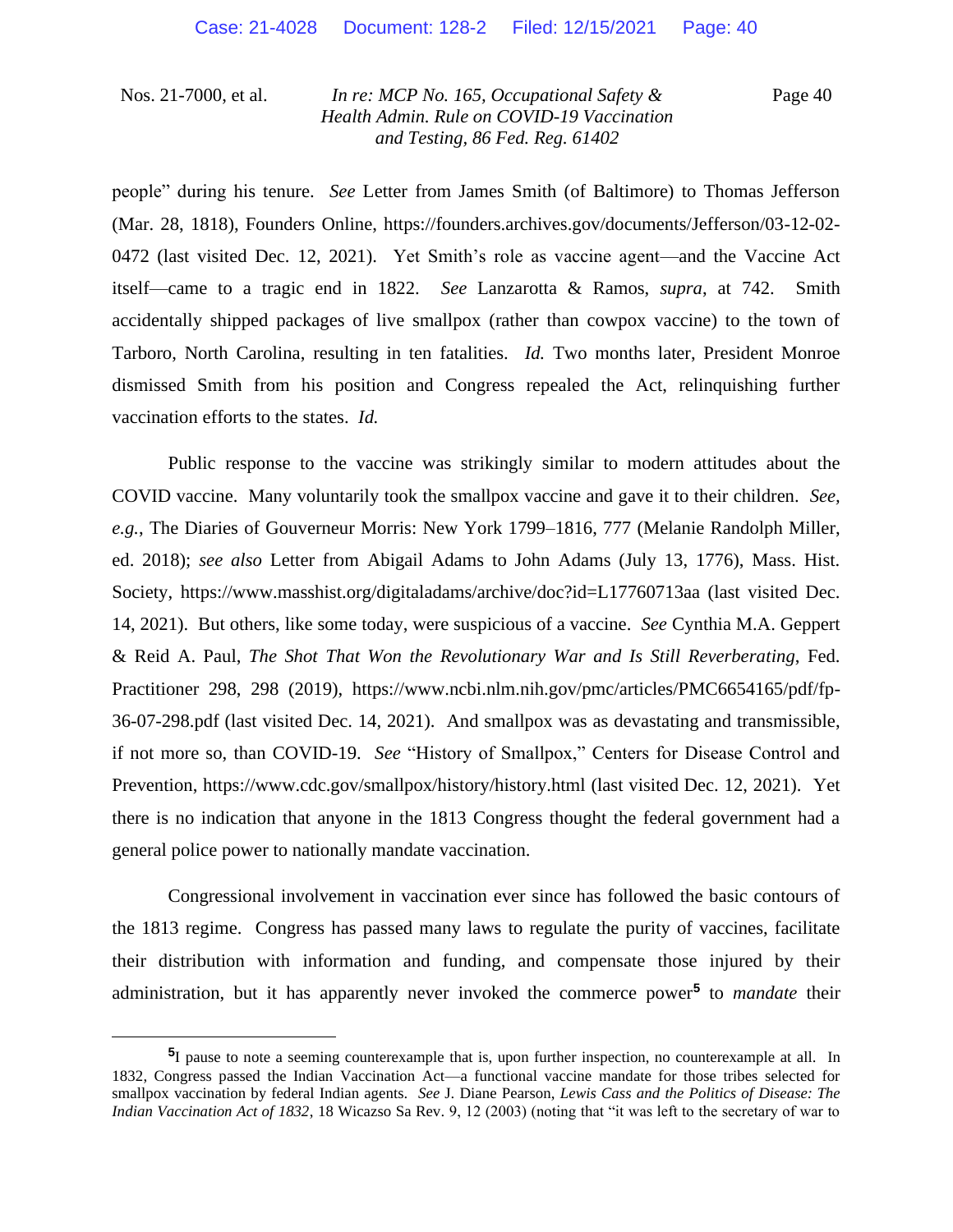Page 41

imposition upon the general public. *See, e.g.*, Biologics Control Act, Pub. L. No. 57-244, 32 Stat. 728 (1902) (current version at 42 U.S.C. § 262 (2006)); *see also* Pure Food and Drug Act of 1906, Pub. L. No. 59-384, 34 Stat. 768; Virus-Serum-Toxin Act, ch. 145, § 1, 37 Stat. 832 (1913) (current version at 21 U.S.C. §§ 151–159); Federal Food, Drug, and Cosmetic Act, Pub. L. No. 75-717, 52 Stat. 1040 (1938); Public Health Service Act, Pub. L. No. 78-410, 58 Stat. 682 (1944); Poliomyelitis Vaccination Assistance Act of 1955, Pub. L. No. 277, 69 Stat. 704; National Childhood Vaccine Injury Act, Pub. L. No. 99-660, 100 Stat. 3755 (1986); Food and Drug Modernization Act of 1997, Pub. L. No. 105-115, 111 Stat. 2296.

The Poliomyelitis Vaccine Assistance Act of 1955 provides a good example. Soon after Dr. Jonas Salk developed the first effective polio vaccine in 1955, Congress responded with millions of dollars in "grants to assist states in vaccinating children under 20 and expectant mothers," with funds "allotted to the states" according to their respective needs. *See* Otis L. Anderson, *The Polio Vaccine Assistance Act of 1955*, 45 Am. J. Pub. Health 1349, 1349 (1955). Yet it was "the *states* [that had] responsibility for the intrastate distribution of the vaccine through both public agency and normal commercial channels." *Id.* (emphasis added); *see also*  42 U.S.C. § 243(a) (directing the Secretary of Health and Human Services to "*assist* States . . . in the prevention and suppression of communicable diseases" and to "*cooperate with* and *aid* State and Local authorities." (emphases added)).

OSHA would turn this history on its head. It proposes not a partnership in which the federal government simply encourages vaccination, but an unfunded mandate in which half our workforce must either become vaccinated or subject itself to regular out-of-pocket testing. *See*  86 Fed. Reg. at 61,532. If Congress purported to delegate such a sensitive "money or lives"

determine which American Indians were vaccinated and when and where they would be vaccinated. American Indians had no input into any of the political or decision-making processes involved with the bill or into implementation of the act."). The Act's marketing was beneficent, *id.* at 10, but its administration was sinister. Indian agents selected for vaccination (1) those tribes scheduled for removal, so that smallpox would not derail the journey, *id.* at 25, and (2) tribes that were considered valuable trading partners of the United States. *Id.* at 19–23. By contrast, tribes considered "beyond the pale of civilization" were deliberately excluded from vaccination. *Id.* at 20. Even if a modern agency were inclined to rely on this poisoned precedent, *see Ramos v. Louisiana*, 140 S. Ct. 1390, 1401 & n.44 (2020), it would do nothing to advance an interpretation of the Commerce Clause. Congress regulates Indian tribes' internal affairs under a supposed "plenary power"—much as a state would regulate its own citizens—rather than under its commerce authority. *See Puerto Rico v. Sanchez Valle*, 579 U.S. 59, 70 (2016).